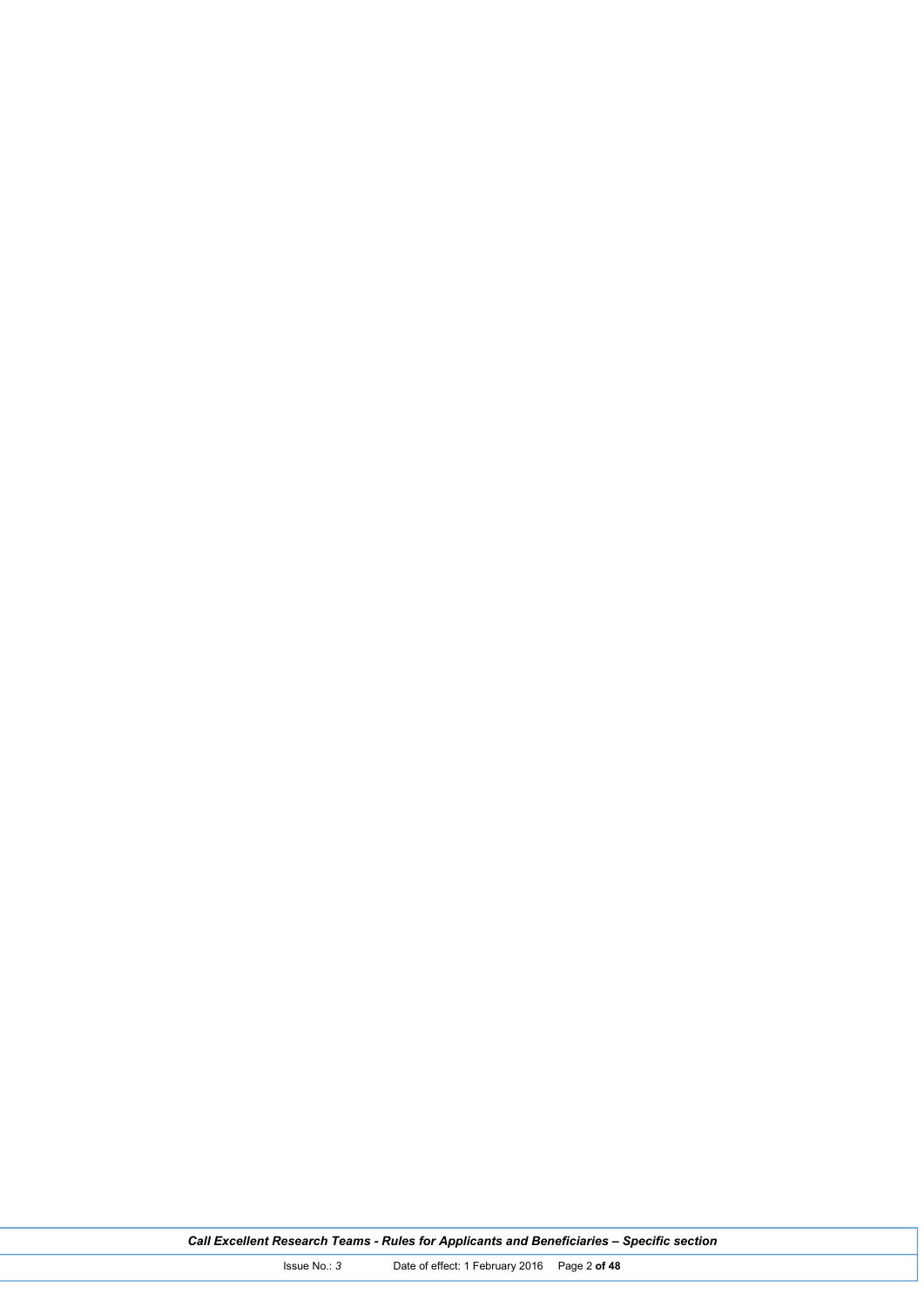# **List of Changes**

| <b>Chapter</b>                  | Detailed specification of change<br>(compared to the version 02,<br>effective from 31.8.2015)                                                                                                                                                                                                                                                                                                    | <b>Justification of revision</b>                                                                                                                                                                                                                                               |
|---------------------------------|--------------------------------------------------------------------------------------------------------------------------------------------------------------------------------------------------------------------------------------------------------------------------------------------------------------------------------------------------------------------------------------------------|--------------------------------------------------------------------------------------------------------------------------------------------------------------------------------------------------------------------------------------------------------------------------------|
| 5.2.5.1.                        | Text removed in the whole chapter and sub-<br>chapters.                                                                                                                                                                                                                                                                                                                                          | Removed due to information duplicity, with the<br>Rules for Applicants and Beneficiaries<br>General section, version 3.                                                                                                                                                        |
| 6.4                             | Completion of the overview of documents Amended<br>award / transfer.                                                                                                                                                                                                                                                                                                                             | the<br>performed<br>basis<br>οf<br>on<br>necessary for issue of the legal act on grant amendment in the Rules for Applicants and<br>Beneficiaries- General section, version 3.                                                                                                 |
|                                 | Wording partly formally amended in the whole<br>chapter for all sub-chapters. The original text<br>Applicants and Beneficiaries - General section<br>Furthermore for Projects within this Call'                                                                                                                                                                                                  | "Beyond the Framework for Applicants and Detailed specification of the wording in<br>Beneficiaries - General section" replaced compliance with the wording of the Rules for<br>with the new wording "Adapted in the Rules for Applicants and Beneficiaries $-$ General section |
|                                 | New numbering of the original sub-chapters<br>$8.6 - 8.8.$                                                                                                                                                                                                                                                                                                                                       | the<br>Amended<br>basis<br>of<br>performed<br>on<br>amendment of the numbering in the Rules for<br>Applicants<br>Beneficiaries<br>and<br>General section, version 3.                                                                                                           |
| 8.                              | Wording partly amended in the whole chapter<br>for all sub-chapters. The original text "Beyond<br>Framework<br>for<br>Applicants<br>the<br>for Applicants and Beneficiaries - General version 3.<br>section Furthermore for Projects within this<br>Call ".                                                                                                                                      | and Detailed specification of the wording in<br>Beneficiaries - General section" replaced compliance with the wording of the Rules for<br>with the new wording "Specified in the Rules Applicants and Beneficiaries - General section                                          |
| <b>New</b><br>chapter<br>8.6.2. | The original text replaced with new wording:<br>Specified in the Rules for Applicants and<br>Beneficiaries - General section.<br>Furthermore, it will be applied on the projects<br>within this Call that a part of total eligible<br>expenditure will be reported within the mode of<br>indirect costs, see the chapter 8.7.4.2. Rules<br>for Applicants and Beneficiaries - General<br>section | Removed due to information duplicity, with<br>the Rules for Applicants and Beneficiaries -<br>General section, version 3.                                                                                                                                                      |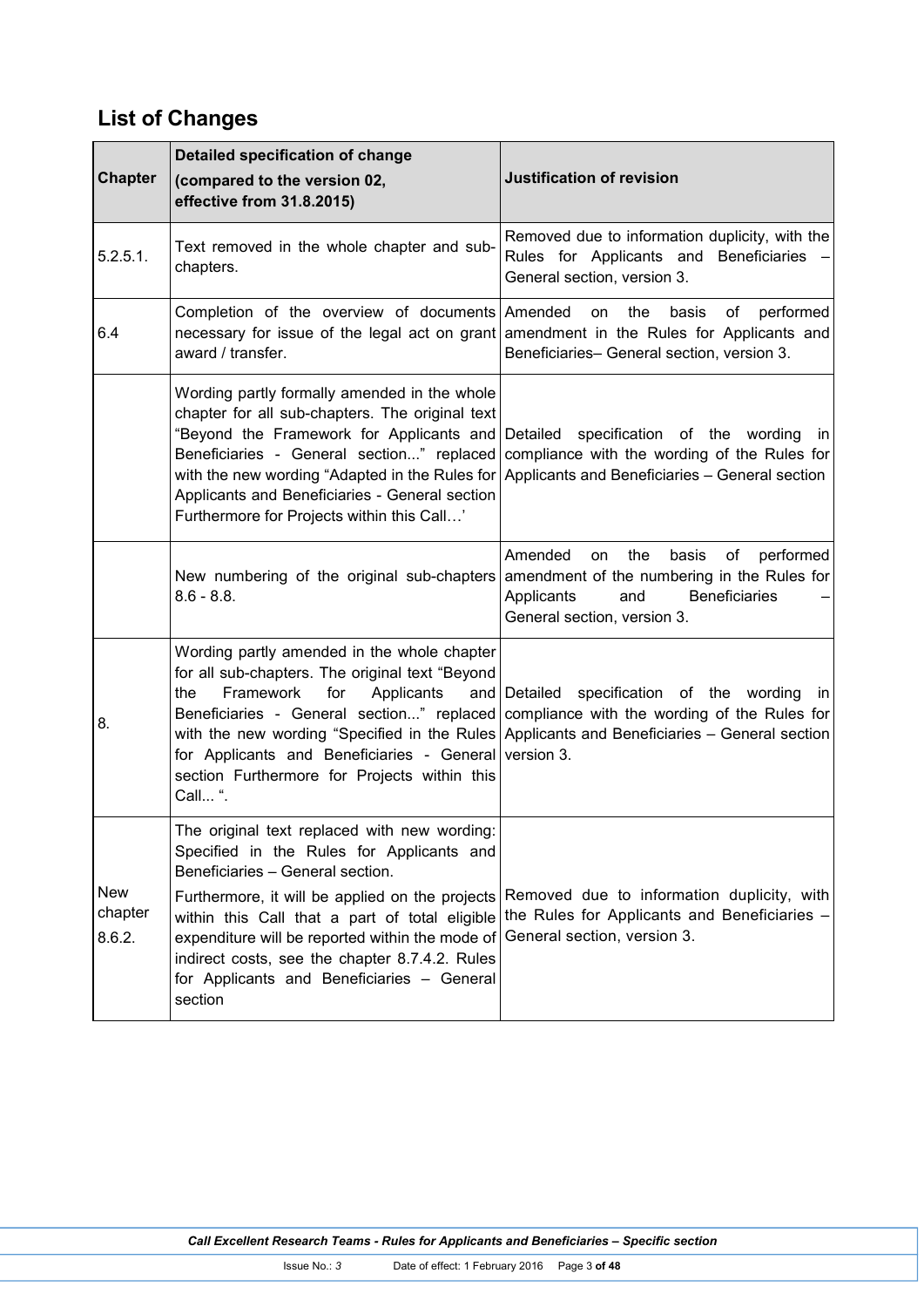| <b>Chapter</b>                  | Detailed specification of change<br>(compared<br>to<br>the<br>version<br>effective from 31.8.2015)                                                                                                                                                                                                                                                                                                                                                                       | 02, Justification of revision                                                                                                                                                          |
|---------------------------------|--------------------------------------------------------------------------------------------------------------------------------------------------------------------------------------------------------------------------------------------------------------------------------------------------------------------------------------------------------------------------------------------------------------------------------------------------------------------------|----------------------------------------------------------------------------------------------------------------------------------------------------------------------------------------|
| <b>New</b><br>chapter<br>8.7.2. | (in<br>expenditure<br>removed<br>concerning documenting of direct personal General section, version 3.<br>expenditure, content of work sheets)                                                                                                                                                                                                                                                                                                                           | A part of the text concerning personal Removed due to information duplicity, with<br>particular text the Rules for Applicants and Beneficiaries -                                      |
| 8.9,<br>8.10.                   | and Beneficiaries - General section.                                                                                                                                                                                                                                                                                                                                                                                                                                     | Completed chapter 8.9 and 8.10 with the Unification with the version 3 of the Rules for<br>text: "Specified in the Rules for Applicants Applicants and Beneficiaries - General section |
| 11.4                            | Sanctions for faults on the side of beneficiary                                                                                                                                                                                                                                                                                                                                                                                                                          | Re-naming of the chapter, unification with the<br>Rules for Applicants and Beneficiaries<br>General section                                                                            |
|                                 | Specification to the annex No. 19 Technical<br>eligibility - an option to document the final<br>approval for constructions permitted for use<br>before 1 October 1976 with an affidavit added                                                                                                                                                                                                                                                                            | In case of older constructions it is very difficult,<br>in some cases impossible, to retrieve<br>the latest date                                                                       |
| 18.9.                           | Occupancy permit with use of the<br>1).<br>construction (building), issued at the latest on<br>closing of Call, is documented for buildings<br>permitted for use (i.e. finally approved) after 1.<br>October, 1976 In case of missing occupancy<br>permit for buildings finally approved before 1.<br>October 1976 a confirmation on existence of<br>construction (building) will be documented, for<br>example by an excerpt from the Cadaster of<br><b>Real Estate</b> | Date was selected with respect to start date of<br>effect on town and country planning and<br>building code, as amended (the "cancelled<br>Building Act")                              |
| 15.                             | 15.2 added from the Rules for Applicants and the Rules for Applicants and Beneficiaries -<br><b>Beneficiaries</b><br>- General section, version 3.                                                                                                                                                                                                                                                                                                                       | Chapter 15.1 removed, reference to chapter Removed due to information duplicity, with<br>General section, version 3.                                                                   |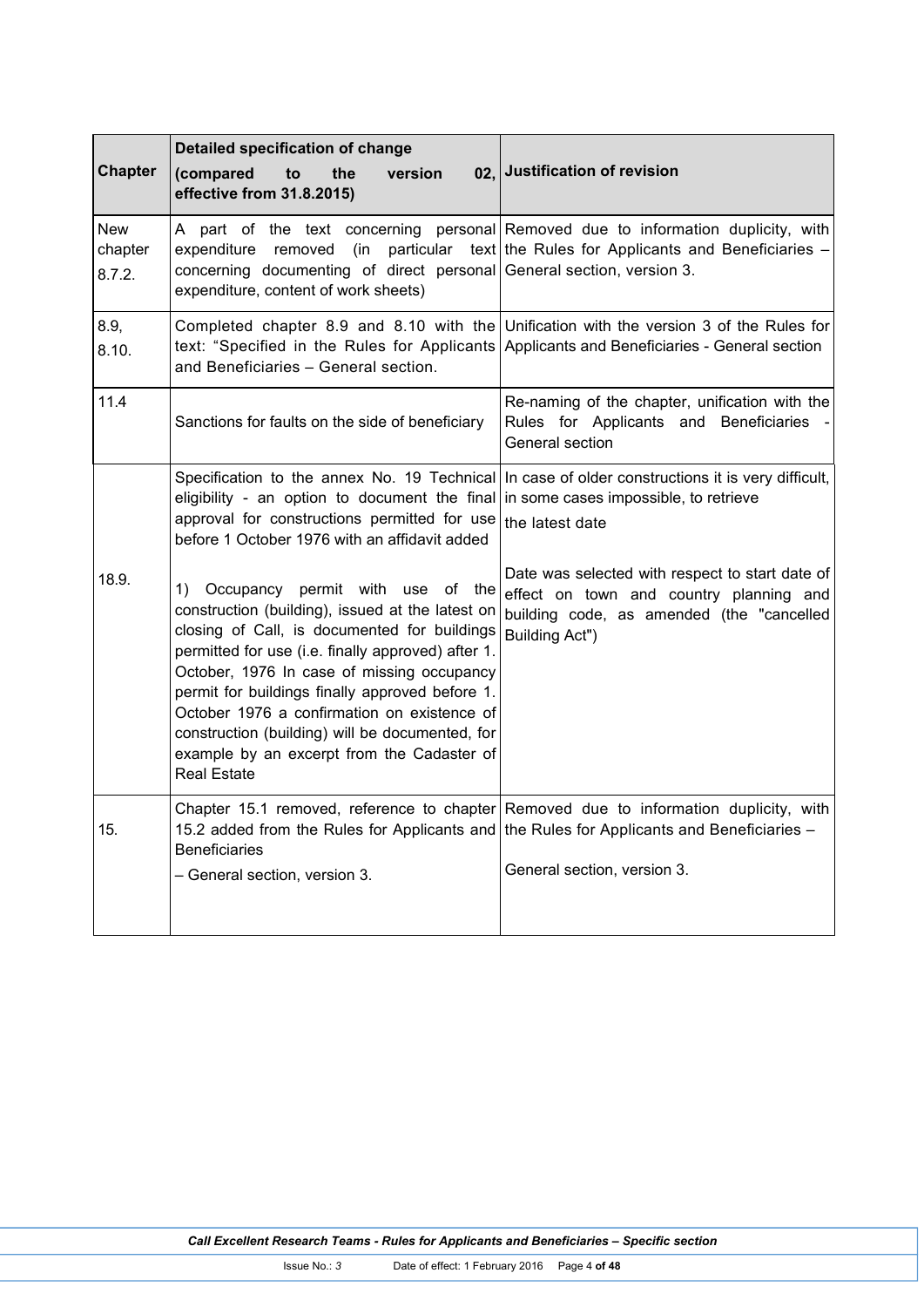# **Content**

| 1.                                                                                 |  |
|------------------------------------------------------------------------------------|--|
|                                                                                    |  |
| 2 <sub>1</sub>                                                                     |  |
| CHAPTER - LEGISLATIVE BACKGROUND AND OTHER BASELINE DOCUMENTATION<br>3.<br>11      |  |
| CHAPTER - CONTACTS AND COMMUNICATION WITH APPLICANTS AND<br>4                      |  |
| PROCESSES AND RULES OF GRANT APPLICATION, PROJECT EVALUATION AND<br>5 <sub>1</sub> |  |
|                                                                                    |  |
|                                                                                    |  |
|                                                                                    |  |
|                                                                                    |  |
|                                                                                    |  |
|                                                                                    |  |
|                                                                                    |  |
|                                                                                    |  |
|                                                                                    |  |
|                                                                                    |  |
|                                                                                    |  |
|                                                                                    |  |
|                                                                                    |  |
| 5.5. METHOD OF NOTIFICATION OF THE APPROVAL PROCESS RESULTS TO THE                 |  |
| CHAPTER - PROCESSES AND RULES FOR ISSUE OF LEGAL ACT ON GRANT<br>6.                |  |
|                                                                                    |  |
|                                                                                    |  |
| 6.3. NOTIFICATION OF APPROVAL OF THE GRANT APPLICATION FROM OP RDE 17              |  |
| 6.4. DOCUMENTS NEEDED TO ISSUE A LEGAL ACT ON GRANT AWARD/ /TRANSFER 18            |  |
|                                                                                    |  |
| 7. CHAPTER - PROCESSES AND RULES OF THE PROJECT MANAGEMENT 18                      |  |
|                                                                                    |  |
|                                                                                    |  |
| 7.1.2. INFORMATION ON PROJECT IMPLEMENTATION PROGRESS 19                           |  |
|                                                                                    |  |
|                                                                                    |  |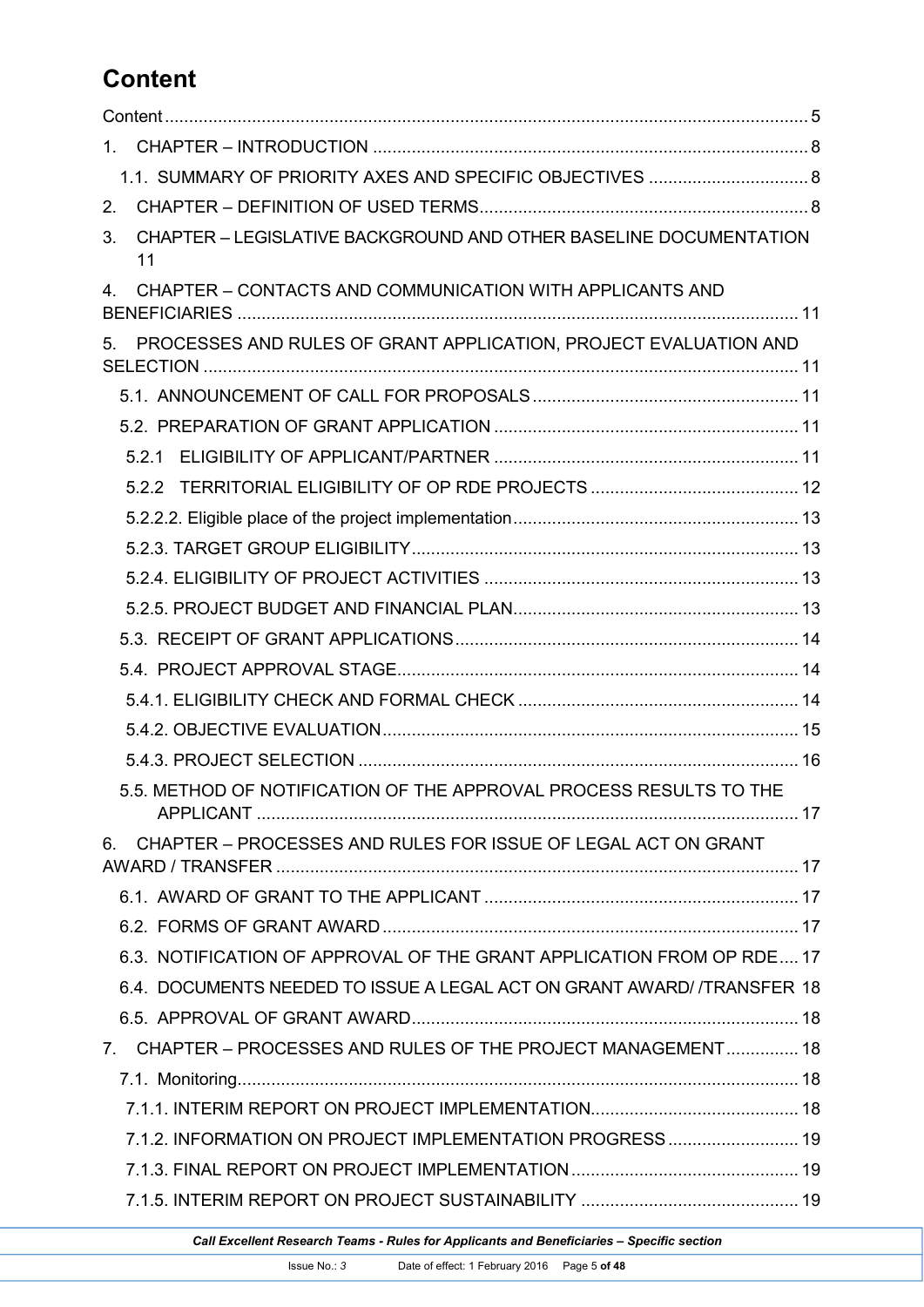| 7.1.4. FINAL REPORT FOR THE ENTIRE PERIOD OF THE PROJECT                                                                   |  |
|----------------------------------------------------------------------------------------------------------------------------|--|
|                                                                                                                            |  |
|                                                                                                                            |  |
|                                                                                                                            |  |
|                                                                                                                            |  |
| 7.3.3. TERMINATION OF THE PROJECT FROM THE VIEWPOINT OF ONITORING AND                                                      |  |
| 7.3.4. NON ACHIEVEMENT OF THE PURPOSE OF THE GRANT AT THE TERMINATION                                                      |  |
|                                                                                                                            |  |
|                                                                                                                            |  |
| CHAPTER - PROCESSES AND RULES FOR FINANCIAL MANAGEMENT  21<br>8.                                                           |  |
|                                                                                                                            |  |
|                                                                                                                            |  |
|                                                                                                                            |  |
|                                                                                                                            |  |
| 8.1.4. CONDUCT OF PAYMENTS TO STATE ORGANISATION UNITS AND<br>CONTRIBUTORY ORGANISATIONS OF THE STATE ORGANISATION UNITS21 |  |
|                                                                                                                            |  |
|                                                                                                                            |  |
|                                                                                                                            |  |
|                                                                                                                            |  |
|                                                                                                                            |  |
|                                                                                                                            |  |
|                                                                                                                            |  |
|                                                                                                                            |  |
|                                                                                                                            |  |
|                                                                                                                            |  |
|                                                                                                                            |  |
|                                                                                                                            |  |
|                                                                                                                            |  |
|                                                                                                                            |  |
|                                                                                                                            |  |
| 8.9. FINANCIAL PENALTIES (SANCTIONS FOR NON FULFILMENT OF THE                                                              |  |
| 9. CHAPTER - PROCESSES AND RULES OF INSPECTIONS AND AUDITS  25                                                             |  |
|                                                                                                                            |  |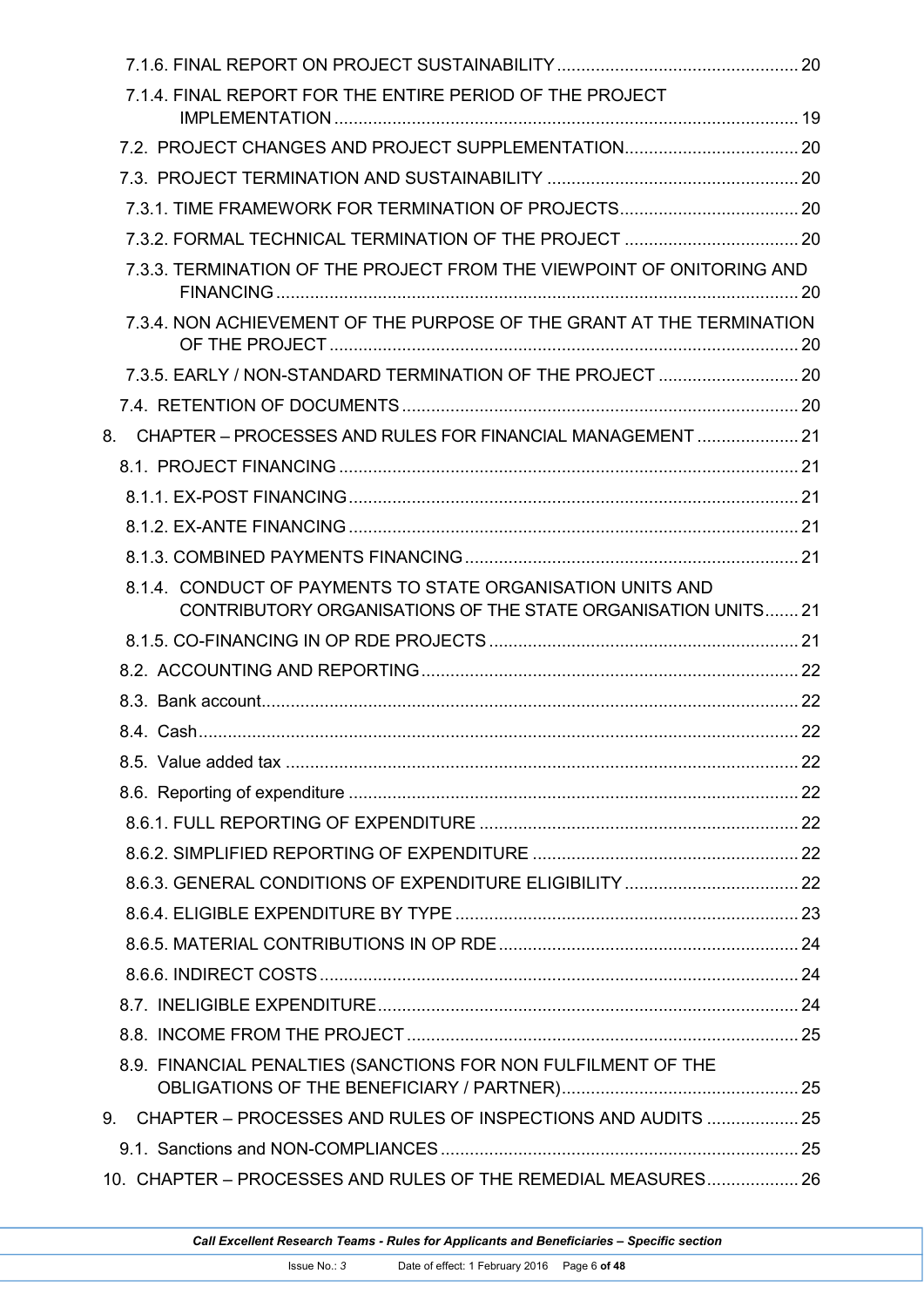| 11.1.                                                                      |  |
|----------------------------------------------------------------------------|--|
| 11.2.                                                                      |  |
| 11.3.                                                                      |  |
| 11.4.                                                                      |  |
|                                                                            |  |
|                                                                            |  |
|                                                                            |  |
|                                                                            |  |
| 16. CHAPTER - HORIZONTAL POLICY (ACCORDING TO THE ARTICLE 7 AND 8 OF THE   |  |
|                                                                            |  |
|                                                                            |  |
| ANNEX 1: SAMPLE - UNIFORM FORM FOR PROCESSING OF REQUESTS FOR<br>$18.1$ .  |  |
| ANNEX 2: SAMPLE - INTERIM/FINAL IMPLEMENTATION REPORT 34<br>18.2.          |  |
| ANNEX 3: SAMPLE - FINAL REPORT FOR THE ENTIRE PERIOD OF THE<br>18.3.       |  |
| ANNEX 4: SAMPLE - INFORMATION ON PROJECT IMPLEMENTATION<br>18.4.           |  |
| 18.5.                                                                      |  |
| ANNEX 6: CONTRACTUAL TERMS FOR CONSTRUCTION WORKS CONTRACTS<br>18.6.<br>35 |  |
| ANNEX 7: OBJECTION TO THE IMPARTIALITY OF THE INSPECTOR35<br>18.7.         |  |
| ANNEX 8: OBJECTION AGAINST INSPECTION FINDINGS  35<br>18.8.                |  |
| ANNEX 9: LIST OF ANNEXES TO THE GRANT APPLICATION AND METHOD OF<br>18.9.   |  |
|                                                                            |  |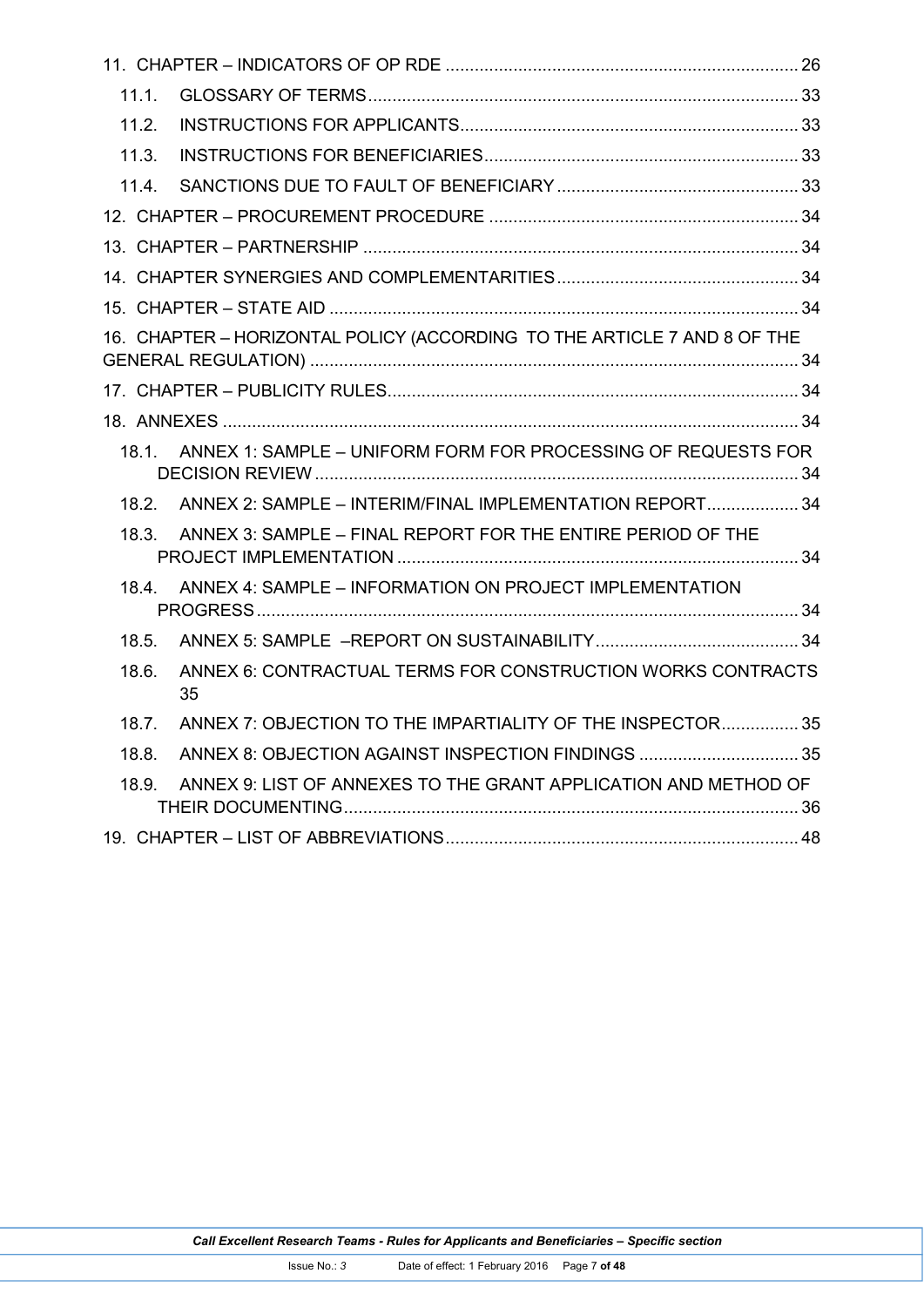# **1. CHAPTER – INTRODUCTION**

Rules for Applicants and Beneficiaries – Specific section (hereinafter only the "Rules") completing the Rules for Applicants and Beneficiaries - General section. While the Rules for Applicants and Beneficiaries - General section regulate the rules for all applicants and beneficiaries within OP RDE, these rules contain completing Rules for Applicants and Beneficiaries at relevant chapters.

## **1.1. SUMMARY OF PRIORITY AXES AND SPECIFIC OBJECTIVES**

Specified in the Rules for Applicants and Beneficiaries – General section.

## **2. CHAPTER – DEFINITION OF USED TERMS**

Specific listing coming from the "Rules for Applicants and Beneficiaries - General section contains specified terms valid for projects within the Call to the Support to excellent research teams.

#### **Applied research<sup>1</sup>**

Industrial research, experimental development or their combination

#### **Final completion**

-

Extension of the existing capacity of R&D centre linked to acquisition or creation of new technologies within the existing buildings. Completion does not mean constructing of new buildings.

#### **Experimental development**

Acquiring, linking, forming and use of the existing scientific, technological, commercial and another relevant knowledge and skills for the purpose of development of new or improved products, procedures or services. Activities focused on determination of a concept, planning and documentation for new products, procedures or services can be for example concerned. The experimental development can include prototype development, demo activities, pilot projects, testing and verification of new products or improved products, procedures or services in a representative area from view of real Operation conditions, if the main objective consists in further technical improvement of products, procedures or services, which are not largely determined. It also includes development of commercially usable prototype or a pilot project, which is necessarily the end commercial product and of which production is too expensive to be used only for purposes of demonstration and verification. The experimental development does not mean usual or regular modifications of the existing products, manufacturing lines, production procedures, services and other unfinished operations, even if such modifications can result in improvement.

#### **Key foreign researcher (KFR or "KVZP")**

Key foreign researcher means an experienced researcher (disregarding nationality or citizenship), who was employed abroad in a foreign R&D institution during 5 years (during

<sup>1</sup> Definitions come from the Communication from the Commission (EU) Framework for State aid for research and development and innovation 2014/C 198/01.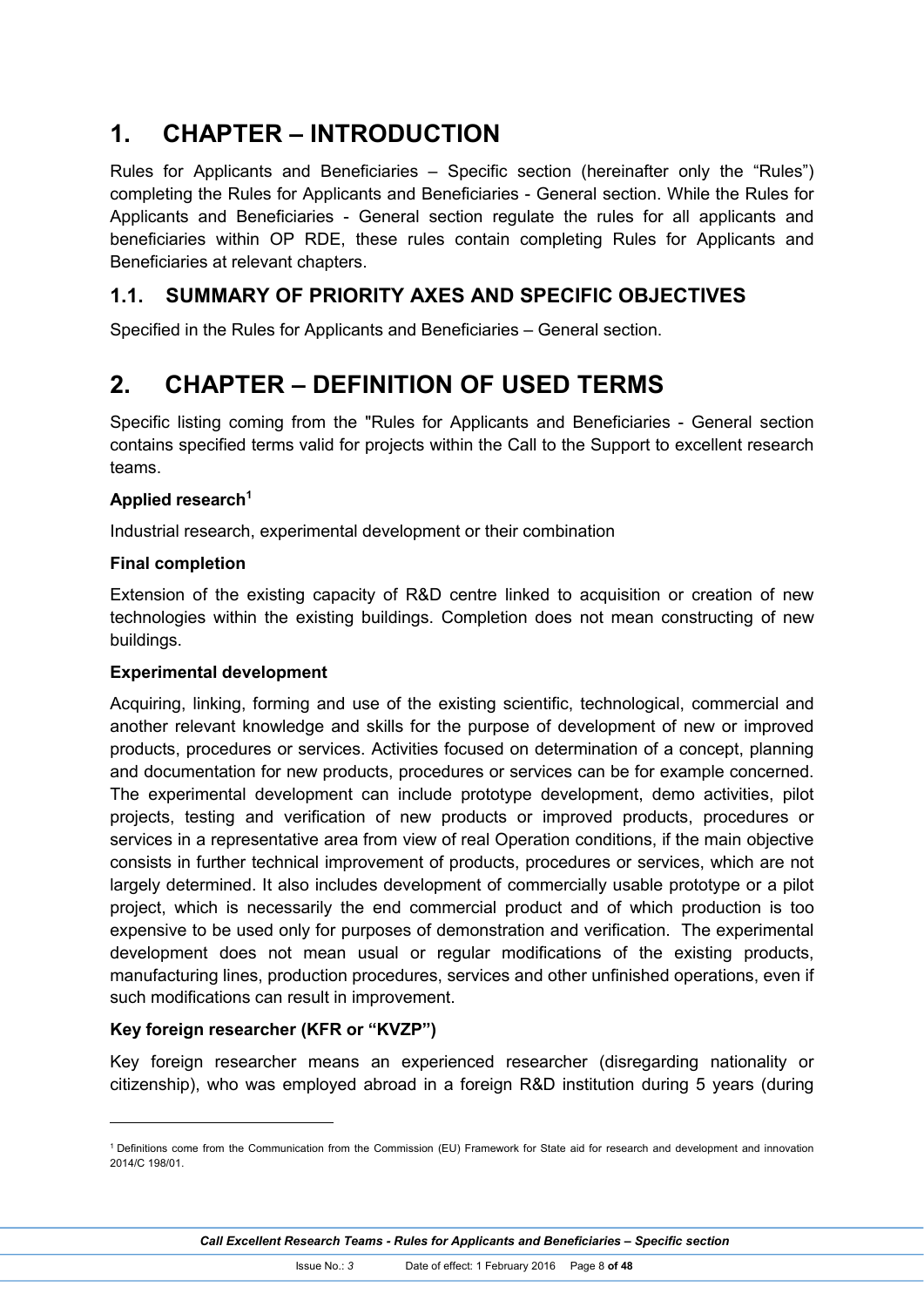the years 2009–2013) and who was engaged in performance of independent active research at least during 36 consecutive calendar months. It means a personality well identifiable in his field on the international level, satisfying

requirements for the level R3 or R4 (Established Researcher/Leading Researcher)<sup>2</sup>, i.e. with rich history in publishing activities, managerial qualities, evincible success to get grants in R&D international programmes and other experiences from R&D, which are required as standard for managerial researchers in prestigious R&D foreign workplaces.

KFR must not exceed the level of annual worker´s work load during the period of 5 years (2009 - 2013) at applicant´s or partner´s institution 0.2 FTE.

KFR must have a minimum annual work load at least  $0.5$  FTE<sup>3</sup> fully conducted in applicant's R&D centre<sup>4</sup> during the project implementation with commencement of employment at the latest before issue of the legal act.

#### **New research team**

New research team means a new progressive research team, which was established having in its centre a key researcher with the maximum number of 15 members (plus one technical worker with the maximum FTE 1.0), who will have adequate research capacity derived from experienced researchers (in particular Senior Researchers) and who will be primarily engaged in the scientific-research activities on projects of new acquired infrastructure. The research team will have at the same time capacity to absorb young R&D researchers and further to educate them and develop their professional capacities.

The project draft must include listing of names of at least 1/3 members of the new team (including description of history of their experiences in CVs.). Maximum 50% team members and at the same time 50% of total FTE can come from existing or previous beneficiary´s employees or its partner's employees involved in the R&D centre<sup>5</sup>. It is possible to identify within the new research team key/excellent employees/staff according to the definition in the document *List of wages/salaries and possible procedures for determination of wages/salaries for employees/staff involved in the project implementation Operational Programme Research, Development and Education published on this link: http://www.msmt.cz/strukturalni-fondy/op-vvv/mzdovelimity.pdf*.

#### **Organization for research and dissemination of knowledge**

According to definition in letter ee), paragraph 15, chapter 1.5 of the Communication from the Commission (EC) Framework for State aid for research and development and innovation 2014/C 198/01 (hereinafter only the "Framework") organisation for research and dissemination of knowledge means an entity (for example university or research centre, agency for technology transfer, mediating agency in the area of innovations, physical or virtual collaboration entity focused on research) disregarding its legal status (established under the public law or private law) or the financing method, of which main objective is to

-

<sup>&</sup>lt;sup>2</sup> According to the document of the European Commission "Towards a European Framework for Research Careers", available here: http://ec.europa.eu/euraxess/pdf/research\_policies/Towards\_a\_European\_Framework\_for\_Research\_Careers\_final.pdf

<sup>&</sup>lt;sup>3</sup> An absolute value for the observed monitoring period is reported.

<sup>4</sup> This means KVZP has place of job performance at the registered office of R&D (research and development) of the beneficiary´s centre

<sup>5</sup> This condition must be fulfilled during the entire period of the project implementation. A mean value for the observed monitoring period is reported. This condition must be fulfilled at the latest from the date of commencement of physical project implementation.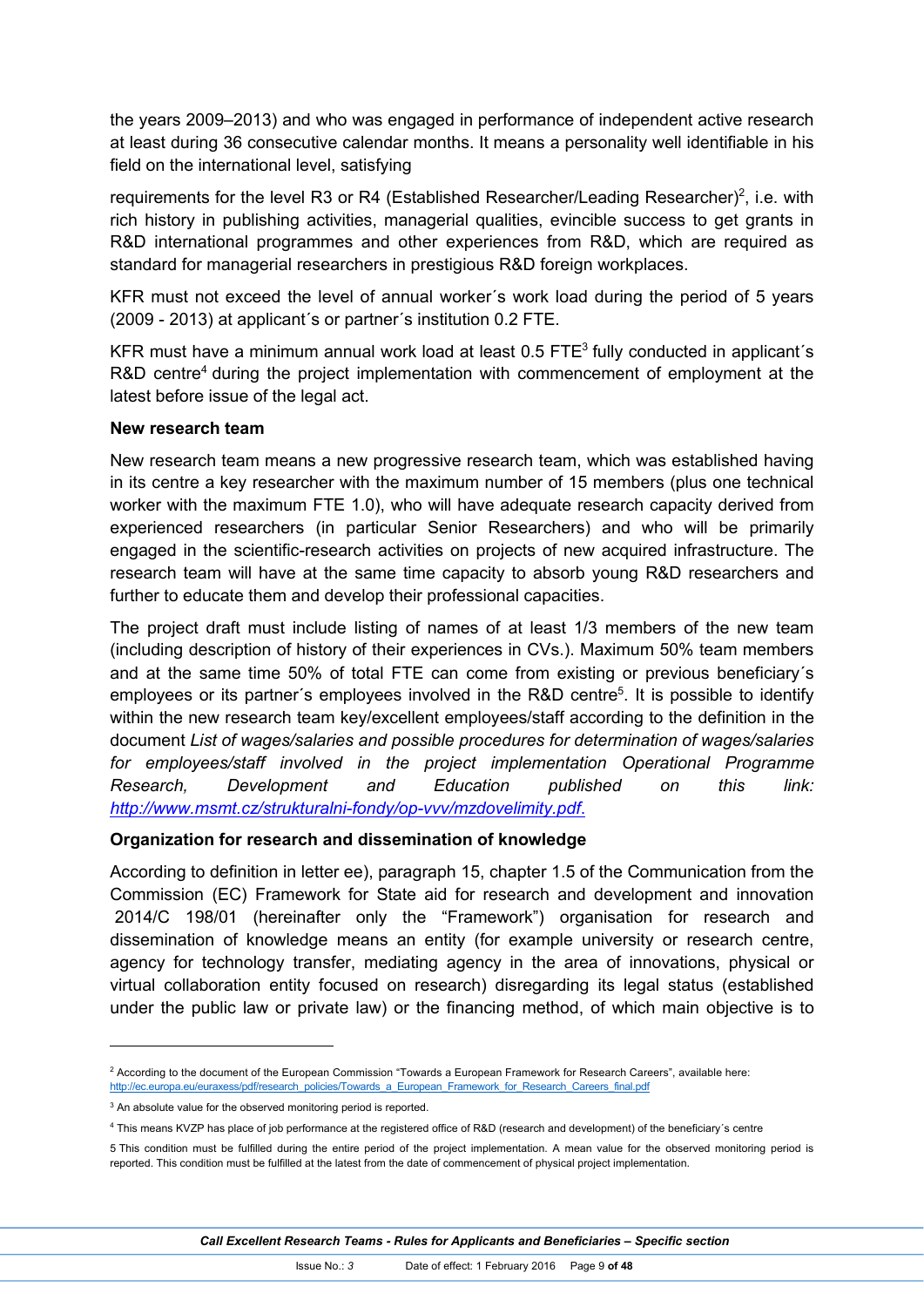perform independently the fundamental research, industrial research or experimental development or propagate results of these activities in form of learning, publications or transfer of knowledge to the general public.

#### **Industrial research**

Planned research or critical investigation focused on acquiring of new knowledge and skills for development of new products, procedures or services or for substantial improvement of the existing products, procedures or services. It includes creation of partial parts of complex systems and it may include prototype manufacture in the laboratory environment or in the environment with simulated interface of the existing systems and also production of pilot lines, if necessary for the industrial development and in particular for general verification of technology.

#### **Effective collaboration**

Collaboration of at least two independent parties for the purpose of exchange of knowledge or technologies or for achievement of a joint objective under distribution of work, where the relevant parties will jointly set the scope of the project of collaboration, contribute to its implementation and share its risks and results. One or more parties can cover costs of the project in full amount, and thereby release remaining parties from their financial risks. Contractual research and provision of research services are not considered as forms of collaboration.

#### **Research infrastructure**

Research infrastructure means facilities, resources and related services that are used by the scientific community to conduct top-level research in their respective fields and covers major scientific equipment or sets of instruments; knowledge-based resources such as collections, archives or structures for scientific information; enabling Information and Communications Technology-based infrastructures such as Grid, computing, software and communication, or any other entity of a unique nature essential to achieve excellence in research. Such infrastructures may be 'single-sited' or 'distributed' (an organised network of resources).

#### **R&D (Research and Development) centre**

R&D centre means a workplace for research and development clearly profiled from the thematic view (for example research institute, institute of university or clearly defined in terms of organization and separated in terms of accountancy or similarly earmarked common workplace of a number of research institutions). R&D centre is active in research activities, often with inter-branch character, and with interconnected programmes for research, development and education (in particular students in doctoral study programmes and young researchers).

#### **Fundamental research**

Experimental and theoretical activities performed in particular for the purpose to acquire new knowledge concerning the fundamental principles of phenomena and observable facts, which are not focused on direct commercial application or use.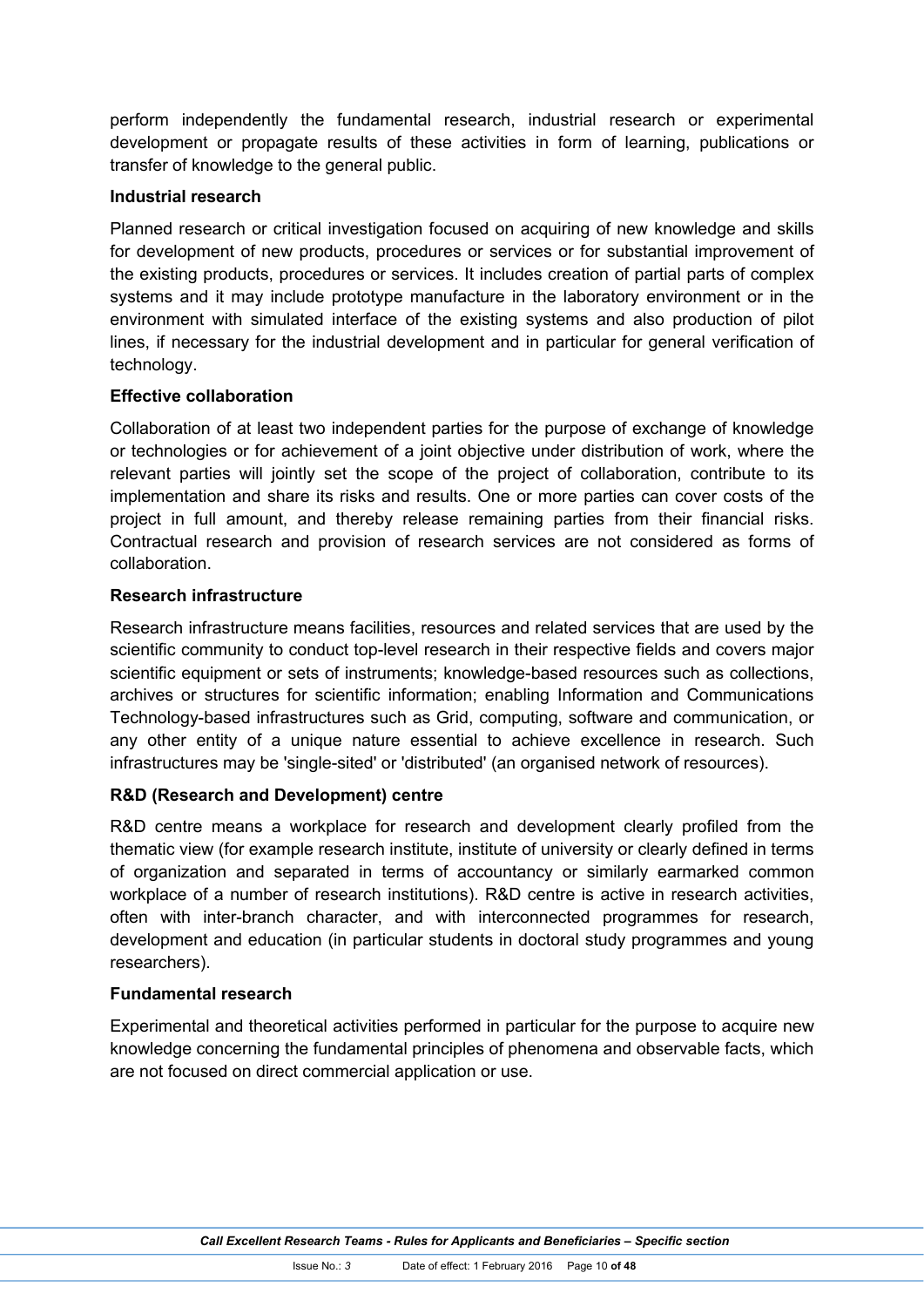# **3. CHAPTER – LEGISLATIVE BACKGROUND AND OTHER BASELINE DOCUMENTATION**

Specified in the Rules for Applicants and Beneficiaries – General section.

# **4. CHAPTER – CONTACTS AND COMMUNICATION WITH APPLICANTS AND BENEFICIARIES**

Specified in the Rules for Applicants and Beneficiaries – General section.

# **5. PROCESSES AND RULES OF GRANT APPLICATION, PROJECT EVALUATION AND SELECTION**

## **5.1. ANNOUNCEMENT OF CALL FOR PROPOSALS**

Round-type Call Support to Excellent Research Teams makes the uses the single-round evaluation model, this means that the applicant submits a full grant application within the dates as stipulated in the Call. All applicants have the option to consult wording of the grant application with representatives of the Managing Authority, the contact person as stated in the Call, before submitting an application. After finalizing the grant application, the project approval process is initialized, which will be ended within 7 months from the date of end of acceptance of grant applications at the latest

## **5.2. PREPARATION OF GRANT APPLICATION**

The applicant is obliged to submit obligatory annexes together with the grant application through IS KP14+. The list of obligatory/non-obligatory annexes is stated in the table 18.9. and in the annex No. 9 containing the form and method of documenting.

## **5.2.1 ELIGIBILITY OF APPLICANT/PARTNER**

 $\overline{a}$ 

Entities complying with the definition of organization for research and dissemination of knowledge according to the Framework. 6

#### **a) Conditions for eligibility of applicant/partner**

Applicant or possibly other entities with share in eligible expenditure ("Partners") must always comply with all below stated conditions coming from the definition "organization for research and dissemination of knowledge" under the point aa), paragraph 15 of the Framework for State aid for research and development and innovation (2014/C 198/01), hereinafter only the "Framework", and it is obliged to ensure that it will comply with these conditions for the entire period of the project implementation and also during its sustainability period.

1) Organization for research and dissemination of knowledge is an entity (for example university or research institute, agency for technology transfer, mediating agency in the area of innovations, physical or virtual collaboration entity focused on research)

<sup>6</sup> under Art. 1.3, point15, letter ee) of the Communication from the Commission (EU) Framework for State aid for research and development and innovation 2014/C 198/01.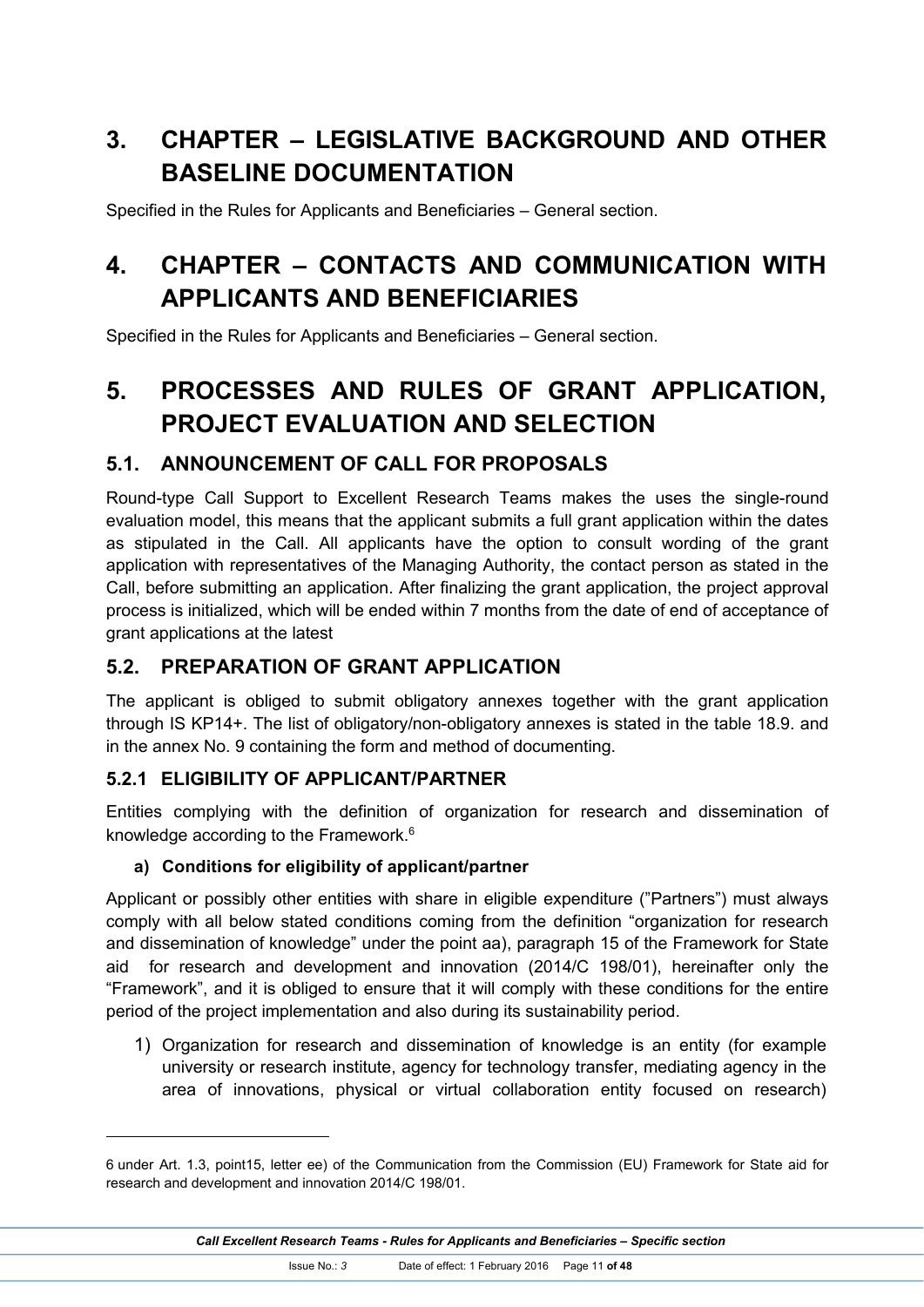disregarding its legal status (established under the public law or private law) or the financing method, of which main objective is:

 the main objective of the applicant/partner is to carry out independent fundamental research, industrial research or experimental development,

 or to publicly disseminate the results of these activities in the form of teaching, publication activities or transfer of knowledge.

2) Enterprises, which can enforce controlling power on such entity, for example as shareholders or members, must not have preferential access to results, which such enterprise achieved.

3) In case when the same entity perform activities of both economic character and noneconomic character, than it is obliged in the interest of effective prevention against cross subsidizing of economic activities to clearly separate both types of activities stated, as well as relevant costs, financing and incomes. Annual statements of relevant entity can serve for documenting purposes.

The above stated conditions must be stipulated in the applicant´s fundamental internal regulations (articles of association, deed of foundation, etc.) as of the date of filing the grant application.

Since universities are top centres in the education system, independent knowledge and creative activities playing a key role in the scientific development of society, one of their main activities can include performance of fundamental research, industrial research or experimental development and propagate in public results of these activities in form of learning. By the above stated reason we deduce that also universities can fall under organizations for research and dissemination of knowledge under the definition as stated in the Framework.

#### **5.2.2 TERRITORIAL ELIGIBILITY OF OP RDE PROJECTS**

#### **5.2.2.1. Eligible place of implementation impact**

Projects within this Call can be implemented in framework of the programme area of lessdeveloped regions. Exception according to Art. 70, paragraph 2 of the General Regulation can be applied in this Call, this means it is possible to implement projects also outside this programme area.

| Programme area                                                                                                                                       |                  | Outside the programme area                                                                                                                                                                                                  |
|------------------------------------------------------------------------------------------------------------------------------------------------------|------------------|-----------------------------------------------------------------------------------------------------------------------------------------------------------------------------------------------------------------------------|
| Within this Call, it is possible to<br>implement the project in less<br>developed regions (the territory<br>of 13 regions of the Czech<br>Republic). | City of Prague). | Within this call it is possible to Within this call it is not possible<br>implement the project in more to implement the project within<br>developed regions (the capital the European Union outside the<br>Czech Republic. |

In case when the project implementation takes place outside the programme area, this means in the territory of the Capital City of Prague and the beneficiary cannot prove impact on only less-developed regions, then impact of such project is always on the entire territory of the Czech Republic. The ratio of financing among less-developed regions and more-developed regions is firmly fixed and specified in chapter 8.1.5.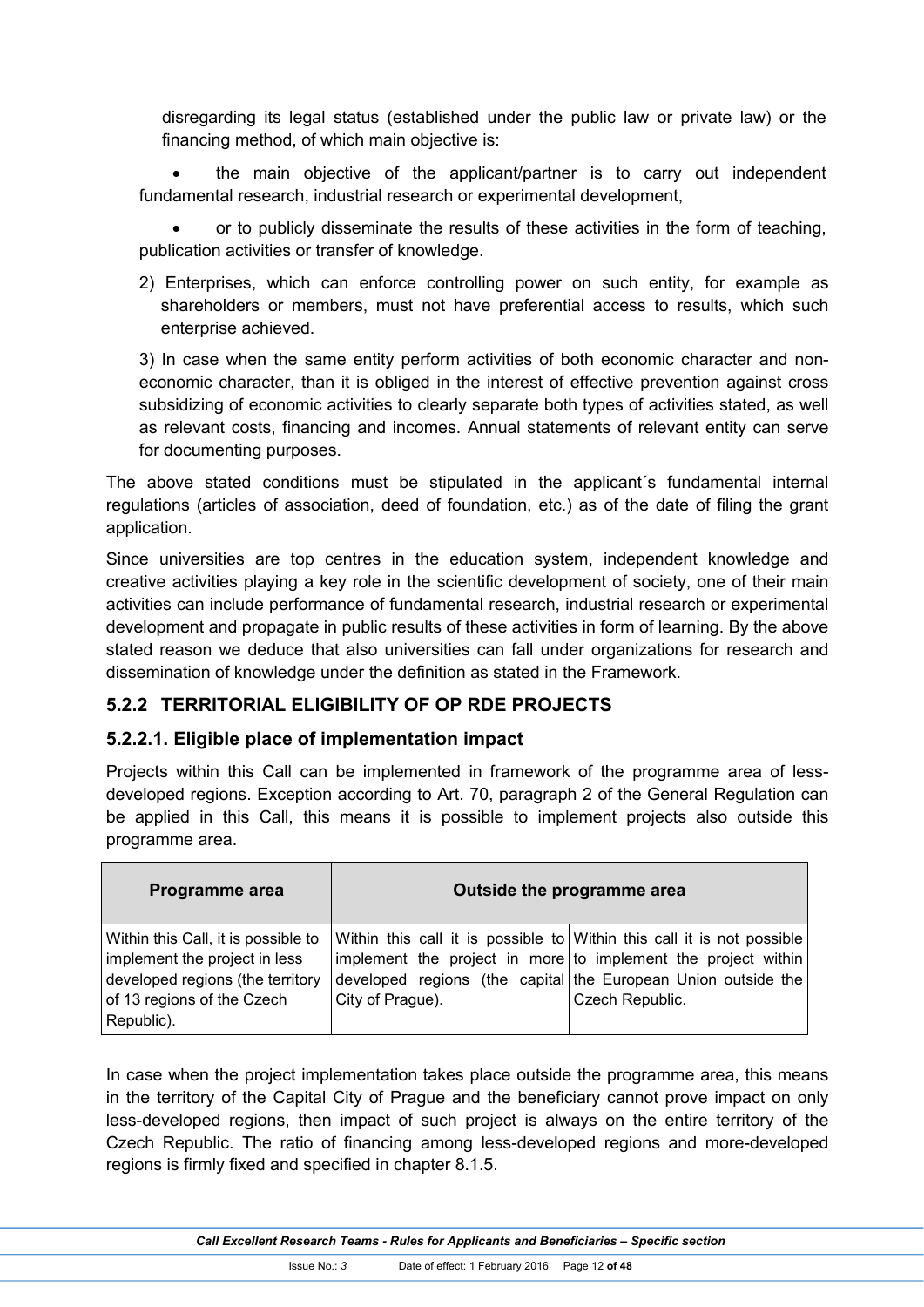In case when the project implementation takes place within the programme area (13 regions outside Prague), then it is not possible to further evaluate impact of such project on individual categories of regions. The ratios of financing among less-developed regions and moredeveloped regions are defined in the chapter 8.1.5.

#### **5.2.2.2. Eligible place of the project implementation**

The project must be implemented in the territory of the Czech Republic.

#### **5.2.3. TARGET GROUP ELIGIBILITY**

Research organizations staff and students at universities, in particular students within doctoral study programmes at universities, are eligible target groups for the projects Support to excellent research teams.

#### **5.2.4. ELIGIBILITY OF PROJECT ACTIVITIES**

Supported activities:

- a) Development of capacities of research teams improve research performance of R&D centres with interconnecting of high-quality international teams with established infrastructure through involvement and permanent engagement of new key staff into infrastructures of R&D centres.
- b) Completion<sup>7</sup>, modernisation or upgrade of infrastructure material and technical facilities for research teams and support creation of knowledge having potential from view of production of applicable results.
- c) Development of strategic partnerships strengthening of international dimension and intensive scientific collaboration with leading research organizations abroad, international collaboration. Development will be implemented through collaboration with at least one entity<sup>8</sup> and this collaboration will be based on agreement on collaboration.
- d) Project management description of the content of this activity is given in the Rules for Applicants and Beneficiaries - General section.

Activities stated above under point a) - d) are always obligatory part of projects and must be implemented with link to one R&D centre.

Description of excluded activities:

 $\overline{a}$ 

- activities associated with construction works, if they are not associated with the necessary installation of acquired instrumentation,
- construction of new buildings.

#### **5.2.5. PROJECT BUDGET AND FINANCIAL PLAN**

Specified in the Rules for Applicants and Beneficiaries – General section.

Furthermore, for projects within this Call the following limits of budget chapters apply:

*Call Excellent Research Teams - Rules for Applicants and Beneficiaries – Specific section*

 $7$  Completion – extension of the existing capacity of R&D centre of the applicant/partner linked to acquisition or use of new technologies, if possible within the existing buildings.

<sup>&</sup>lt;sup>8</sup> Collaboration organization means a partner without financial contribution, i.e. institution, which satisfies the requirements imposed on partner and at the same time it does not participate in eligible project expenditure. A relation established on commercial base is not concerned, which distinguishes these collaboration organizations from users/clients of relevant centre.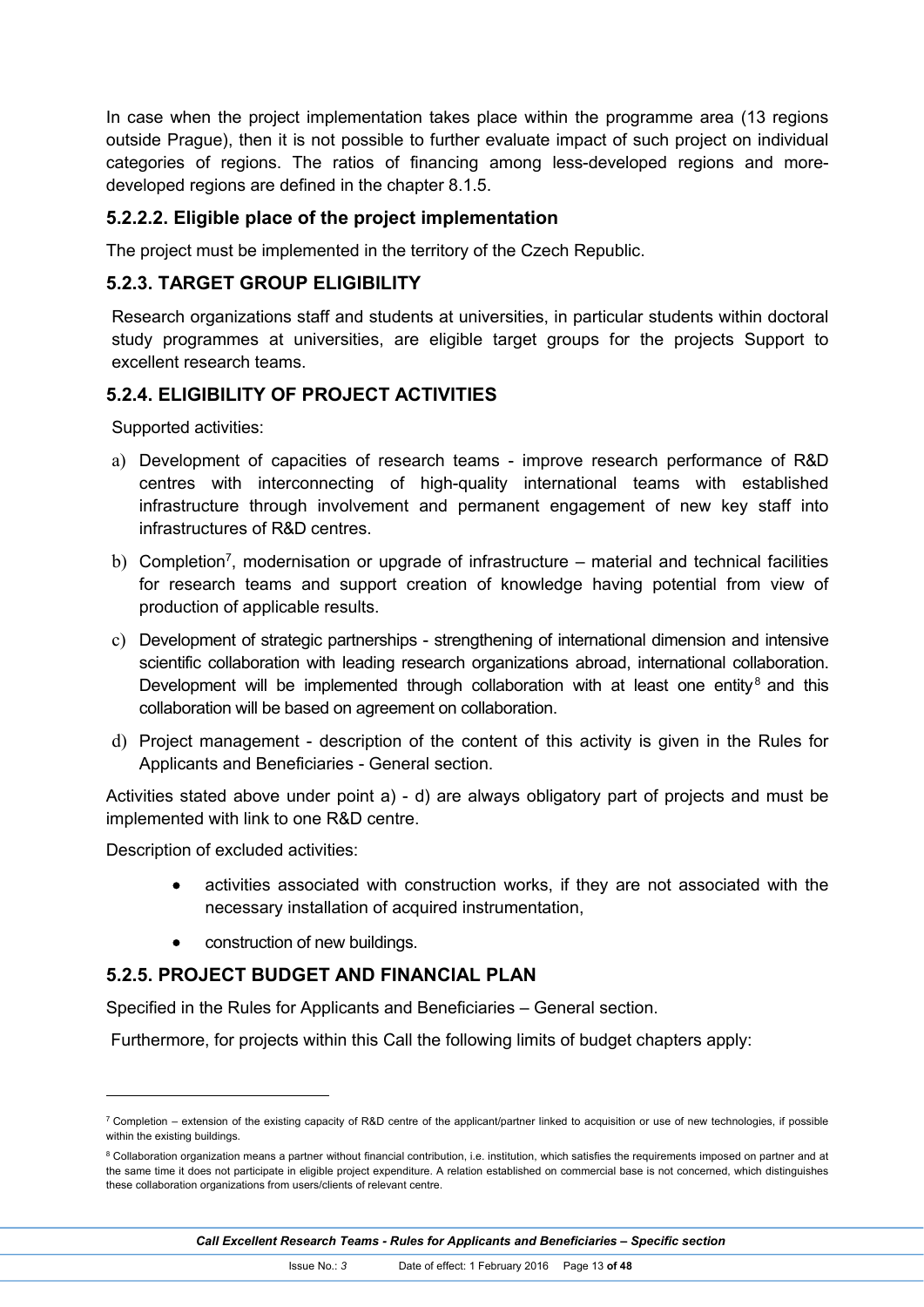The purchase of services budget item  $-$  the limit is set at a maximum of 49 % of the total eligible expenditure.

Chapter of the budget Personal expenditure – limit max. 55% of total eligible project expenditure is fixed for this chapter (this limit concerns only personal expenditure, which relate to professional jobs).

By reason of use of the simplified form of reporting of the eligible expenditure the applicant in the grant application edits the budget divided to administrative expenditure and expenditure of direct activities (see the chapter 8.7.4.).

#### **5.2.5.1. Financial milestones**

Specified in the Rules for Applicants and Beneficiaries – General section.

#### **5.2.5.1.1. Interim financial indicators**

Specified in the Rules for Applicants and Beneficiaries – General section.

#### **5.2.5.1.2. Boundary financial indicator**

Specified in the Rules for Applicants and Beneficiaries – General section.

#### **5.3. RECEIPT OF GRANT APPLICATIONS**

Specified in the Rules for Applicants and Beneficiaries – General section.

## **5.4. PROJECT APPROVAL STAGE**

Approval process stage incl. partial deadlines $9$ :

## **5.4.1. ELIGIBILITY CHECK AND FORMAL CHECK**

Internal evaluators of the Managing Authority in CSSF14+ will ensure the stage of checking of eligibility and formal requirements. Check of eligibility and formal requirements is completed within 20 business days from the end date of accepting grant application. The applicant will be informed about results of the evaluation stage with change in the project statues in IS KP14+ and internal despatch.



The criteria of eligibility check and formal requirements including description of the evaluation method form a separate annex to the Call. These criteria have the excluding function - they are evaluated in YES/NO form, i.e. satisfied/not satisfied (or possibly irrelevant for the given

<sup>&</sup>lt;sup>9</sup> Partial deadlines are for indicative purposes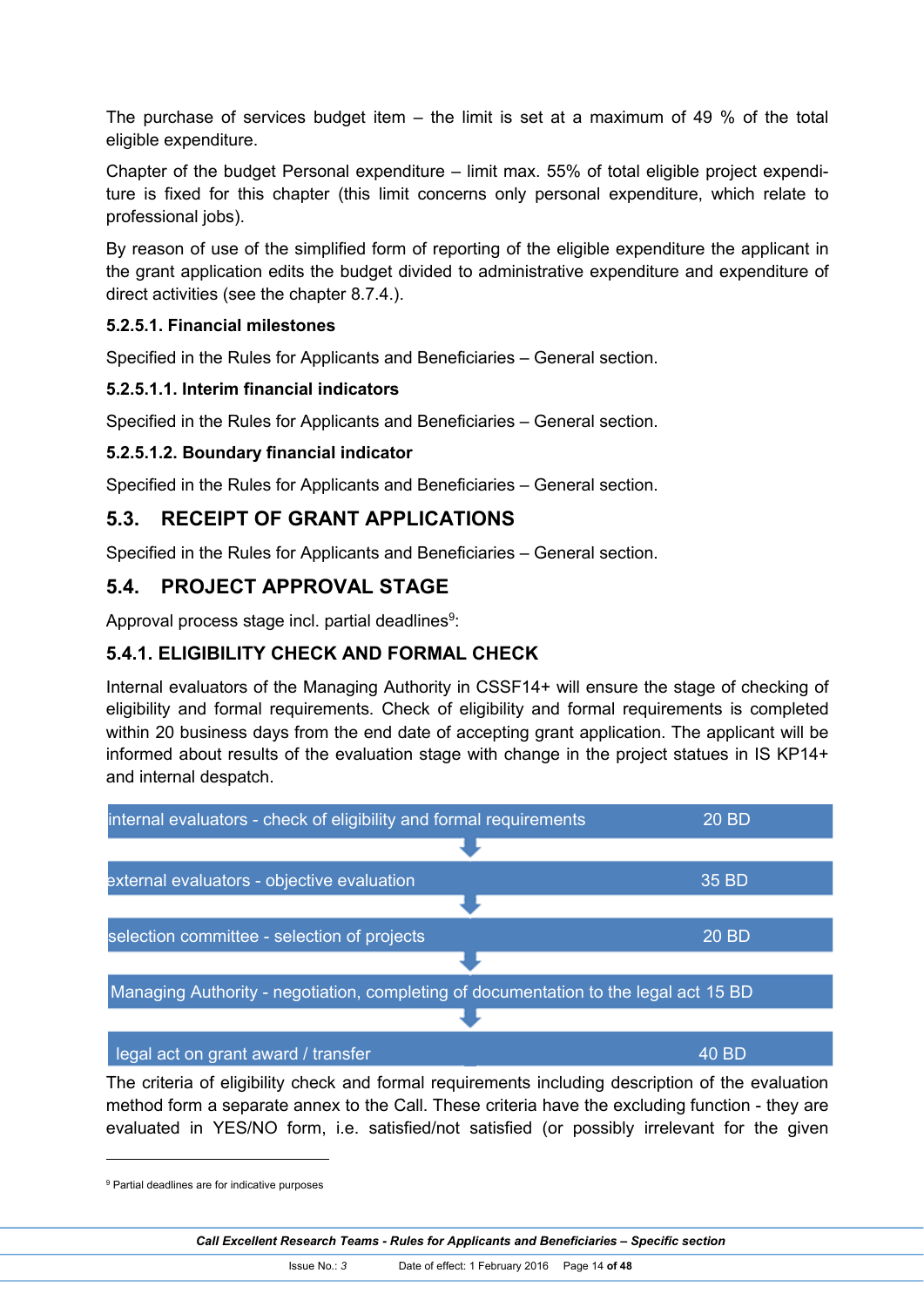project). Criteria of formal check are divided to correctable (i.e. completion by the applicant is possible during the approval process on the basis of request from the Managing Authority OP RDE to complete data) and uncorrectable (i.e. failure to satisfy always means exclusion from the approval process without an option of completion by the applicant). Criteria of eligibility check are always uncorrectable. In case of failure to satisfy one of correctable criteria in framework of formal check the applicant is always once requested through IS KP14+ to complete missing information, specifically within the time limit of 10 business days from the date of delivery of this request. In case when the applicant on the basis of request from the Managing Authority OP RDE to complete data does not complete missing information/ supporting documents (in adequate manner according to requests from the Managing Authority OP RDE and within the time limit), the grant application is excluded from the approval process.

In case of failure to satisfy one of the uncorrectable criteria of formal requirements and/or any criterion of eligibility the project is excluded from further evaluation process.

#### **5.4.2. OBJECTIVE EVALUATION**

Objective evaluation is provided by experts, external evaluators selected from the database of evaluators of the MA with respect to the thematic focus of the submitted grant application (at least 1 evaluator is from abroad). All evaluators shall go through a proper procurement procedure and subsequently undergo a specialized training on the evaluation of grant applications within the Priority Axis 1, as well as on the specifics of the Call. The stage of objective evaluation will be completed no later than 35 business days from the date of completion of the previous approval stage. The result of objective evaluation will be notified to the applicant using an internal despatch.

Evaluation of each grant application shall always be carried out separately by two evaluators using the evaluation table in IS KP14+; the final evaluation shall be calculated as the average of the evaluations assigned by both evaluators. The overall result of the objective evaluation will be two evaluation tables of evaluators.

If at least one of the following conditions is satisfied:

- point evaluation of individual evaluators substantially differs in framework of at least one evaluation sub-criterion/criterion, i.e. point difference of evaluators amounts to the minimum points amount as determined in the annex to the Call Evaluation criteria;
- total point evaluation of individual evaluators substantially differs, i.e. point difference of evaluators amounts to a minimum of 70 points;
- individual evaluators differ in the final verdict with respect to the grant application, i.e. one of evaluators is in favour and the second one of the evaluators is against the grant application,

another independent evaluator, the so-called arbiter, is appointed for evaluation.

The arbiter performs the entire evaluation of the grant application. He has previous two evaluations from individual evaluators available for his consideration. His point evaluation within individual evaluation criteria and resulting point evaluation of the grant application must be within the point range, which was determined by two previous evaluators. The resulting point evaluation is defined by the prepared evaluation table of the arbiter, who finally creates the table on the basis of point evaluation of individual criteria, the total point evaluation performed by previous evaluators and under his own assessment. The total point result of the project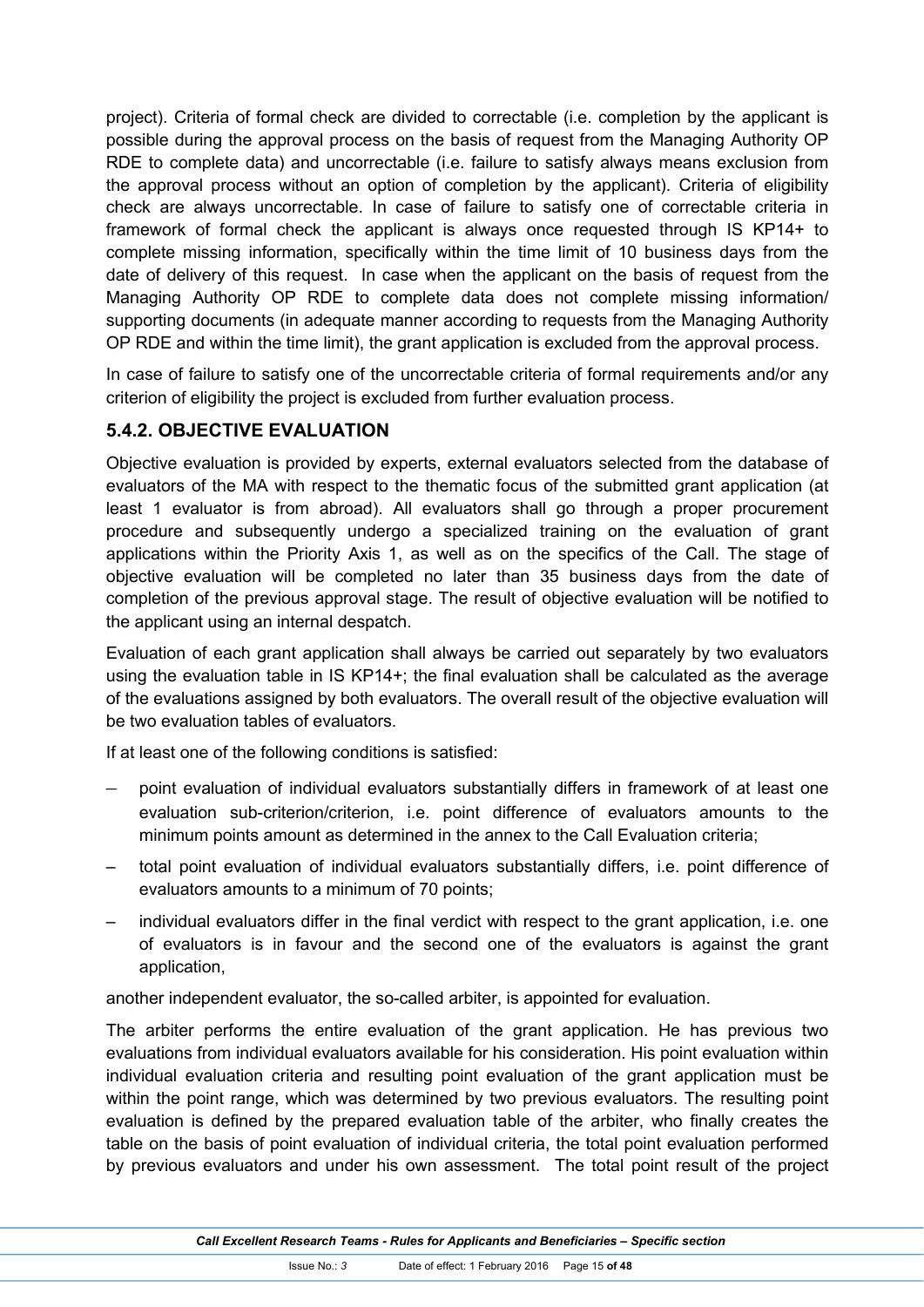evaluation is the number of points assigned by the arbiter and the evaluation table of the arbiter.

Criteria of objective evaluation including their functions and description of the method of evaluation form a separate annex to the Call. The objective evaluation criteria have the evaluation, exclusion and combined functions:

- Evaluation criteria are criteria, for which satisfaction/failure to satisfy point evaluation is assigned.
- Exclusion criteria are criteria, for which failure to satisfy means exclusion of the grant application from the approval process.
- Combined criteria are criteria, for which satisfaction/failure to satisfy points are assigned. In case of failure to satisfy the minimum point limit, which is determined in the Call, the grant application is excluded from the approval process.

Evaluator/arbiter writes down his evaluation into the evaluation table, in which he evaluates individual criteria, and he writes down comments/reasoning for each evaluation. He uses CBA outputs for a part of evaluation. Maximum number of points, which can be assigned in framework of the objective evaluation by one evaluator/arbiter, is 390. The evaluator writes down overall comments at the end of the table. The project is disqualified/qualified on the basis of evaluator´s/arbiter´s evaluation for the next stage of the approval process.

YES – if the project is evaluated with 234 and more points and at the same time it satisfies the minimum point limit of all combined sub-criteria/criteria and at the same time satisfies all exclusion criteria, the grant application is qualified for the next approval process stage.

NO – if the project is evaluated with less than 234 points and/or it does not satisfy the minimum point limit of one of combined sub-criteria/criteria and/or does not satisfy one of the exclusion criteria as minimum, the grant application is excluded from the next approval process.

## **5.4.3. PROJECT SELECTION**

The project selection process will be ensured by a selection committee composed of experts, external domestic and/or foreign evaluators selected from a database of evaluators of the MA with respect to the topical focus of the submitted grant application and internal evaluators / representatives of the MA. All evaluators shall go through a proper procurement procedure and subsequently undergo a specialized training on the evaluation of grant applications within the Priority Axis 2, as well as on the specifics of the Call. The stage of project selection will be completed no later than 20 business days from the date of completion of the previous approval stage.

Rules and criteria, according to which the selection committee evaluates the grant applications, are determined by the Statutes and Rules of Procedure of the selection committee, see the sample http://www.msmt.cz/strukturalni-fondy-1/vzory-dokumentu-op-vvv.

The selection committee makes a decision, whether the grant application will be disqualified for financing or possibly qualified with reservation. In case when the grant application is qualified with reservation, the grant will be awarded for the project only in case of satisfaction of all reservations determined by the selection committee. The selection committee may, as part of the minutes of a meeting, articulate not only reservations but also recommendations for successful applicants. Non-respecting/respecting of the recommendation of the selection committee by the applicant must have no effect on the recommendation/non-recommendation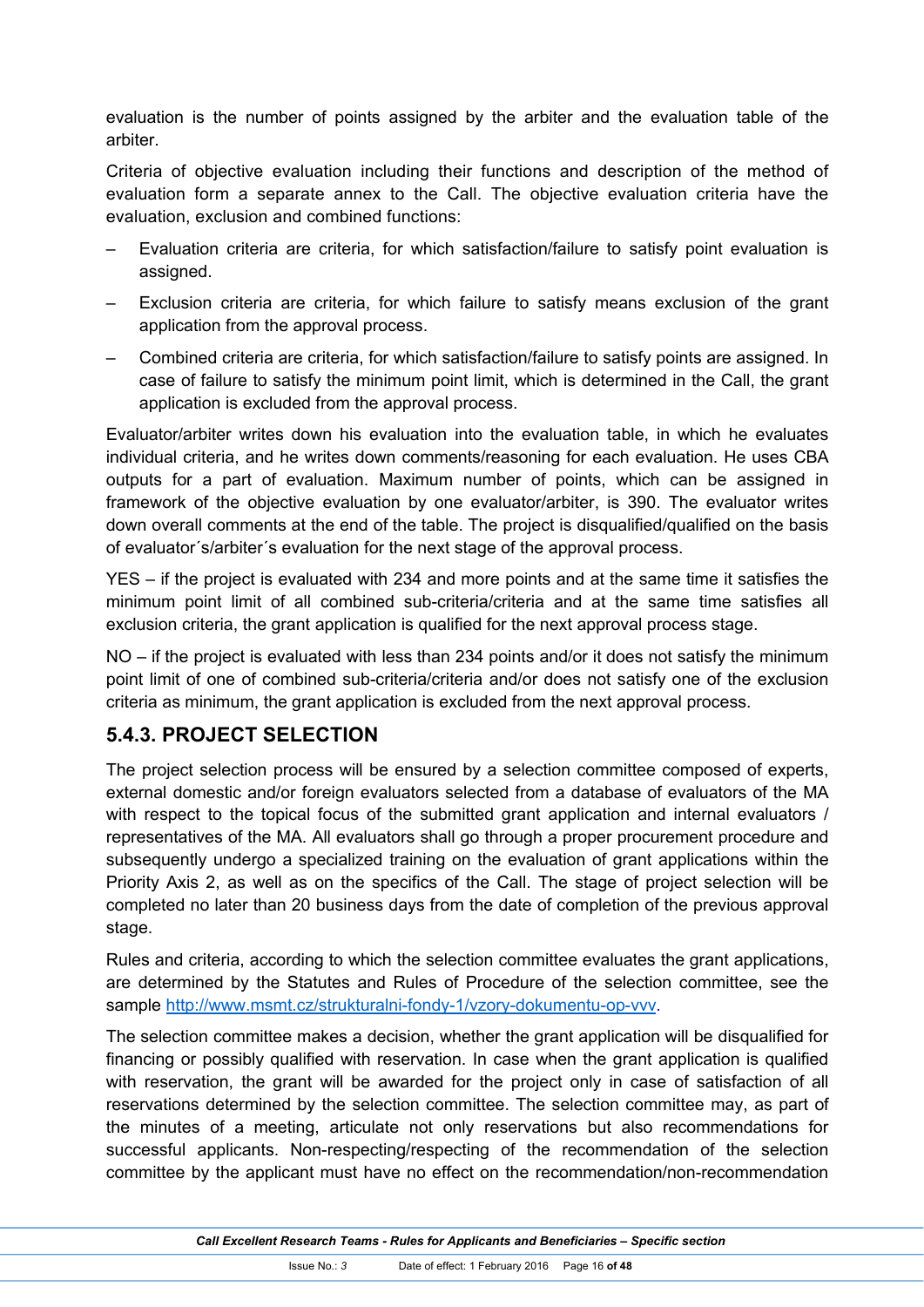of the grant application. It is up to the applicant to decide whether or not to take such recommendation into account within the grant application.

After discussing/articulating reservations and non-recommendations/recommendations for all the projects, the selection committee shall determine the point evaluation limit for recommended projects with regard to the financial allocation for the given Call. In the event that the threshold for the available aid is e determined at the point level, where there are multiple projects with the same point evaluation (e.g. if there are three projects with 70 points, but two of them cannot be covered from the allocation), the MA shall either decide on an increase of the allocation so that all projects with the same point evaluation can be supported, or none of the projects on the threshold of the available allocation (none of the three projects with 70 points) will be supported, i.e. the allocation of the Call will not be fully utilized.

The list of disqualified/qualified grant applications will be signed by the Deputy Minister of the EU Operational Programmes Section.

After the process of the selection of grant applications recommended with reservation/recommendation, the process of negotiations takes place, in which the applicant modifies the grant application based on the reservations/recommendations of the selection committee and subsequently submits the supplemented/modified grant application to the MA.

## **5.5. METHOD OF NOTIFICATION OF THE APPROVAL PROCESS RESULTS TO THE APPLICANT**

The applicant will be informed about the result of the project selection with change in the project statues in IS KP14+ and internal despatch.

# **6. CHAPTER – PROCESSES AND RULES FOR ISSUE OF LEGAL ACT ON GRANT AWARD / TRANSFER**

## **6.1. AWARD OF GRANT TO THE APPLICANT**

Specified in the Rules for Applicants and Beneficiaries – General section.

## **6.2. FORMS OF GRANT AWARD**

Specified in the Rules for Applicants and Beneficiaries – General section.

## **6.3. NOTIFICATION OF APPROVAL OF THE GRANT APPLICATION FROM OP RDE**

Successful applicants are contacted by the Managing Authority OP RDE through an internal despatch with the request to submit documentation necessary for issue of the legal act on grant award / transfer. The applicant is obliged to submit the required documentation within the period of 15 business days. In case when the applicant does not comply with the determined conditions it will be excluded from the approval process. After submission of required documents by the applicant the Managing Authority OP RDE will initiate completing and preparation of supporting documents for issue of the legal act on grant award / transfer. Legal act on grant award / transfer is issued at the latest until 40 business days from the date, when the applicant submitted all supporting documents as required by the granting authority for issue of the legal act on grant award / transfer. No legal title is attached to the grant award.

**Decision on grant award** is issued by the granting authority as a bilateral legal act to the beneficiary in OP RDE in compliance with Section 14 of the budget rules in case of projects, of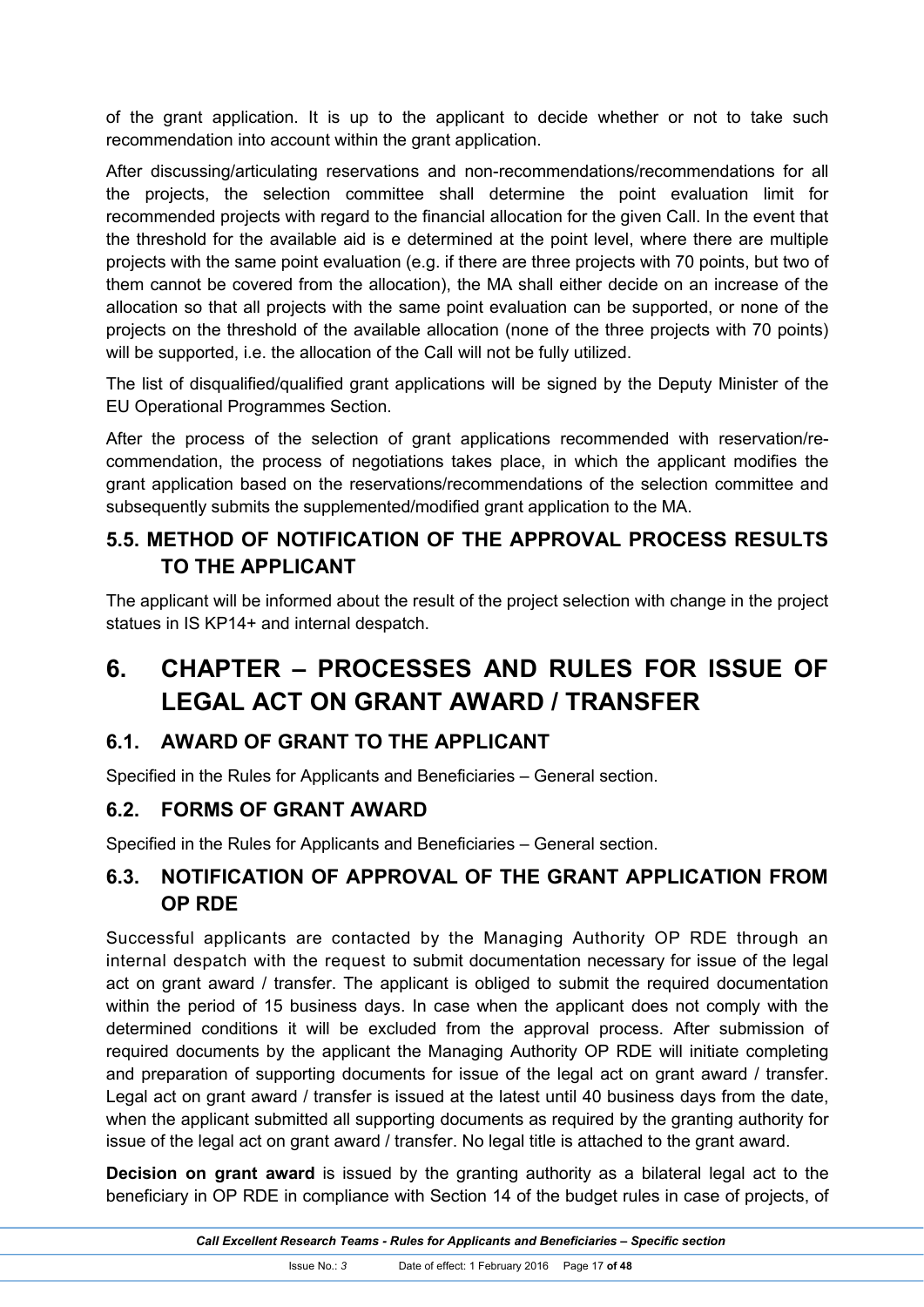which beneficiary is not a state organisation unit or contributory organisation of the state organisation unit except for contributory organisations established by MEYS and contributory organisations, to which grant is provided pursuant to a special act. The sample of decision on grant award is published on web sites of MEYS under section OP RDE.

## **6.4. DOCUMENTS NEEDED TO ISSUE A LEGAL ACT ON GRANT AWARD/ /TRANSFER**

The required supporting documents for issue of the legal act including the method of delivery are stated In the Rules for Applicants and Beneficiaries – General section.

The listing of supporting documents before issue of the legal act is as follows:

- **1a) Document on non-indebtedness** irrelevant
- **2) Power of Attorney / authorization for representation**
- **4) Partnership agreement** if there is a partner
- **4a) Clause certifying approval of the founder with the conclusion of the partnership agreement** – if relevant
- **5) Affidavit of the partner** if there is a partner
- **6) Document on annual turnover** irrelevant
- **7) Declaration on size of enterprise** irrelevant
- **8) Declaration on connection with other enterprises** irrelevant
- **9) Document on bank account/sub-account**
- **10) Document on founder´s account<sup>10</sup>**
- **11) Declaration on substantial changes**
- **12) Construction annexes<sup>11</sup>**

In addition to the stated documents it is necessary to document a concluded employment contract with a particular foreign researcher.

#### **6.5. APPROVAL OF GRANT AWARD**

Specified in the Rules for Applicants and Beneficiaries – General section.

# **7. CHAPTER – PROCESSES AND RULES OF THE PROJECT MANAGEMENT**

#### **7.1. MONITORING**

#### **7.1.1. INTERIM REPORT ON PROJECT IMPLEMENTATION**

Specified in the Rules for Applicants and Beneficiaries – General section. Furthermore, for projects within this Call the following applies:

 $10$  Optional, if the founder is at the same time the granting authority

<sup>11</sup> Documentation described in the Rules for Applicants and Beneficiaries – General section, annex No. 10.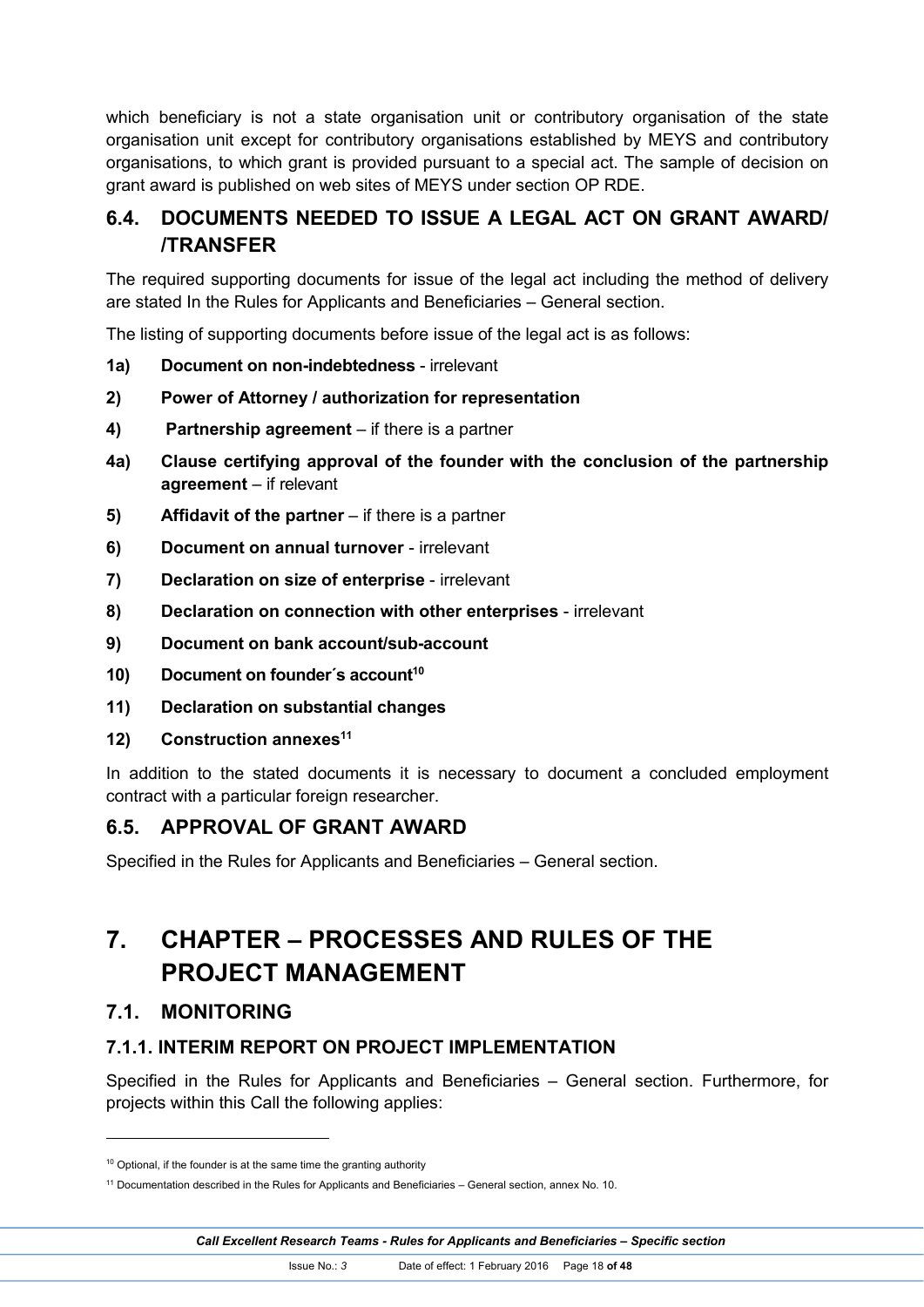The deadline for submission of the interim report on project implementation / request for payment:

The beneficiary is obliged to submit the first interim report on project implementation / request for payment within 20 business days, after passing of **three months** from the start date of the project physical implementation or from the date of issue of the legal act at the latest, whatever occurs later. The beneficiary is obliged to submit another interim report on project implementation/ /request for payment within 20 business days after expiration of **six months** from completion of the previous monitoring period.

Procedure for administration, giving back for revision and approval of the report on project implementation / request for payment are described in the Rules for Applicants and Beneficiaries - General section in the chapter 7.1.

In case when the beneficiary incurred eligible expenditure for the project already before issue of the legal act on grant award / transfer, the beneficiary can apply the option to submit the first interim report on project implementation / request for payment at an earlier date in compliance with the chapter 7.1.1. of the Rules for Applicants and Beneficiaries - General section, as stated in the part earlier submission of the report on project implementation / request for payment.

The annex List of key outputs to fulfil the ERDF project indicators is submitted as an annex to the report on project implementation, see the annex No. 18.9. The beneficiary specifies in this annex partial outputs (for example key facilities), which are necessary to fulfil the indicators given. Link to the project budget and project implementation time schedule is apparent in the stated list. Change in plan follows procedures as stated in the chapter 7.2. of the Rules for Applicants and Beneficiaries – General section.

#### **7.1.2. INFORMATION ON PROJECT IMPLEMENTATION PROGRESS**

Specified in the Rules for Applicants and Beneficiaries – General section.

#### **7.1.3. FINAL REPORT ON PROJECT IMPLEMENTATION**

Specified in the Rules for Applicants and Beneficiaries – General section.

Furthermore, it applies however at the latest until **27. 12. 2022.** In case when the beneficiary has obligation to submit this type of final report, it does not submit the final report on project implementation (see the previous chapter 7.1.3.).

## **7.1.4. FINAL REPORT FOR THE ENTIRE PERIOD OF THE PROJECT IMPLEMENTATION**

Specified in the Rules for Applicants and Beneficiaries – General section.

Furthermore, it applies for projects in this Call that the beneficiary is obliged to submit this type of final report, specifically in case when the project satisfies one of conditions stated in the Rules for Applicants and Beneficiaries – General section. The beneficiary submits the final project report within 40 business days after the end of physical project implementation,

#### **7.1.5. INTERIM REPORT ON PROJECT SUSTAINABILITY**

Specified in the Rules for Applicants and Beneficiaries – General section. Furthermore, it applies for projects in this Call that the beneficiary submits the interim report on the project sustainability during the period of five years from the last payment to the beneficiary (i.e. from the date, when the project acquired central state "Project completed by the Managing Authority in terms of financing") for each past year in compliance with the Rules for Applicants and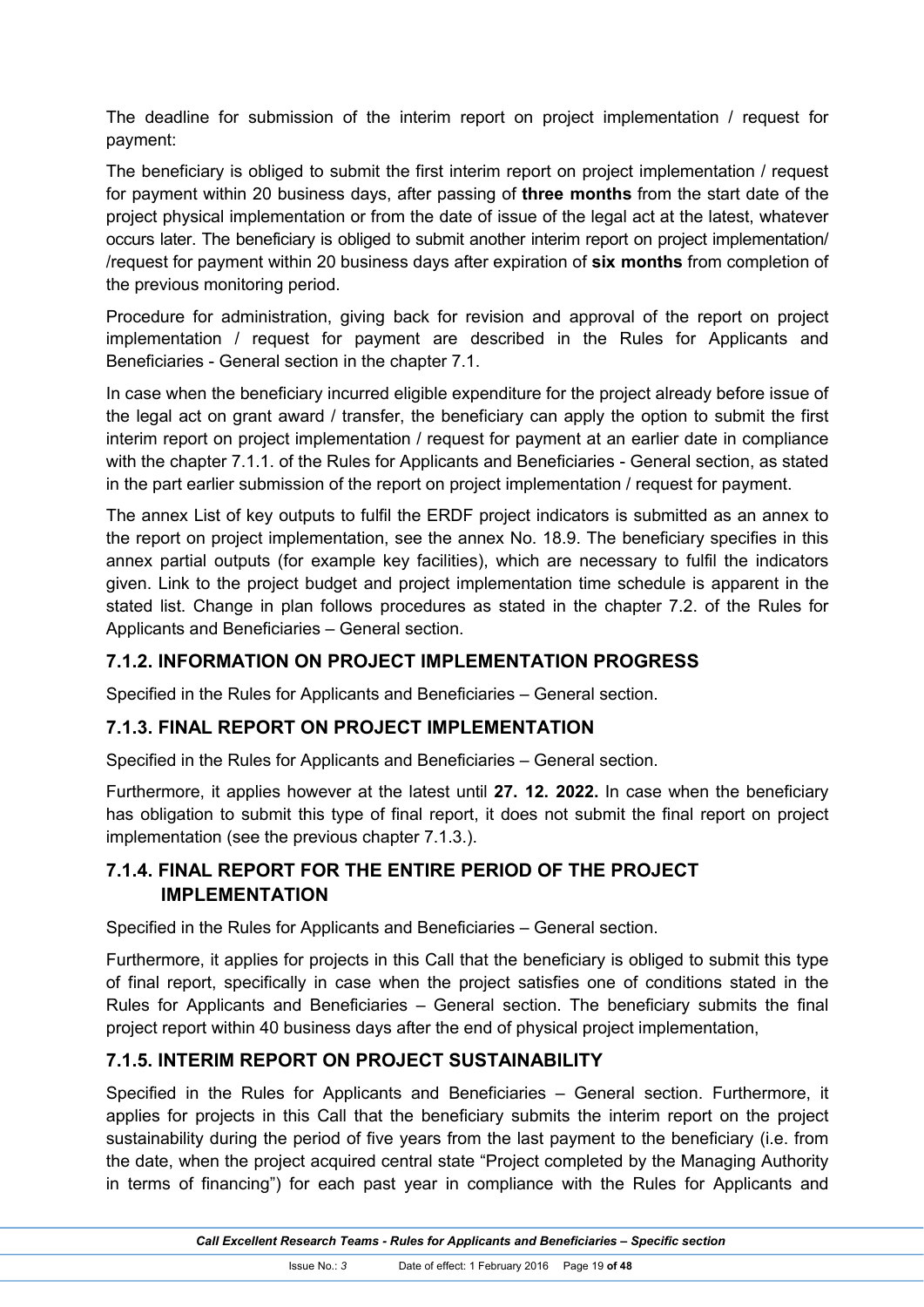Beneficiaries - General section. Fulfilment of conditions during the project sustainability come from the Art. 71 of the General Regulation 1303/2013.

## **7.1.6. FINAL REPORT ON PROJECT SUSTAINABILITY**

Specified in the Rules for Applicants and Beneficiaries – General section.

Furthermore, it applies for projects in this Call that the beneficiary submits the final report on the project sustainability within 10 calendar days after the end of the sustainability period of 5 years, specifically in compliance with the Rules for Applicants and Beneficiaries - General section.

for projects in this Call that the beneficiary is obliged to submit to the Managing Authority for OP RDE a Final report on project implementation / request for payment within 40 business days from the date of completion of physical project implementation, however at the latest until 27. 12. 2022 (the latest date of end of physical project implementation is 31. 10. 2022).

## **7.2. PROJECT CHANGES AND PROJECT SUPPLEMENTATION**

Specified in the Rules for Applicants and Beneficiaries – General section.

## **7.3. PROJECT TERMINATION AND SUSTAINABILITY**

Specified in the Rules for Applicants and Beneficiaries – General section.

## **7.3.1. TIME FRAMEWORK FOR TERMINATION OF PROJECTS**

Specified in the Rules for Applicants and Beneficiaries – General section.

## **7.3.2. FORMAL TECHNICAL TERMINATION OF THE PROJECT**

Specified in the Rules for Applicants and Beneficiaries – General section.

## **7.3.3. TERMINATION OF THE PROJECT FROM THE VIEWPOINT OF MONITORING AND FINANCING**

Specified in the Rules for Applicants and Beneficiaries – General section.

## **7.3.4. NON ACHIEVEMENT OF THE PURPOSE OF THE GRANT AT THE TERMINATION OF THE PROJECT**

Specified in the Rules for Applicants and Beneficiaries – General section.

## **7.3.5. EARLY / NON-STANDARD TERMINATION OF THE PROJECT**

Specified in the Rules for Applicants and Beneficiaries – General section.

Furthermore, it applies for projects in this Call that fulfilment of conditions during the project sustainability comes from the Art. 71 of the General regulation.

The project sustainability is determined for the period of five years from the last payment to the beneficiary (i.e. from the date when the project receives central status "Project financially terminated on the part of MA").

Expenditure associated with financing to the project outputs sustainability during the period of the project sustainability are covered from own beneficiary´s resources.

## **7.4. RETENTION OF DOCUMENTS**

Specified in the Rules for Applicants and Beneficiaries – General section.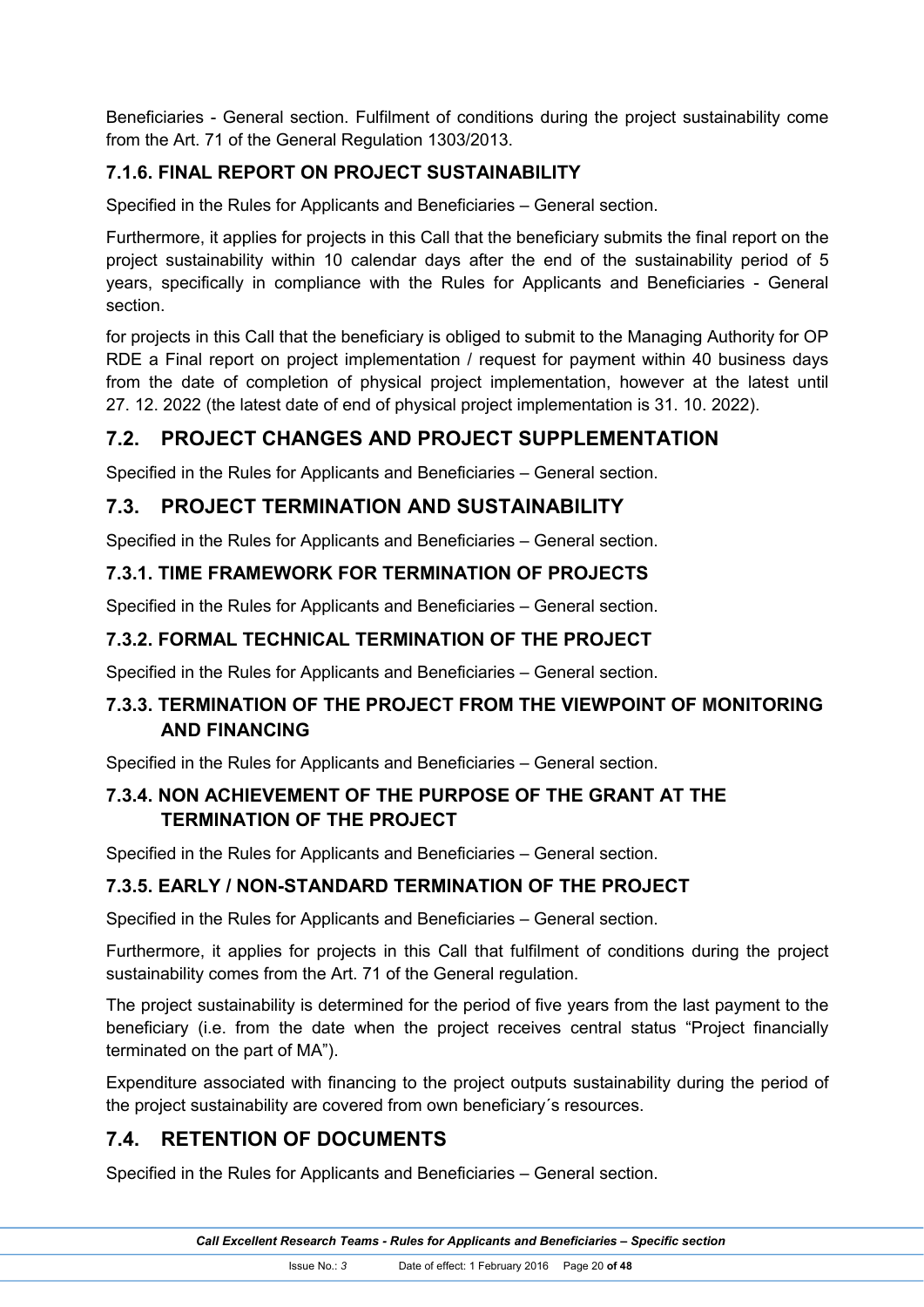# **8. CHAPTER – PROCESSES AND RULES FOR FINANCIAL MANAGEMENT**

## **8.1. PROJECT FINANCING**

#### **8.1.1. EX-POST FINANCING**

Specified in the Rules for Applicants and Beneficiaries – General section.

With respect to projects for "Excellent research teams" it is relevant for applicants / beneficiaries, who are contributory organisations of a state organisation unit.

#### **8.1.2. EX-ANTE FINANCING**

Specified in the Rules for Applicants and Beneficiaries – General section.

Furthermore, with respect to projects for "Excellent research teams" it is applied that **the ex ante financing method is determined in framework of financial management for all applicants/beneficiaries apart of those, who are contributory organisations of a state organisation unit**. The amount of **the first advance payment** is fixed for the maximum of 20% of the total eligible expenditure and it will be determined specifically for the project given on the basis of precondition of drawing of eligible expenditure during the first two monitoring periods and as stated in the Decision on grant award.

#### **8.1.3. COMBINED PAYMENTS FINANCING**

Specified in the Rules for Applicants and Beneficiaries – General section.

Furthermore, it is applied that this financing method is irrelevant for projects within this Call.

## **8.1.4. CONDUCT OF PAYMENTS TO STATE ORGANISATION UNITS AND CONTRIBUTORY ORGANISATIONS OF THE STATE ORGANISATION UNITS**

Specified in the Rules for Applicants and Beneficiaries – General section.

Furthermore, it is applied for projects within this Call that this chapter is relevant for applicants/beneficiaries in case when contributory organisations of state organisation units are concerned.

#### **8.1.5. CO-FINANCING IN OP RDE PROJECTS**

Specified in the Rules for Applicants and Beneficiaries – General section.

Furthermore, for projects within this call the following applies:

In case when the beneficiary is obliged to co-fund the project from 5 % of total eligible expenditure as a minimum, it is not required to co-fund minimum of 5 % from each claimed expenditure within the submitted request for payment for one monitoring period, but it required to co-finance 5 % from the total amount of claimed eligible expenditure within the given request for payment. The method of co-financing will be described by the applicant in the grant application.

Entities complying with the definition of organisation for research and dissemination of knowledge under the point ee) paragraph 15 of the Communication from the Commission (EU) Framework for State aid for research and development and innovation (2014/C 198/01), **which are not contributory organisations of state organisation units, the level of co-financing by the beneficiary is 5% of total eligible expenditure for the project as a minimum and in case of contributory organisations of state organisation units it is 0%.**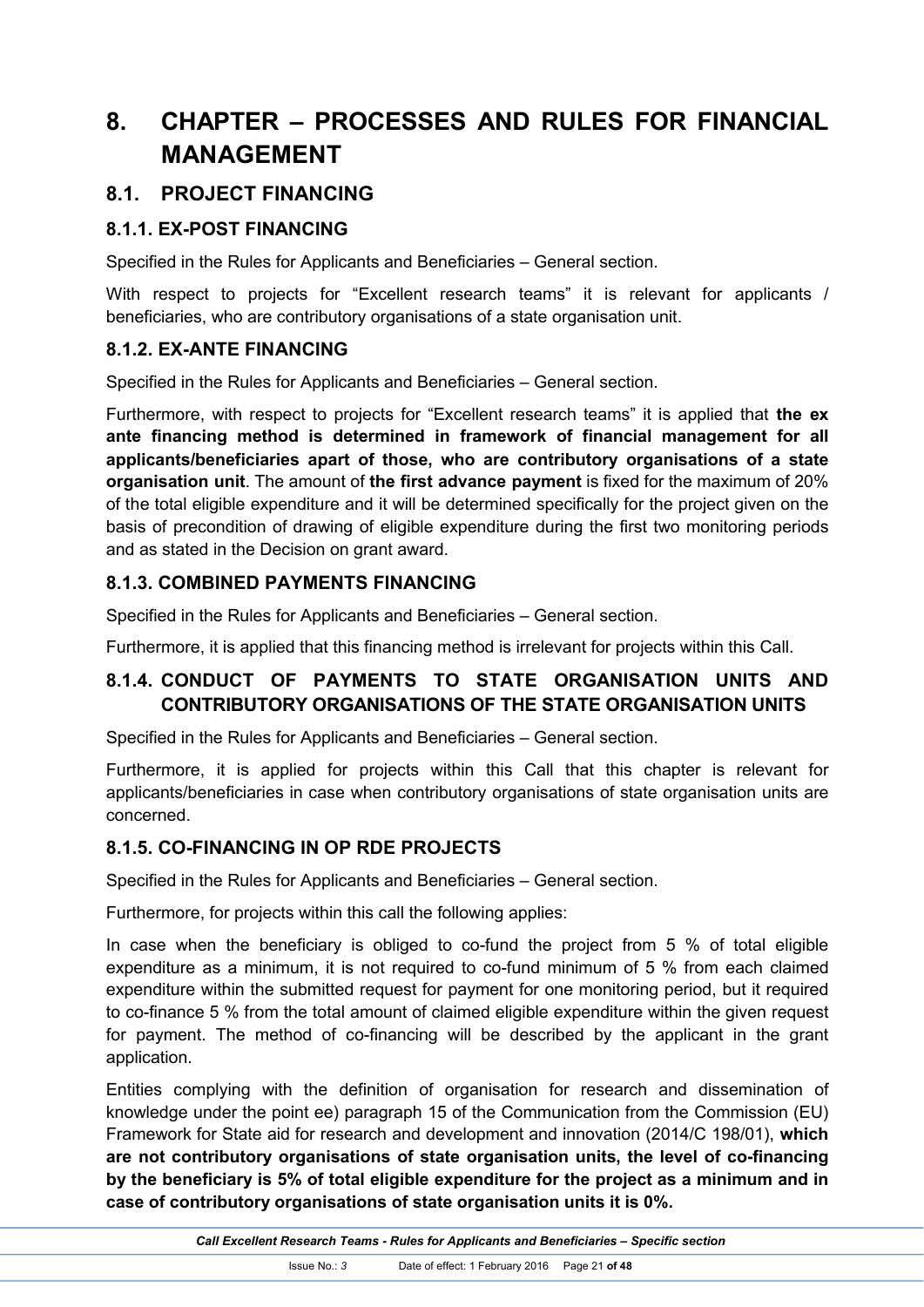Table: Ratio of allocation of financing between OP RDE programme areas (between less and more developed regions

| <b>Place of</b><br>Implementation | Place of project<br>impact                                          | Less-developed<br>region | More-developed<br>region |
|-----------------------------------|---------------------------------------------------------------------|--------------------------|--------------------------|
| Less-developed<br>region          | Less-developed<br>region                                            | 100%                     | 0%                       |
| More-developed<br>region          | Less-developed<br>region                                            | 100%                     | $0\%$                    |
| More-developed<br>region          | More-developed<br>Region<br>also<br>and<br>Less-developed<br>region | 61%                      | 39%                      |

Particular decomposition of financing resources between EU, national budget and applicant's/ beneficiary´s resources are specified in the chapter 8.1.5. Rules for Applicants and Beneficiaries – General section, table 1.

## **8.2. ACCOUNTING AND REPORTING**

Specified in the Rules for Applicants and Beneficiaries – General section.

## **8.3. BANK ACCOUNT**

Specified in the Rules for Applicants and Beneficiaries – General section.

#### **8.4. CASH**

Specified in the Rules for Applicants and Beneficiaries – General section.

#### **8.5. VALUE ADDED TAX**

Specified in the Rules for Applicants and Beneficiaries – General section.

#### **8.6. REPORTING OF EXPENDITURE**

Specified in the Rules for Applicants and Beneficiaries – General section.

#### **8.6.1. FULL REPORTING OF EXPENDITURE**

This reporting mode is irrelevant for projects within this Call.

#### **8.6.2. SIMPLIFIED REPORTING OF EXPENDITURE**

Specified in the Rules for Applicants and Beneficiaries – General section.

Furthermore, it will be applied on the projects within this Call that a part of total eligible expenditure will be reported within the mode of indirect costs, see the chapter 8.7.4.2. Rules for Applicants and Beneficiaries – General section.

Eligible expenditure

#### **8.6.3. GENERAL CONDITIONS OF EXPENDITURE ELIGIBILITY**

From the time point of view the eligible expenditure is since 1. 1. 2014. So, eligibility is conditioned that all acts, which relate to eligible expenditure, were incurred after 1. 1. 2014 (including this date; for example issue of order, signing on contract, commencement of procurement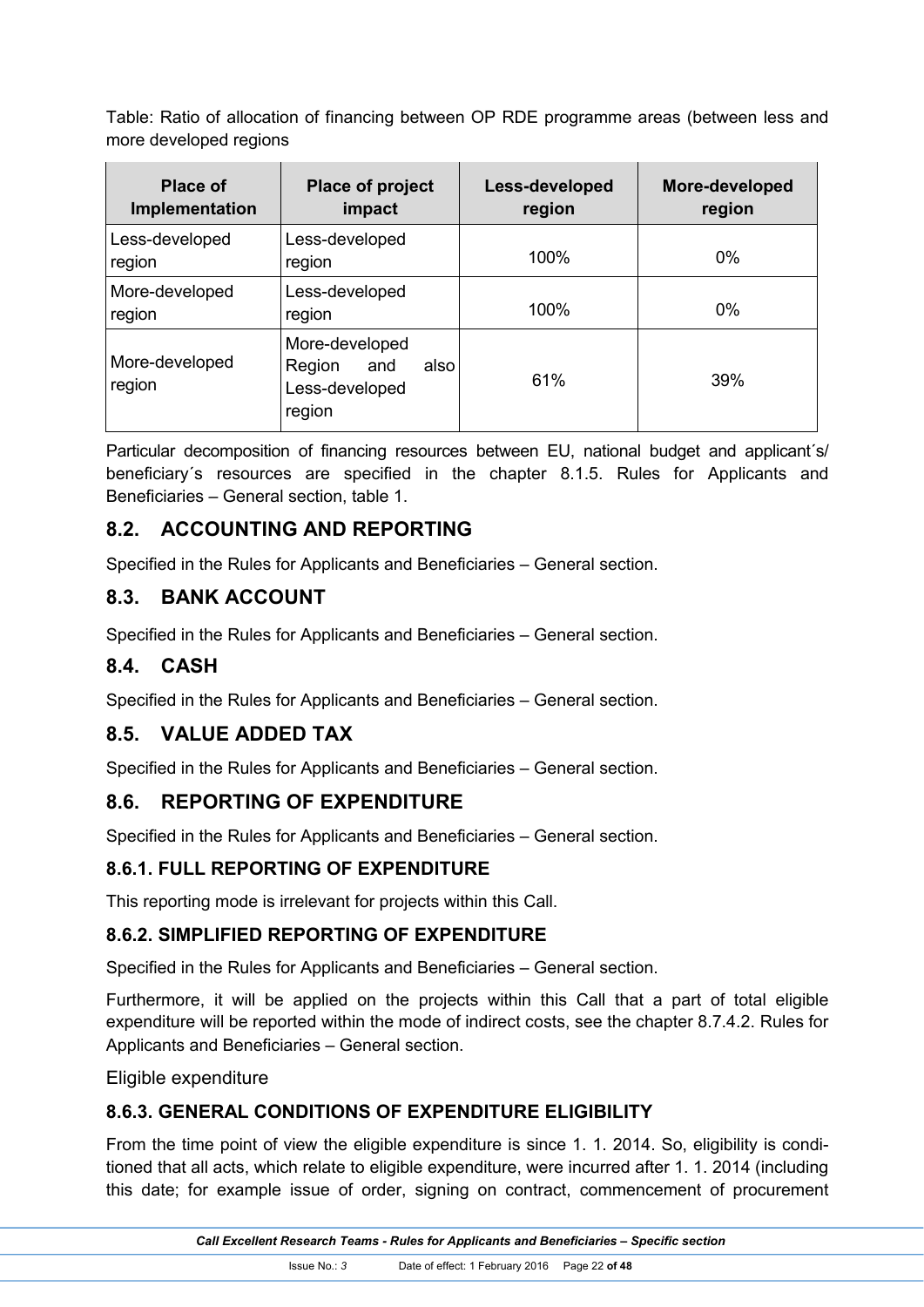procedure, etc.). Expenditure expended under an employment contract concluded before project commencement can be find eligible only under precondition that works were performed only after project commencement. Nevertheless workload relating to the project must be expressly regulated in an amendment to such employment contract, or possibly in another adequate manner corresponding with internal regulations of the applicant/beneficiary/partner. In exceptional cases and well-justified cases eligible expenditure for project preparation are in form of wage expenditure of professional team members during this period.

Grant cannot be awarded, if the physical aspect of the project had been completed or fully implemented before the applicant submitted the grant application disregarding whether the applicant effected all associated payments or not.

The latest date of end of physical project implementation is 31. 10. 2022.

The minimum duration of the project implementation is determined for 36 months and it must not exceed 84 months.

#### **8.6.4. ELIGIBLE EXPENDITURE BY TYPE**

Specified in the Rules for Applicants and Beneficiaries – General section. Furthermore for projects within this Call the following is valid:

#### **Personnel expenditure**

**The category of direct personnel expenditure includes only professional jobs for the project** – wage allowance to persons in employment relation, this means for **a key researcher and research team members**, who are directly involved in the project implementation.

Wage expenditure of researchers must be in compliance with the *List of recommended wages for staff involved in the implementation of projects within OP RDE*, which is under the link:http://www.msmt.cz/strukturalni-fondy/op-vvv/mzdovelimity.pdf.

For the projects within this Call, in compliance with Chapter 8 of the Rules for Applicants and Beneficiaries – General section, the following options for the determination of wages/salaries defined in the document entitled *List of wages/salaries and possible methods of determining wages/salaries for employees/staff involved in the implementation of projects of the Operational Programme Research, Development and Education are also applicable* (http://www.msmt.cz/strukturalni-fondy/op-vvv/mzdovelimity.pdf).

**Only** possibilities, which are summarized and described in the above stated document, can be applied in projects within this Call for determination of the rate of wages/salaries (on page 2 below of the above stated document):

- under the point 1 Determination of rate by means of ISPV;
- under the point 2 Alternative calculation method of the rate wage/salary;
- $-$  under the point a  $-$  Use of limits determined in the chapter 1 of the stated document (limits for key/excellent employees/staff can be used, however under the precondition that the applicant defines the job position as a key job position and states in the grant application why this job position is a key job position);
- under the point b Individual determination of rate wage/salary outside the scope of limits as determined in the document mentioned (it is necessary to submit a reasoning in the grant application) – this option can be used only for determination of wage/salary of a key foreign researcher (manager in charge of a new team).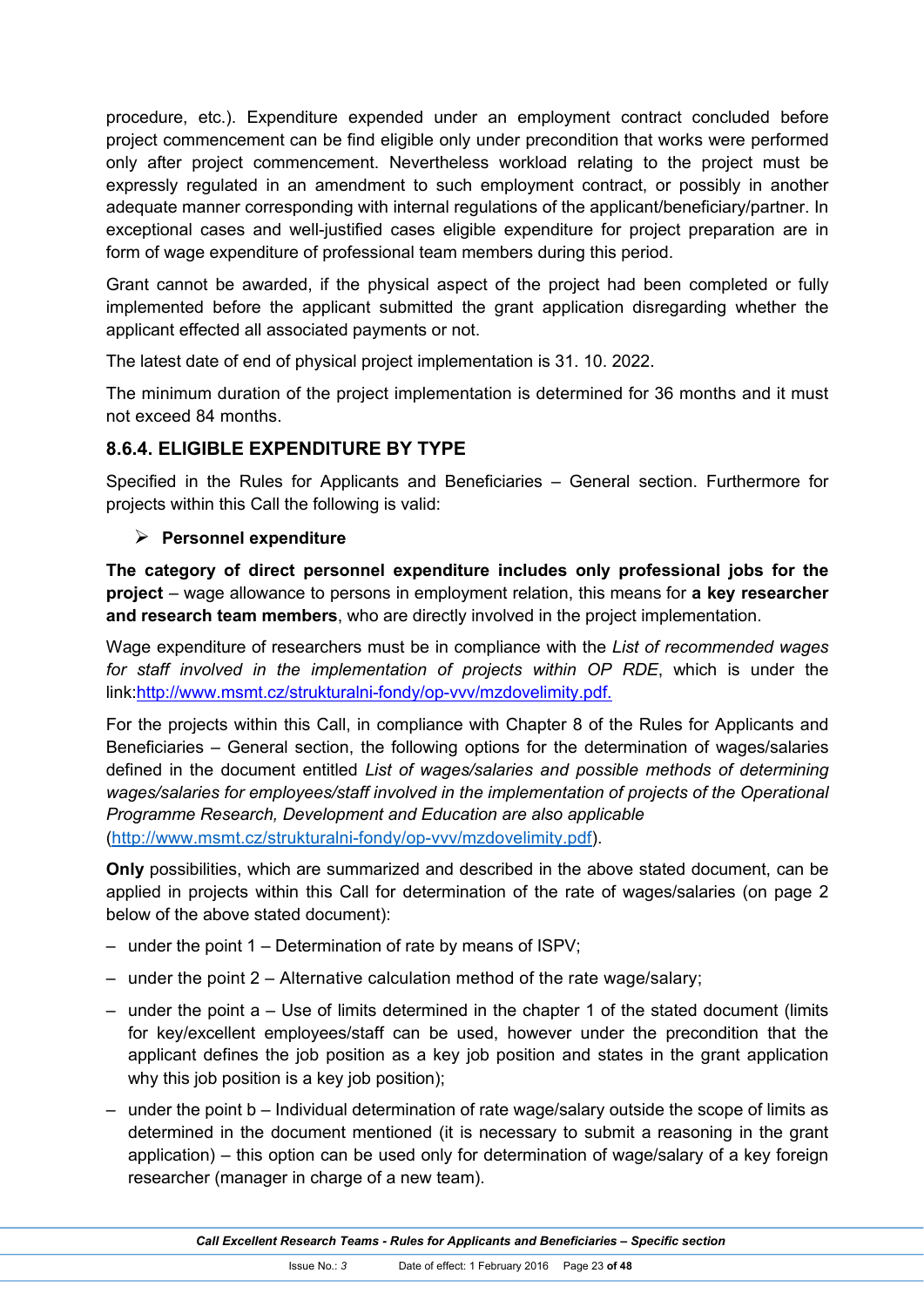In case of use of the option under the point 1a/or under the point a) the limits determined in the above stated document cannot be exceeded. (this means maximum gross monthly wage in the amount of CZK 56,000/CZK 72,800/CZK 84,000).

Wages of one key researcher, wages of research team members (the research team can consist of maximum 15 members) and wage of one supporting technical worker (1+15+1) are eligible.

- **Travel allowances** foreign business trips: hotel accommodation abroad can be purchased at prices usual in the locality, as a rule in the category \*\*\*. Expenditure up to the amount of 100 EUR/person/night can be considered as eligible (in case of another currency corresponding with the equivalent 100 EUR). In case of exceeding this amount it is required to document market research with respect to hotel services in the given area, in particular this research is required for hotels of higher category (more than 3\*) as a supporting document for evaluation of eligibility.
- **Examples of eligible direct expenditure for projects within Support to excellent research teams:**
	- expenditure for acquisition of relevant instrumentation, laboratory and information facilities for research and technical development for the purpose to implement a new research intent within non-economic activities pursued by the applicant and his partner/partners;
	- expenditure associated with services of specialized laboratories or technical workplaces;
	- expenditure for acquisition of electronic information sources or accesses to them, licence and maintenance fees associated with it;
	- objective expenditure for implementation of a new research intent;
	- expenditure associated with international collaboration concerning implementation of a new research intent - foreign travel allowances;
	- overhead expenditure associated with implementation of a new research intent;
	- expenditure relating to services necessarily associated with implementation of scientific activities and integration of foreign researchers (type of services will be closely defined).

## **8.6.5. MATERIAL CONTRIBUTIONS IN OP RDE**

Specified in the Rules for Applicants and Beneficiaries – General section.

## **8.6.6. INDIRECT COSTS**

Specified in the Rules for Applicants and Beneficiaries – General section.

## **8.7. INELIGIBLE EXPENDITURE**

Specified in the Rules for Applicants and Beneficiaries – General section.

Furthermore, for projects within this Call the ineligible expenditure are for example:

- expenditure associated with acquisition of instrumentation, laboratory and information equipment without proved necessity for implementation of new research project;
- depreciations of existing equipment (of which acquisition was paid and is subject to rules of sustainability OP RDI) involved in the project;
- expenditure associated with acquisition and lease of real estate;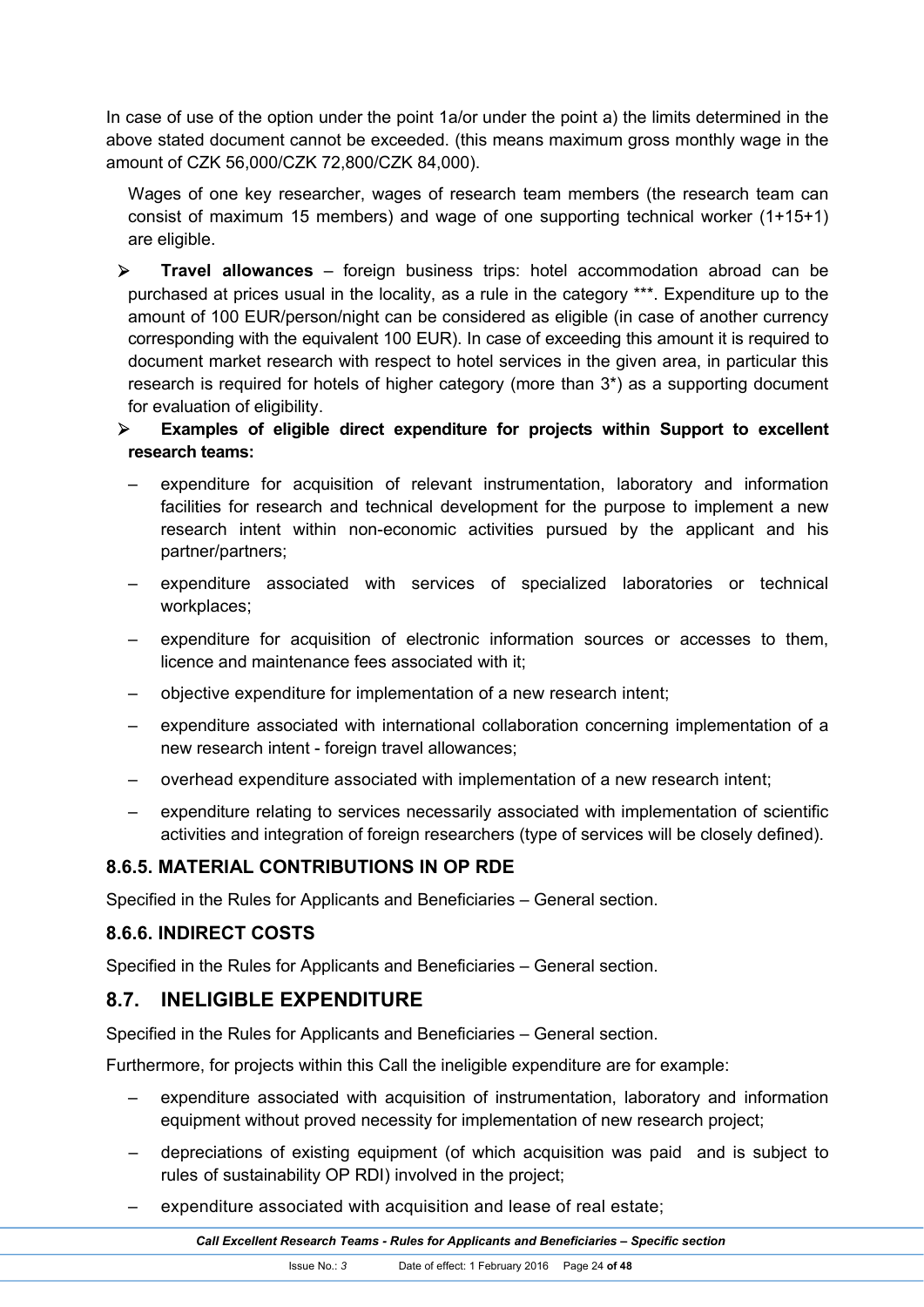- expenditure associated with lease of individual premises and their reconstruction or building adaptation;
- expenditure associated with depreciation of buildings without proved necessity for implementation of a new research project;
- expenditure associated with activities, which relate to constructional activities, if they do not relate to necessary installation of acquired instrumentation;
- any expenditure directly associated with supported activities on projects within the National Sustainability Programme I (LO), the National Sustainability Programme II (LQ) and in Large Infrastructures for Research, Experimental Development and Innovation (LM) are not eligible for this Call.
- **Furthermore this chapter provides description of also ineligible expenditure, which by their nature belong into administrative expenditure.** Flat rate of indirect costs will be determined on the basis of the above stated eligible administrative expenditure (after cut-of of ineligible expenditure) with the procedure pursuant to the chapter 8.7.4.2. Rules for Applicants and Beneficiaries – General section:
	- wage expenditure of administrative staff, who do not participate in the project implementation;
	- aliquot part for administrative employees, who are not involved in the project implementation
	- wage expenditure, which do not correspond with workload of an employee on the given project;
	- expenditure of legal disputes arisen in connection with a certain project, for example expenditure for payment of a court fee, for acquisition of proofs, for legal representation in case of dispute, sanctions, penalties, other sanction fees and court charges associated with legal dispute;
	- overhead costs relating to general operation of organization without project links.

## **8.8. INCOME FROM THE PROJECT**

Specified in the Rules for Applicants and Beneficiaries – General section.

## **8.9. FINANCIAL PENALTIES (SANCTIONS FOR NON FULFILMENT OF THE OBLIGATIONS OF THE BENEFICIARY / PARTNER)**

Amended in the Rules for Applicants and Beneficiaries - General section.

# **9. CHAPTER – PROCESSES AND RULES OF INSPECTIONS AND AUDITS**

Specified in the Rules for Applicants and Beneficiaries – General section.

## **9.1. SANCTIONS AND NON-COMPLIANCES**

Specified in the Rules for Applicants and Beneficiaries – General section.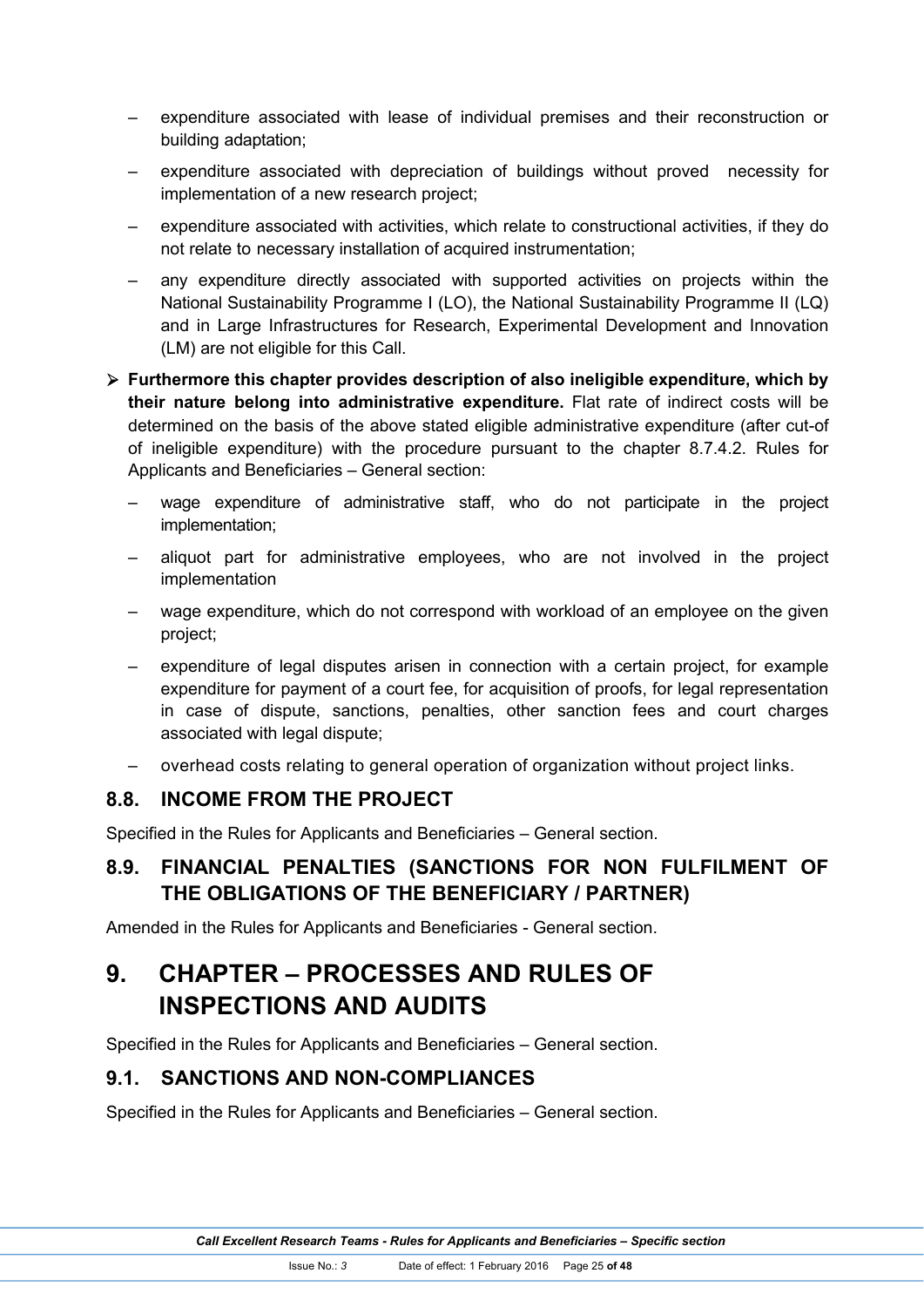# **10. CHAPTER – PROCESSES AND RULES OF THE REMEDIAL MEASURES**

Specified in the Rules for Applicants and Beneficiaries – General section.

# **11. CHAPTER – INDICATORS OF OP RDE**

Indicator system for the Call Support to Excellent Research Teams

| Type    | <b>NCI</b><br>Code | <b>NCI Code</b><br><b>Indicator</b>                                        | <b>Unit</b> | Attribute <sup>12</sup>      | <b>Monitoring/reporting</b>                                                                                                                                                                                                                                                                                                                                                                                                                                                                                                                                                                                                                                                                                                                                                                                                                                                                                                 |
|---------|--------------------|----------------------------------------------------------------------------|-------------|------------------------------|-----------------------------------------------------------------------------------------------------------------------------------------------------------------------------------------------------------------------------------------------------------------------------------------------------------------------------------------------------------------------------------------------------------------------------------------------------------------------------------------------------------------------------------------------------------------------------------------------------------------------------------------------------------------------------------------------------------------------------------------------------------------------------------------------------------------------------------------------------------------------------------------------------------------------------|
|         | CO 24/<br>20400    | Number<br>of<br>new<br>researchers<br>supported<br>in<br>entities          | <b>FTE</b>  | Obligatory for<br>fulfilment | entering<br>A<br>researcher<br>new<br>means<br>a<br>researcher, who had a workload min. 0.5<br>FTE from the year 2014 at the earliest and<br>did not exceed the workload of 0.2 FTE in<br>the beneficiary's institution in years 2009 -<br>2013.<br>Indicator<br>values<br>are<br>monitored<br>regularly both at the course of the project<br>implementation and during its sustainability<br>period. An absolute value for the observed<br>monitoring period is reported. Copy of an<br>employment contract of an employee (for<br>example<br>employment<br>agreement<br><b>or</b><br>agreement to perform work and others) is<br>documented.<br>If it was already documented in supporting<br>documents for charging, it does not need to<br>be documented again, it can be referenced.<br>Share<br>of<br>workload<br>in<br>the<br>research/implementation team<br>must<br>be<br>clearly defined in a contract/agreement. |
| Outputs | 2 04 02            | Number<br>of<br>new<br>researchers<br>supported<br>in<br>entities<br>women | <b>FTE</b>  | Obligatory for<br>selection  | Documented only for the indicator CO24.                                                                                                                                                                                                                                                                                                                                                                                                                                                                                                                                                                                                                                                                                                                                                                                                                                                                                     |

<sup>&</sup>lt;sup>12</sup> Description of attributes is given in the Rules for Applicants and Beneficiaries, chap. 11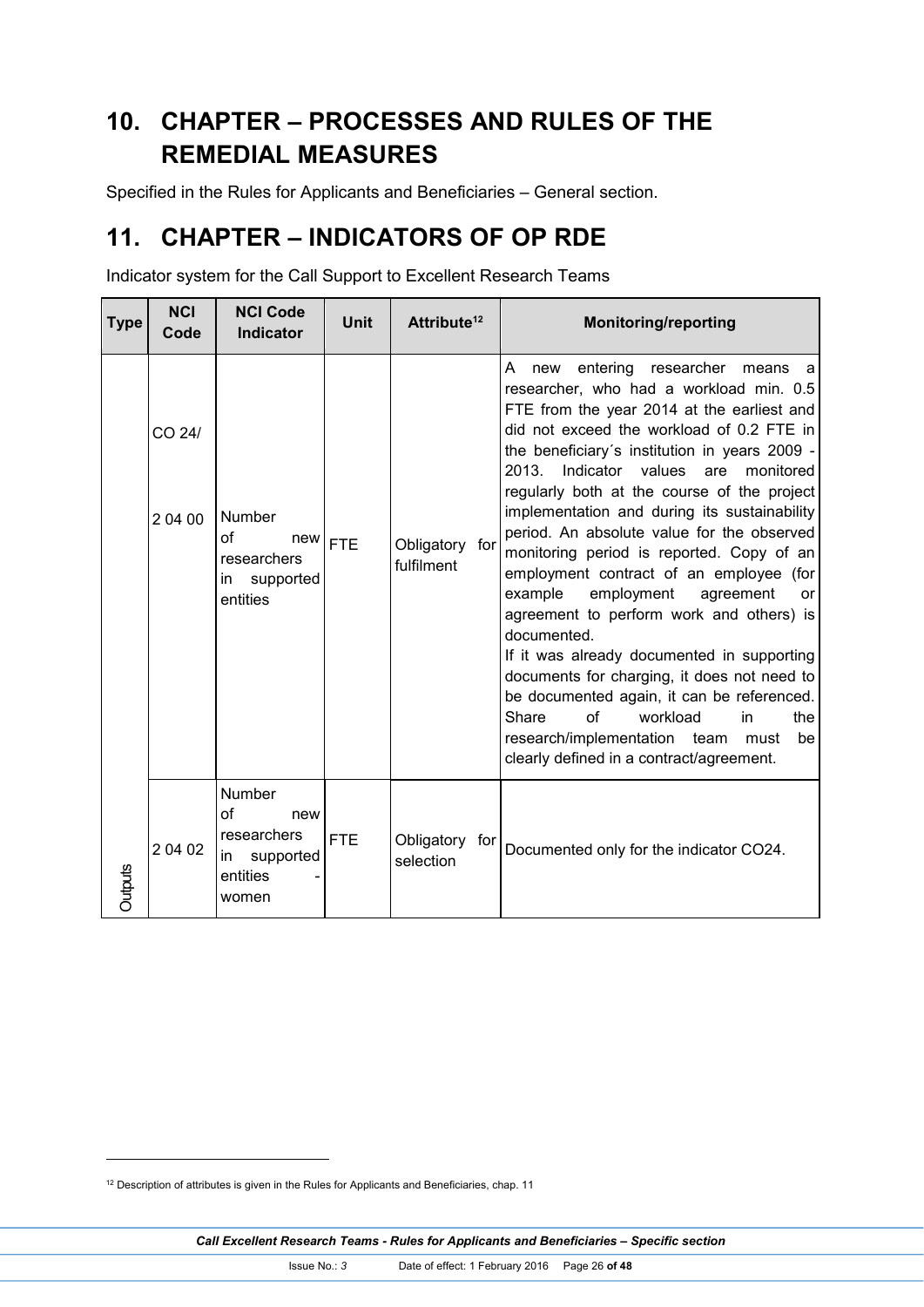| <b>Type</b> | <b>NCI</b><br>Code | <b>NCI Code</b><br><b>Indicator</b>                                                                  | <b>Unit</b> | Attribute <sup>12</sup>      | <b>Monitoring/reporting</b>                                                                                                                                                                                                                                                                                                                                                                                                                                                                                                                                                                                                                                                                                                                                       |
|-------------|--------------------|------------------------------------------------------------------------------------------------------|-------------|------------------------------|-------------------------------------------------------------------------------------------------------------------------------------------------------------------------------------------------------------------------------------------------------------------------------------------------------------------------------------------------------------------------------------------------------------------------------------------------------------------------------------------------------------------------------------------------------------------------------------------------------------------------------------------------------------------------------------------------------------------------------------------------------------------|
|             | CO 25/<br>2 05 00  | <b>Number</b><br>of<br>researchers<br>working<br>modernised<br>research<br>infrastructures           | $in$ $FTE$  | Obligatory for<br>fulfilment | Indicator values are monitored regularly<br>of<br>the<br>during<br>the<br>project<br>course<br>implementation. Fulfilment of values as of<br>the date of the project implementation<br>completion as stated in legal act on grant<br>award / transfer is obligatory. An absolute<br>value for the monitoring period is reported.<br>Copy of an employment contract of an<br>(for<br>employee<br>example<br>employment<br>agreement or agreement to perform work<br>and others) is documented. If it was already<br>documented in supporting documents for<br>charging, it does not need to be documented<br>again, it can be referenced. Share of<br>workload in the research/implementation<br>be clearly defined<br>team must<br>in<br>a<br>contract/agreement. |
| Results     | 20502              | Number<br>of<br>researchers<br>working<br>in<br>modernised<br>research<br>infrastructures -<br>women | <b>FTE</b>  | Obligatory for<br>selection. | Documented only for the indicator CO25.                                                                                                                                                                                                                                                                                                                                                                                                                                                                                                                                                                                                                                                                                                                           |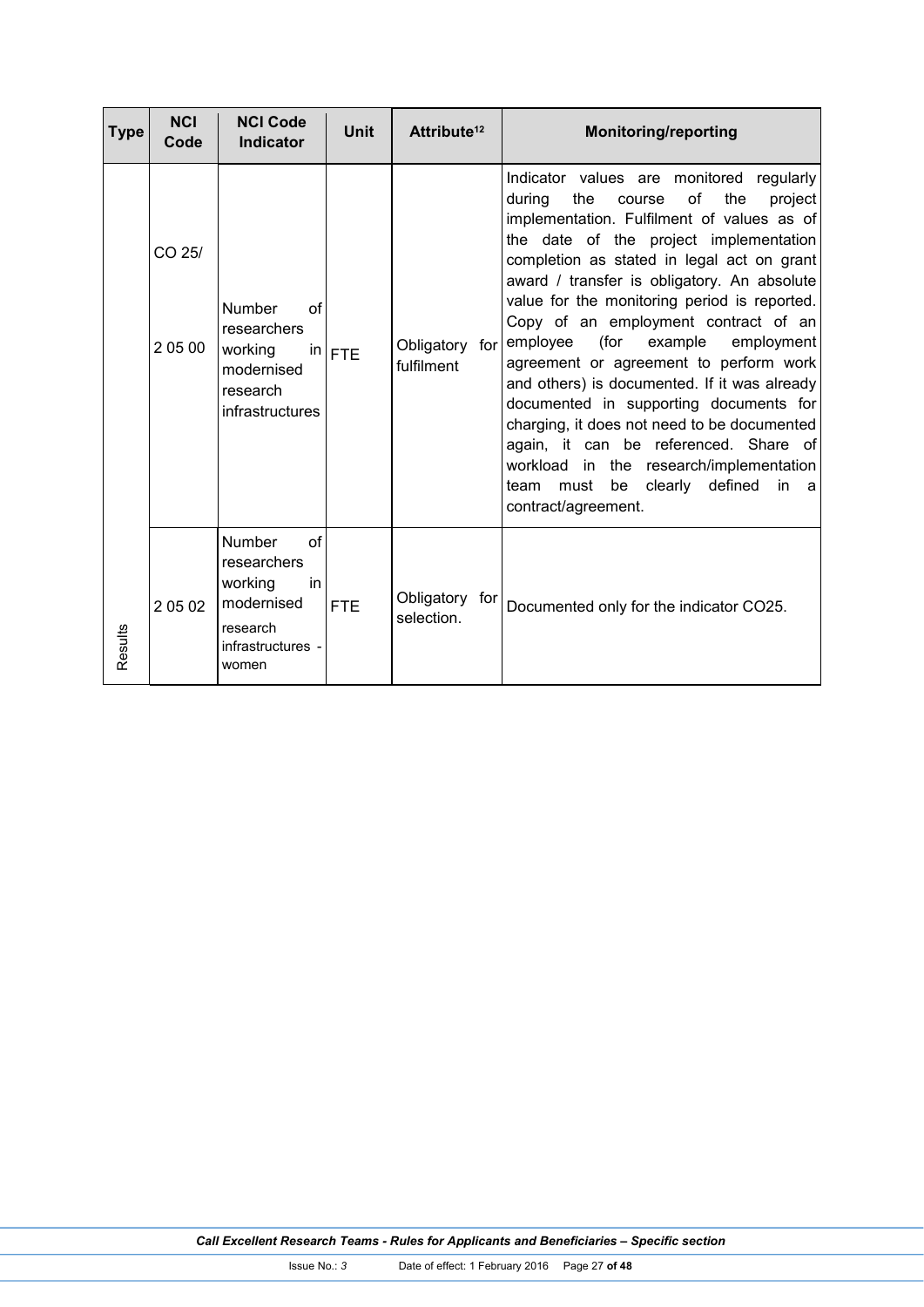| Type    | <b>NCI</b><br>Code   | <b>NCI Code</b><br><b>Indicator</b>                                                                                                          | <b>Unit</b>                            | Attribute <sup>12</sup>           | <b>Monitoring/reporting</b>                                                                                                                                                                                                                                                                                                                                                                                                                                                                                                                                                                                                                                                                                                                                                                                                                                                                                                                                                                                                          |
|---------|----------------------|----------------------------------------------------------------------------------------------------------------------------------------------|----------------------------------------|-----------------------------------|--------------------------------------------------------------------------------------------------------------------------------------------------------------------------------------------------------------------------------------------------------------------------------------------------------------------------------------------------------------------------------------------------------------------------------------------------------------------------------------------------------------------------------------------------------------------------------------------------------------------------------------------------------------------------------------------------------------------------------------------------------------------------------------------------------------------------------------------------------------------------------------------------------------------------------------------------------------------------------------------------------------------------------------|
| Results | 2 40 00              | Number<br>οf<br>newly-built,<br>expanded<br>or<br>modernised<br>research<br>infrastructures<br>and centres of<br>excellence                  | Infrastru<br>ctures                    | Obligatory<br>for<br>fulfilment   | Applicant/beneficiary is obliged to specify<br>this indicator in the Annex to the grant<br>application/Project implementation report -<br>Listing of key outputs to fulfil the indicators of<br>the EFRR project<br>An indicator value in the year of achieving<br>the target value, i.e. in the year of hand-<br>over of newly established, extended or<br>modernised<br>infrastructures<br>to<br>use/commissioning of acquired equipment<br>(for example issue of occupancy permit,<br>permit of use trial/pilot operation etc.), is<br>stated. A copy of occupancy permit, permit<br>of<br>hand-over<br>protocol<br>and/or<br>use,<br>acceptance protocol or another relevant<br>document, furthermore<br>an<br>accounting<br>document on<br>purchase, document<br>$\circ$<br>classification of assets (for example an<br>inventory card) is submitted according to<br>type of infrastructure. "If such document<br>was already submitted, for example within<br>the Request for payment procedure, it can<br>be only referenced. |
|         | <b>ENVI</b><br>66 01 | Extended,<br>reconstructed<br>newly<br>or<br>established<br>capacity<br>without<br>annexation of<br>the<br>agricultural<br>land<br>resources | $\mathsf{m}^2$<br>of<br>usable<br>area | Obligatory for newly<br>selection | It will be selected by applicants/beneficiaries,<br>plan activities of type<br>who<br>extension,<br>reconstruction<br>newly<br>established<br>or<br>capacities. Area of extended, reconstructed<br>or newly established capacities in m2 of<br>usable area in total, i.e. reconstruction of<br>existing areas and further superstructures or<br>established<br>capacities,<br>where<br>annexation of new land does not take place<br>(finally approved or permitted for use). An<br>indicator value in the year of achieving the<br>target value, i.e. in the year of hand-over of<br>reconstructed<br>extended,<br>or<br>newly<br>established capacities for use (for example<br>issue of occupancy permit, permit of trial<br>operation etc.), is stated.                                                                                                                                                                                                                                                                          |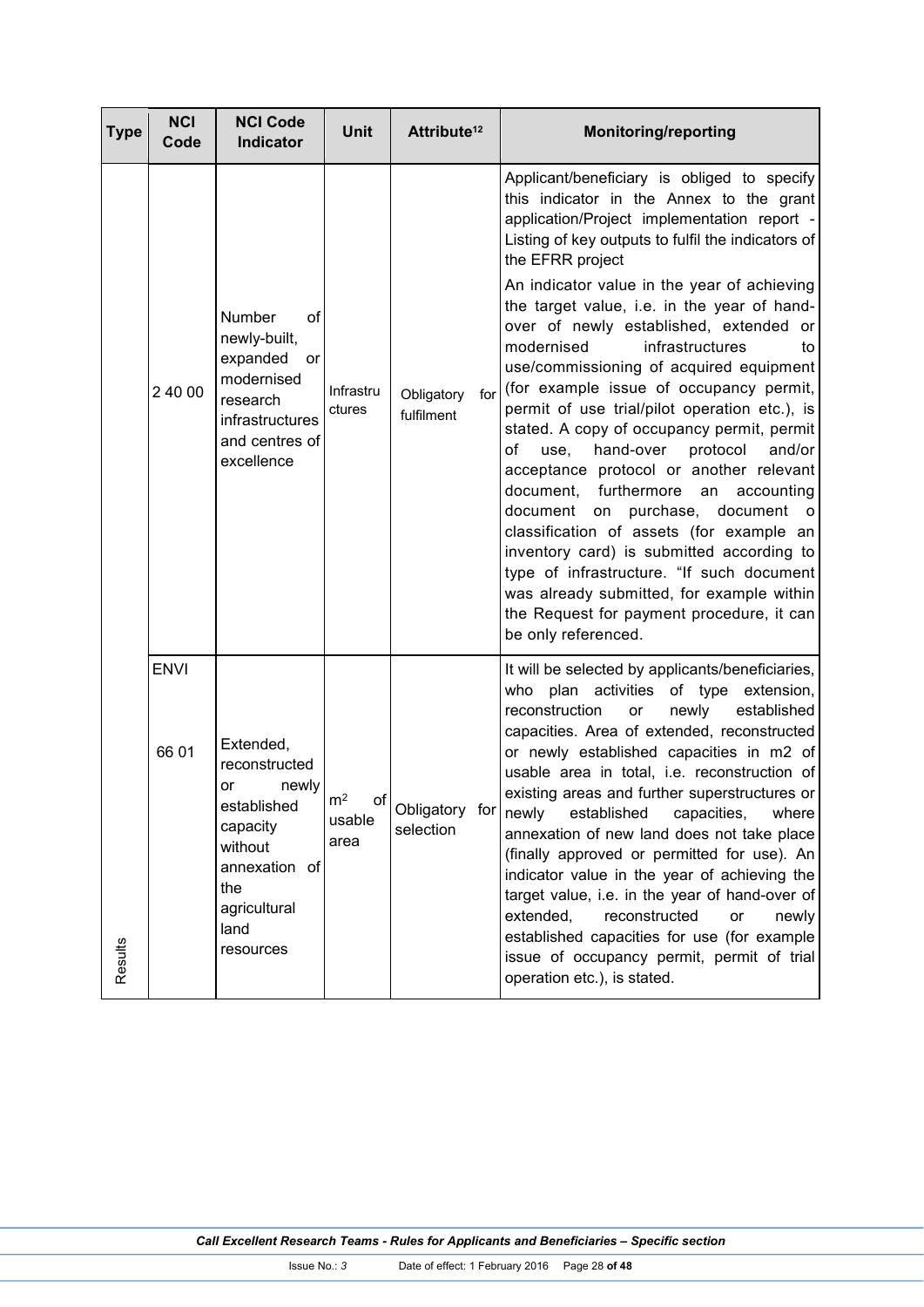| <b>Type</b> | <b>NCI</b><br>Code | <b>NCI Code</b><br><b>Indicator</b>                                                                                                                  | Unit               | Attribute <sup>12</sup>      | <b>Monitoring/reporting</b>                                                                                                                                                                                                                                                                                                                                                                                                                                               |
|-------------|--------------------|------------------------------------------------------------------------------------------------------------------------------------------------------|--------------------|------------------------------|---------------------------------------------------------------------------------------------------------------------------------------------------------------------------------------------------------------------------------------------------------------------------------------------------------------------------------------------------------------------------------------------------------------------------------------------------------------------------|
| Results     | 20312              | Number of<br>participations<br>of supported<br>research<br>teams<br>implemented<br>within the<br>programmes<br>Ωf<br>international<br>collaboration. | Partici-<br>pation | Obligatory for<br>fulfilment | Indicator values are monitored regularly<br>during the course of the project<br>implementation. An absolute value for the<br>observed period is reported. A copy of<br>issued legal act (for example contract on<br>collaboration, partnership agreement, grant<br>agreements etc., which clearly identify<br>relation between a foreign institution and<br>beneficiary's institution in the area of<br>common implementation of international<br>project, is documented. |
|             | 2 0 2 14           | <b>Scientific</b><br>publications<br>(selected<br>types of<br>documents)<br>created by<br>supported<br>entities                                      | $\frac{0}{0}$      | Obligatory for<br>fulfilment | Proportion of indicator 02 11 to 2 02 16. An<br>achieved value from commencement of<br>project physical implementation in the given<br>monitoring period is reported. It is<br>documented only for the indicators 2 02 11<br>and 2 02 16.                                                                                                                                                                                                                                 |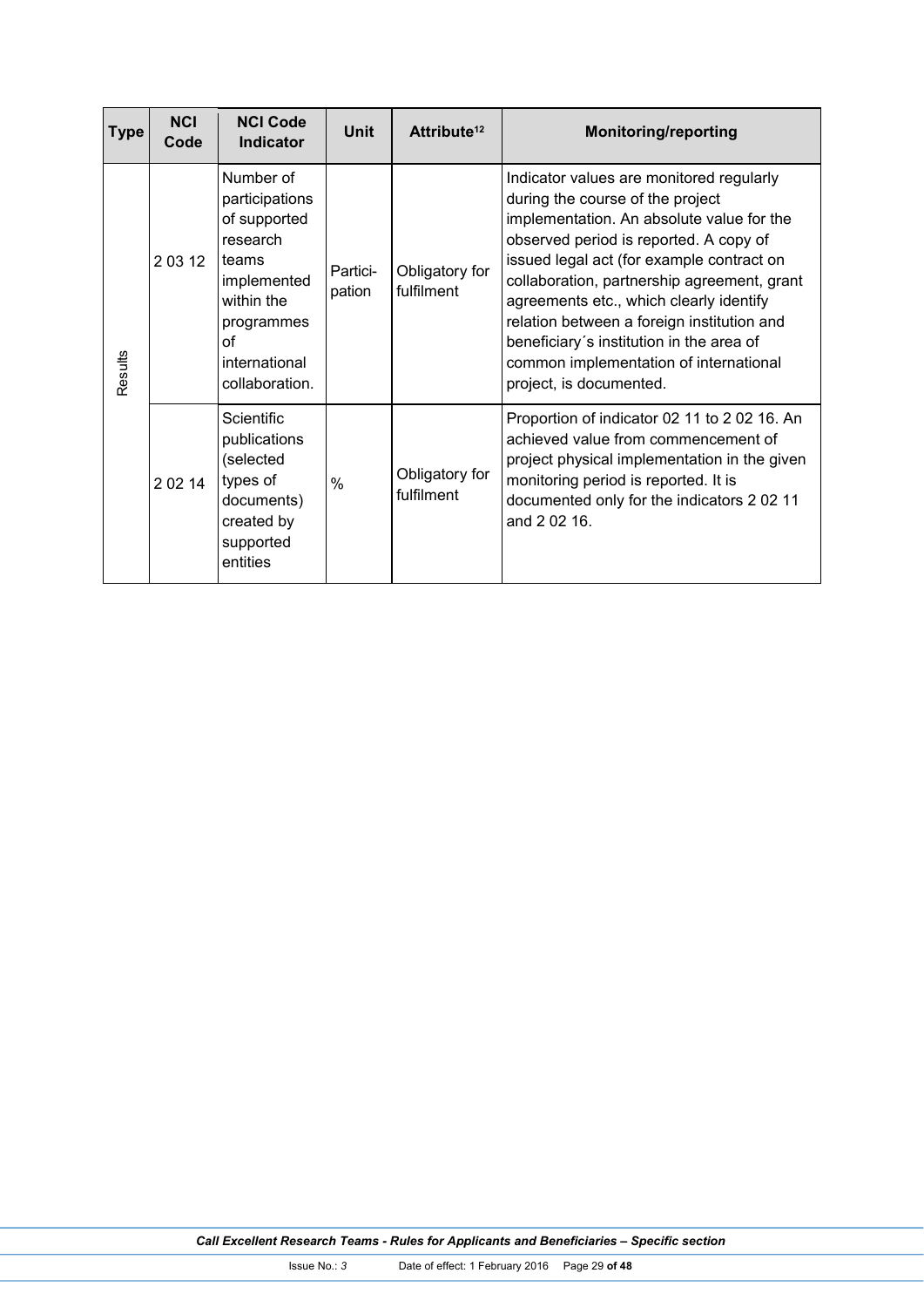| <b>Type</b> | <b>NCI</b><br>Code | <b>NCI Code</b><br><b>Indicator</b>                                                                      | Unit                | Attribute <sup>12</sup>      | <b>Monitoring/reporting</b>                                                                                                                                                                                                                                                                                                                                                                                                                                                                                                                                                                                                                                                                                                                                                                                                                                                                                                                                                                                                                                                                                                                                                                                                                                                                                                                                                                                                                                                                                                                                                                                                                                  |
|-------------|--------------------|----------------------------------------------------------------------------------------------------------|---------------------|------------------------------|--------------------------------------------------------------------------------------------------------------------------------------------------------------------------------------------------------------------------------------------------------------------------------------------------------------------------------------------------------------------------------------------------------------------------------------------------------------------------------------------------------------------------------------------------------------------------------------------------------------------------------------------------------------------------------------------------------------------------------------------------------------------------------------------------------------------------------------------------------------------------------------------------------------------------------------------------------------------------------------------------------------------------------------------------------------------------------------------------------------------------------------------------------------------------------------------------------------------------------------------------------------------------------------------------------------------------------------------------------------------------------------------------------------------------------------------------------------------------------------------------------------------------------------------------------------------------------------------------------------------------------------------------------------|
| Results     | 20211              | Scientific<br>publications<br>(selected<br>types<br>documents)<br>created<br>by<br>supported<br>entities | of Publica-<br>tion | Obligatory for<br>fulfilment | Scientific publications - must be associated<br>with the scientific project focus.<br>An achieved value from commencement of<br>project physical implementation in the given<br>monitoring<br>period<br>is<br>reported.<br>A list of publications can be documented in<br>the annex to the<br>Report<br>on<br>project<br>implementation. The list must necessarily<br>include exact link to on-line version of<br>publication or DOI identifier, which allows for<br>definite searching for categorization<br>οf<br>publication in the Thomson Reuters Web of<br>Science database or Scopus database.<br>Furthermore an author (or possibly co-<br>author) and institution, for which<br>he<br>publishes, must be stated.<br>Copies of documents proving for example<br>link to the supported project and staff within<br>the project can be required for selected<br>items on the listing (in particular it applies<br>that work sheets of staff with workload to<br>beneficiary/partner) or existence of printed<br>publication. Originals of these documents<br>can possibly pass random in-situ inspection.<br>In case that the same publication is reported<br>for more projects approved in OP RDE, its<br>proportional part will be figured in for each<br>supported beneficiary, for example according<br>to predominant number of creating results or<br>higher<br>number<br>possibly<br>of<br>chapters.<br>Therefore it is necessary for institutions to<br>report only proportional part of result,<br>specifically under a mutual agreement, in<br>case of reporting of jointly achieved result of<br>the given institution supported in OP RDE. |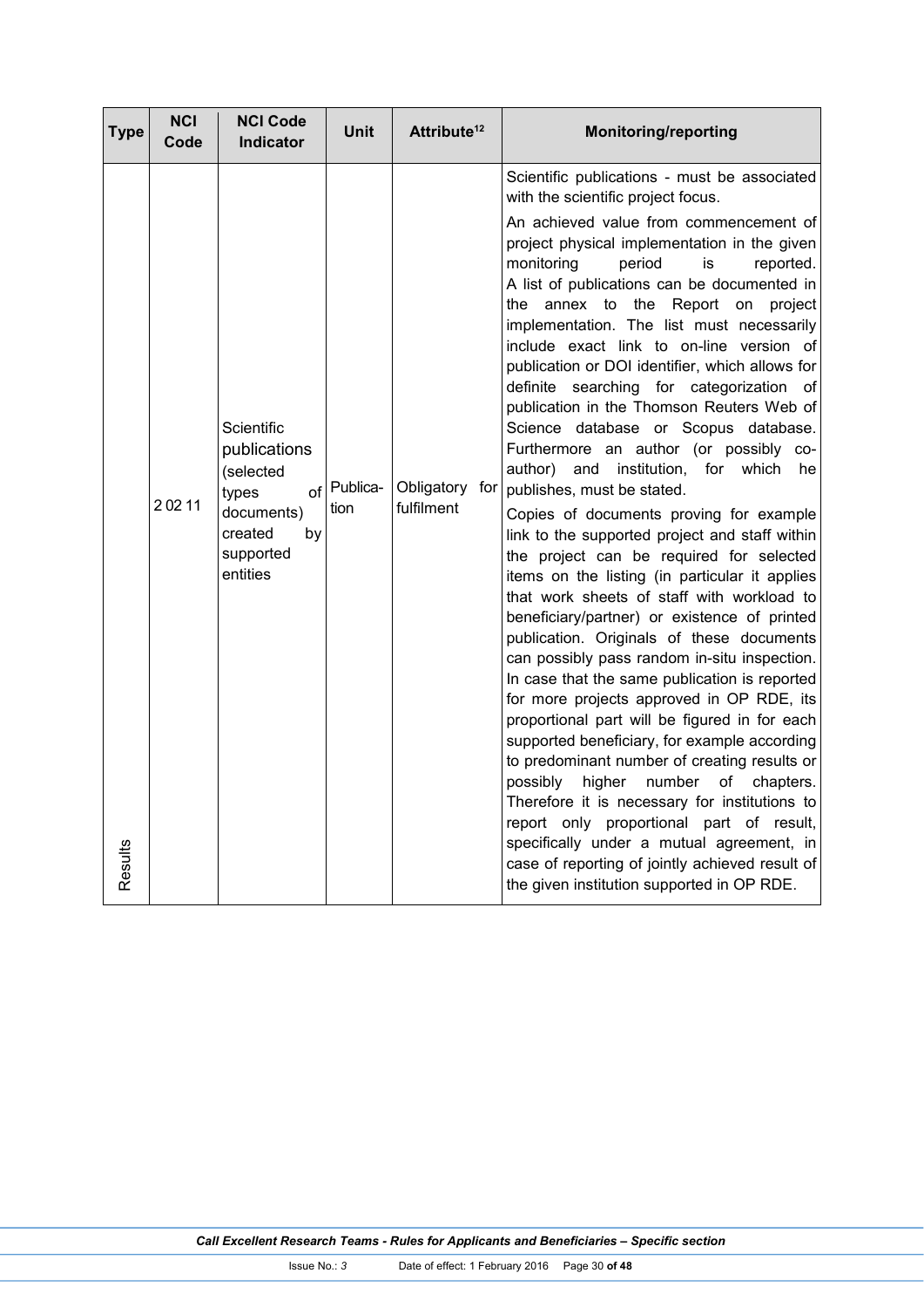| <b>Type</b> | <b>NCI</b><br>Code | <b>NCI Code</b><br><b>Indicator</b>                                                                                                                     | <b>Unit</b>      | Attribute <sup>12</sup>      | <b>Monitoring/reporting</b>                                                                                                                                                                                                                                                                                                                                                                                                                                                                                                                                                                                                                                                                                                                                                                                                                                                                                                                                                                                                                                                                                                                                                                                                                                                                                                                                                                                                                                                                                                                                       |
|-------------|--------------------|---------------------------------------------------------------------------------------------------------------------------------------------------------|------------------|------------------------------|-------------------------------------------------------------------------------------------------------------------------------------------------------------------------------------------------------------------------------------------------------------------------------------------------------------------------------------------------------------------------------------------------------------------------------------------------------------------------------------------------------------------------------------------------------------------------------------------------------------------------------------------------------------------------------------------------------------------------------------------------------------------------------------------------------------------------------------------------------------------------------------------------------------------------------------------------------------------------------------------------------------------------------------------------------------------------------------------------------------------------------------------------------------------------------------------------------------------------------------------------------------------------------------------------------------------------------------------------------------------------------------------------------------------------------------------------------------------------------------------------------------------------------------------------------------------|
| Results     | 2 0 2 16           | Scientific<br>publications<br>(selected<br>$\alpha$ f<br>types<br>documents)<br>with<br>foreign<br>co-authors<br>created<br>by<br>supported<br>entities | Publica-<br>tion | Obligatory for<br>fulfilment | Scientific publications - must be associated<br>with the Scientific project focus.<br>Documenting: A list of publications can be<br>documented in the annex to the Report on<br>implementation.<br>The<br>project<br>list<br>must<br>necessarily include exact link to on-line<br>version of publication or DOI indicator, which<br>definite<br>allows<br>for<br>searching<br>for<br>categorization of publication in the Thomson<br>Reuters Web of Science database or Scopus<br>database. Furthermore,<br>author<br>an<br>(or<br>possibly co-author) and institution, for which<br>publishes,<br>he<br>must<br>be<br>stated.<br>Copies of documents proving for example<br>link to the supported project and staff within<br>the project can be required for selected<br>items on the listing (in particular it applies<br>that work sheets of staff with workload to<br>beneficiary/partner) or existence of printed<br>publication. Originals of these documents<br>can possibly pass random in-situ inspection.<br>In case that the same publication is reported<br>for more projects approved in OP RDE, its<br>proportional part will be figured in for each<br>supported beneficiary, for example according<br>to predominant number of creating results or<br>possibly<br>higher<br>number<br>of<br>chapters.<br>Therefore it is necessary for institutions to<br>report only proportional part of result,<br>specifically under a mutual agreement, in<br>case of reporting of jointly achieved result of<br>the given institution supported in OP RDE. |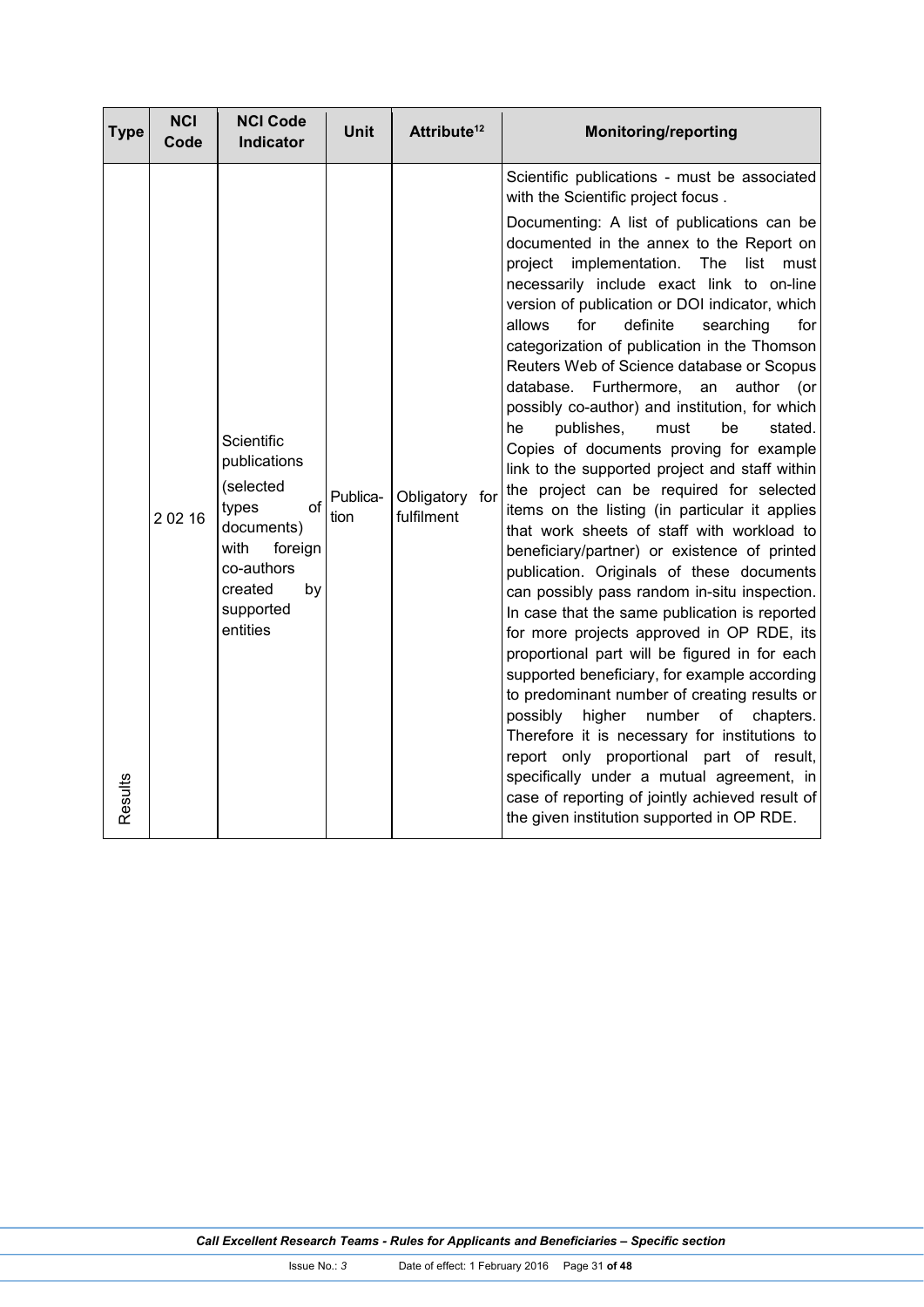| <b>Type</b> | <b>NCI</b><br>Code | <b>NCI Code</b><br><b>Indicator</b>                                                 | <b>Unit</b>      | Attribute <sup>12</sup>                                   | <b>Monitoring/reporting</b>                                                                                                                                                                                                                                                                                                                                                                                                                                                                                                                                                                                                                                                                                                                                                                                                                                                                                                                                                                                                                      |
|-------------|--------------------|-------------------------------------------------------------------------------------|------------------|-----------------------------------------------------------|--------------------------------------------------------------------------------------------------------------------------------------------------------------------------------------------------------------------------------------------------------------------------------------------------------------------------------------------------------------------------------------------------------------------------------------------------------------------------------------------------------------------------------------------------------------------------------------------------------------------------------------------------------------------------------------------------------------------------------------------------------------------------------------------------------------------------------------------------------------------------------------------------------------------------------------------------------------------------------------------------------------------------------------------------|
| Results     | 2 2 0 11           | International<br>patent<br>applications<br>(PCT)created<br>by supported<br>entities | Applicat<br>ions | Optional<br>selection,<br>obligatory<br>for<br>fulfilment | Applications for patents at the international<br>proceeding stage are included, i.e. which<br>passed successfully the formal evaluation,<br>according to year of submitting<br>an<br>application. Industrial Property Office (data<br>assumed from WIPO) is the data source. For<br>information<br>more<br>on:<br>http://www.upv.cz/cs/prumyslova-<br>prava/vynalezy-patenty/prihlasovani-do-<br>zahranici/mezinarodni-prihlasky-pct.htm<br>for   It is documented with reference/copy of the<br>International Search Report, ISR, performed<br>for PCT applications by the International<br>Searching Authority (ISA), from which<br>information on existence of application,<br>of<br>authors of inventions, title/wording<br><b>of</b><br>invention<br>information on date<br>and<br>submitting an application for patent can be<br>certified. Copies of documents proving for<br>example link to staff in R&D centre can be<br>required for selected points. Originals of<br>these documents can possibly pass random<br>in-situ inspection. |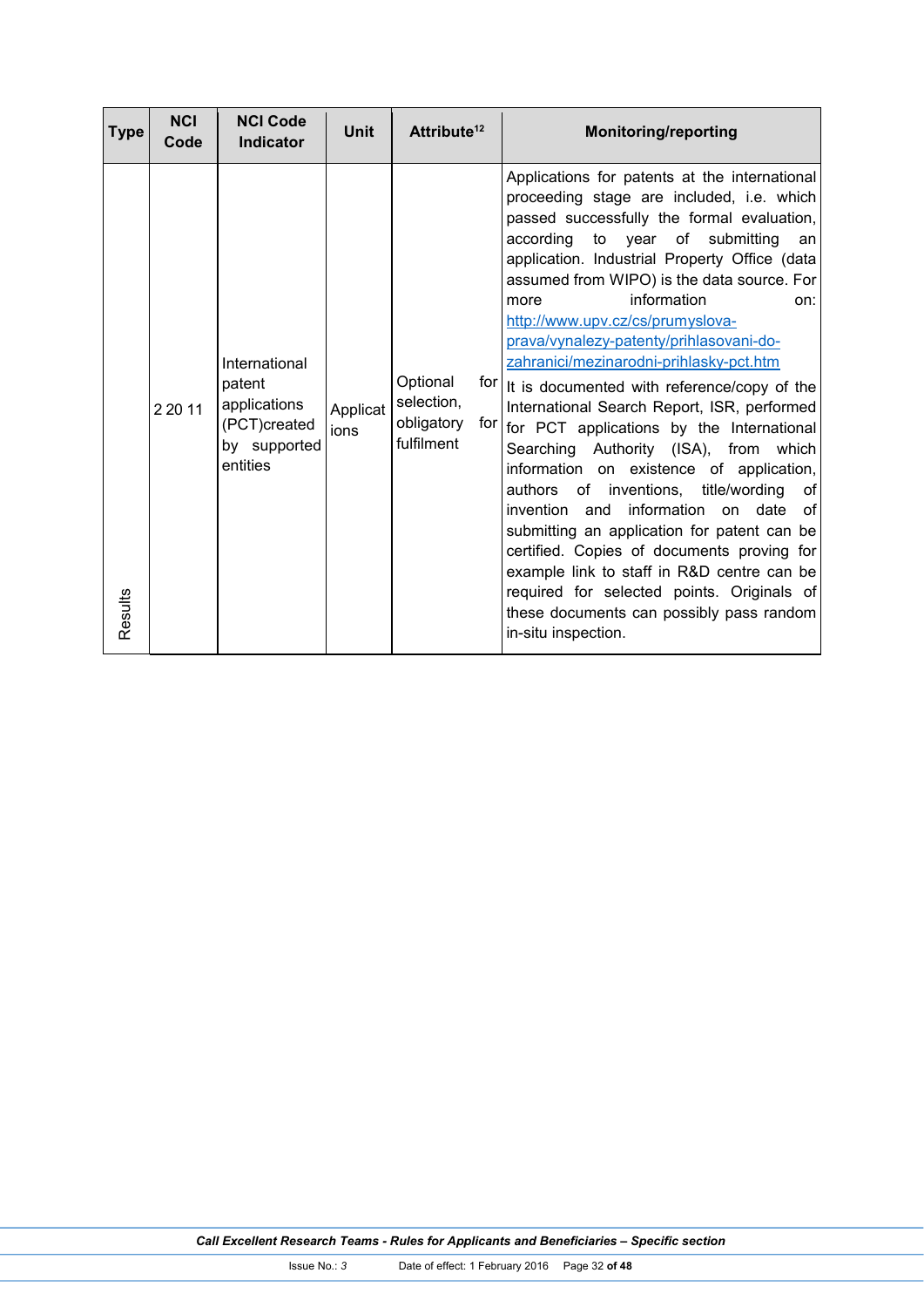Definitions of OP RDE indicators are on the website of MEYS

http://www.msmt.cz/strukturalni-fondy-1/monitorovaci-indikatory-op-vvv , specifications for a specific Call will be included in the Call.

#### Method of measuring of jobs

Within OP RDE equivalent number of jobs is reported in FTE (Full Time Equivalent) and refers to the average registered number of R&D employees devoting their full time work to R&D activities. One FTE equals one year (full-time employee) work who participates in R&D activities. For employees that are engaged in other activities than R&D only relevant part of their working capacity is counted.

Employee of beneficiary/partner means a person in relation with employer in form of employment agreement or agreement to perform work. Value 1 will be figured in for an employee working full-time basis, relevant fragment of full-time workload for an employee working on part-time basis and a fragment of actually worked working year for an external worker (employment agreement or agreement to perform work).

## **11.1. GLOSSARY OF TERMS**

Amended in the Rules for Applicants and Beneficiaries –General section.

## **11.2. INSTRUCTIONS FOR APPLICANTS**

The annex List of key outputs to fulfil the EFRR project indicators is submitted as an annex to the grant application. The applicant specifies in this annex partial key outputs of the indicator 2 40 00 *Number of newly-built, expanded or modernised research infrastructures and centres of excellence* (for example partial reconstructions, key instrumentation), which are necessary for fulfilment of the indicator given. Financial quantification of the indicator partial output, links to the project budget and obvious link to the project implementation time schedule must be stated in the overview. These partial outputs are to be determined always for a unit of the indicator target value. For example, if the indicator 2 40 00 *Number of newlybuilt, expanded or modernised research infrastructures and centres of excellence* will have a target value two, the applicant must clearly separate partial indicator outputs, purpose and link to time schedule for unit 1, unit 2 etc., if they differ in terms of content.

## **11.3. INSTRUCTIONS FOR BENEFICIARIES**

The annex List of key outputs to fulfil the project indicator ERDF is attached to the report on project implementation (see the chapter 7.1) with the listing of created key outputs during the monitoring period. Change in plan follows procedures as stated in the chapter 7.2.2. of the Rules for Applicants and Beneficiaries - General section, as a substantial change, which does not originate change in the legal act.

## **11.4. SANCTIONS DUE TO FAULT OF BENEFICIARY**

Specified in the Rules for Applicants and Beneficiaries – General section.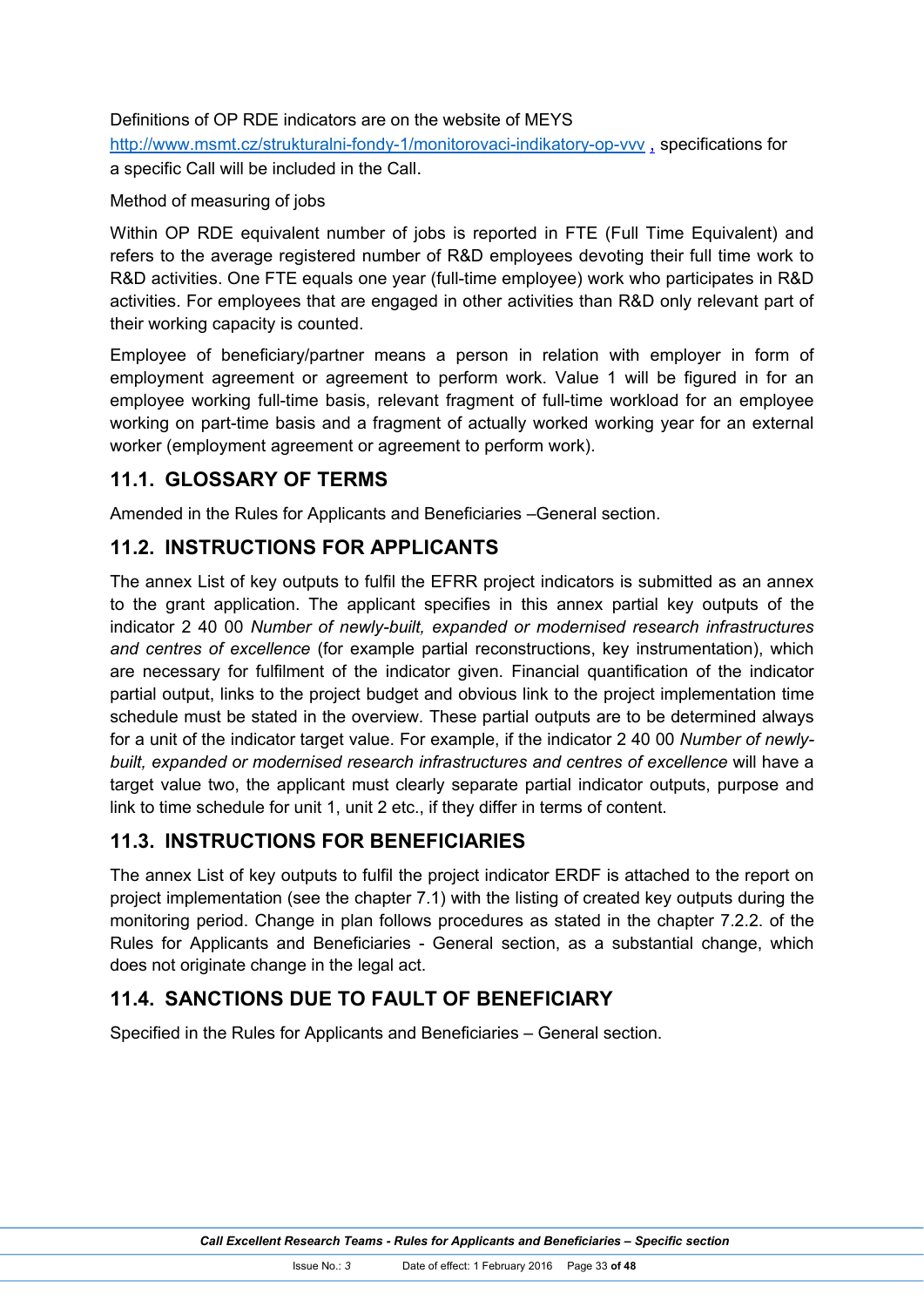# **12. CHAPTER – PROCUREMENT PROCEDURE**

Specified in the Rules for Applicants and Beneficiaries – General section.

# **13. CHAPTER – PARTNERSHIP**

Specified in the Rules for Applicants and Beneficiaries – General section.

# **14. CHAPTER SYNERGIES AND COMPLEMENTARITIES**

Specified in the Rules for Applicants and Beneficiaries – General section.

# **15. CHAPTER – STATE AID**

All support will be provided to beneficiaries for implementation of non-economic activities, in accordance with the Framework for State aid for research and development and innovation (2014/C 198/01), so the granted funds do not have character of state aid within the meaning of Art. 107, paragraph 1 of The Treaty on the Functioning of the European Union. Specified in the Rules for Applicants and Beneficiaries – General section in the chapter 15.2.

# **16. CHAPTER – HORIZONTAL POLICY (ACCORDING TO THE ARTICLE 7 AND 8 OF THE GENERAL REGULATION)**

Specified in the Rules for Applicants and Beneficiaries – General section.

# **17. CHAPTER – PUBLICITY RULES**

Specified in the Rules for Applicants and Beneficiaries – General section.

## **18. ANNEXES**

## **18.1. ANNEX 1: SAMPLE – UNIFORM FORM FOR PROCESSING OF REQUESTS FOR DECISION REVIEW**

Specified in the Rules for Applicants and Beneficiaries – General section.

## **18.2. ANNEX 2: SAMPLE – INTERIM/FINAL IMPLEMENTATION REPORT**

Specified in the Rules for Applicants and Beneficiaries – General section.

## **18.3. ANNEX 3: SAMPLE – FINAL REPORT FOR THE ENTIRE PERIOD OF THE PROJECT IMPLEMENTATION**

Specified in the Rules for Applicants and Beneficiaries – General section.

## **18.4. ANNEX 4: SAMPLE – INFORMATION ON PROJECT IMPLEMENTA-TION PROGRESS**

Specified in the Rules for Applicants and Beneficiaries – General section.

## **18.5. ANNEX 5: SAMPLE –REPORT ON SUSTAINABILITY**

Specified in the Rules for Applicants and Beneficiaries – General section.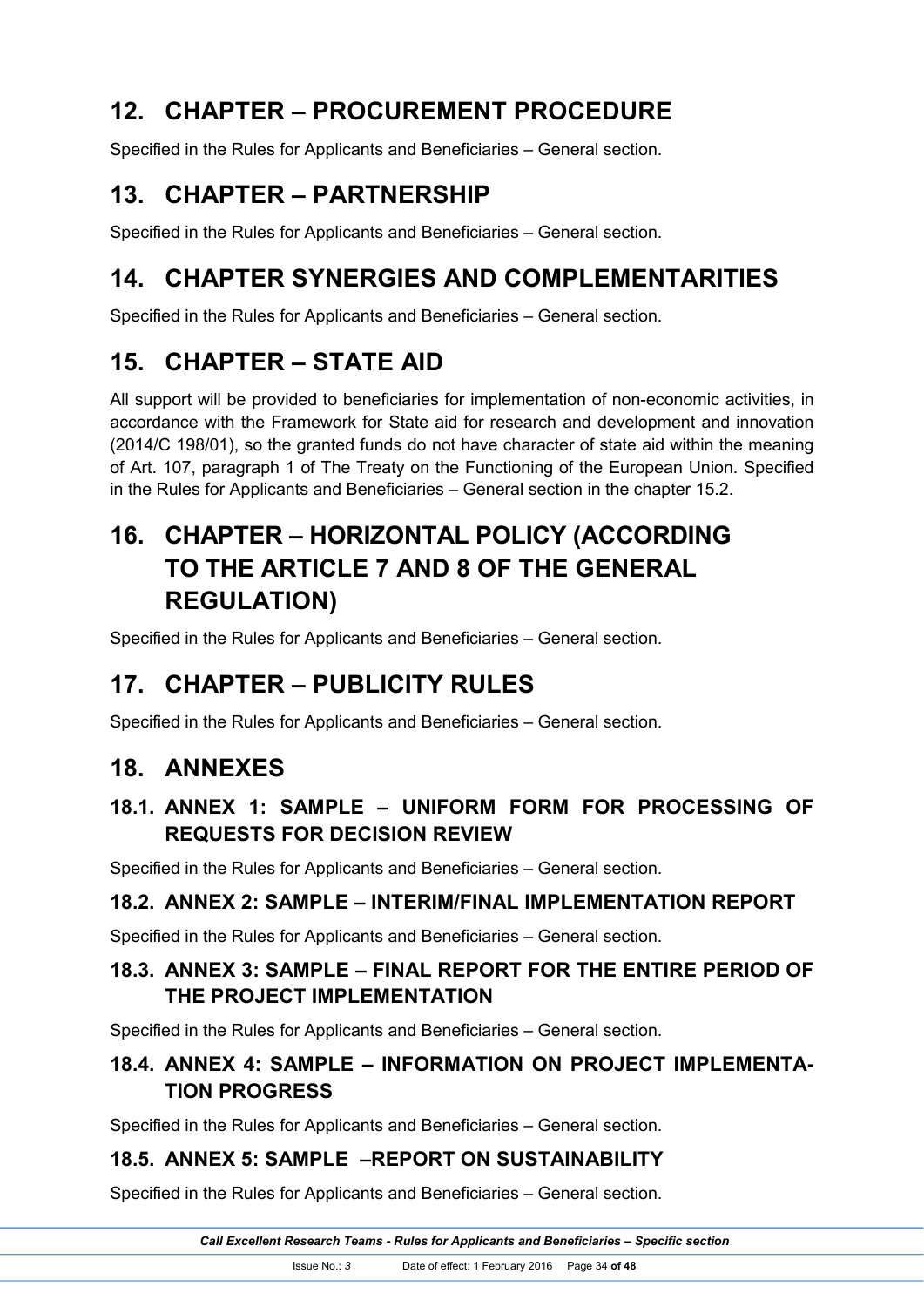## **18.6. ANNEX 6: CONTRACTUAL TERMS FOR CONSTRUCTION WORKS CONTRACTS**

Specified in the Rules for Applicants and Beneficiaries – General section.

#### **18.7. ANNEX 7: OBJECTION TO THE IMPARTIALITY OF THE INSPECTOR**

Specified in the Rules for Applicants and Beneficiaries – General section.

#### **18.8. ANNEX 8: OBJECTION AGAINST INSPECTION FINDINGS**

Specified in the Rules for Applicants and Beneficiaries – General section.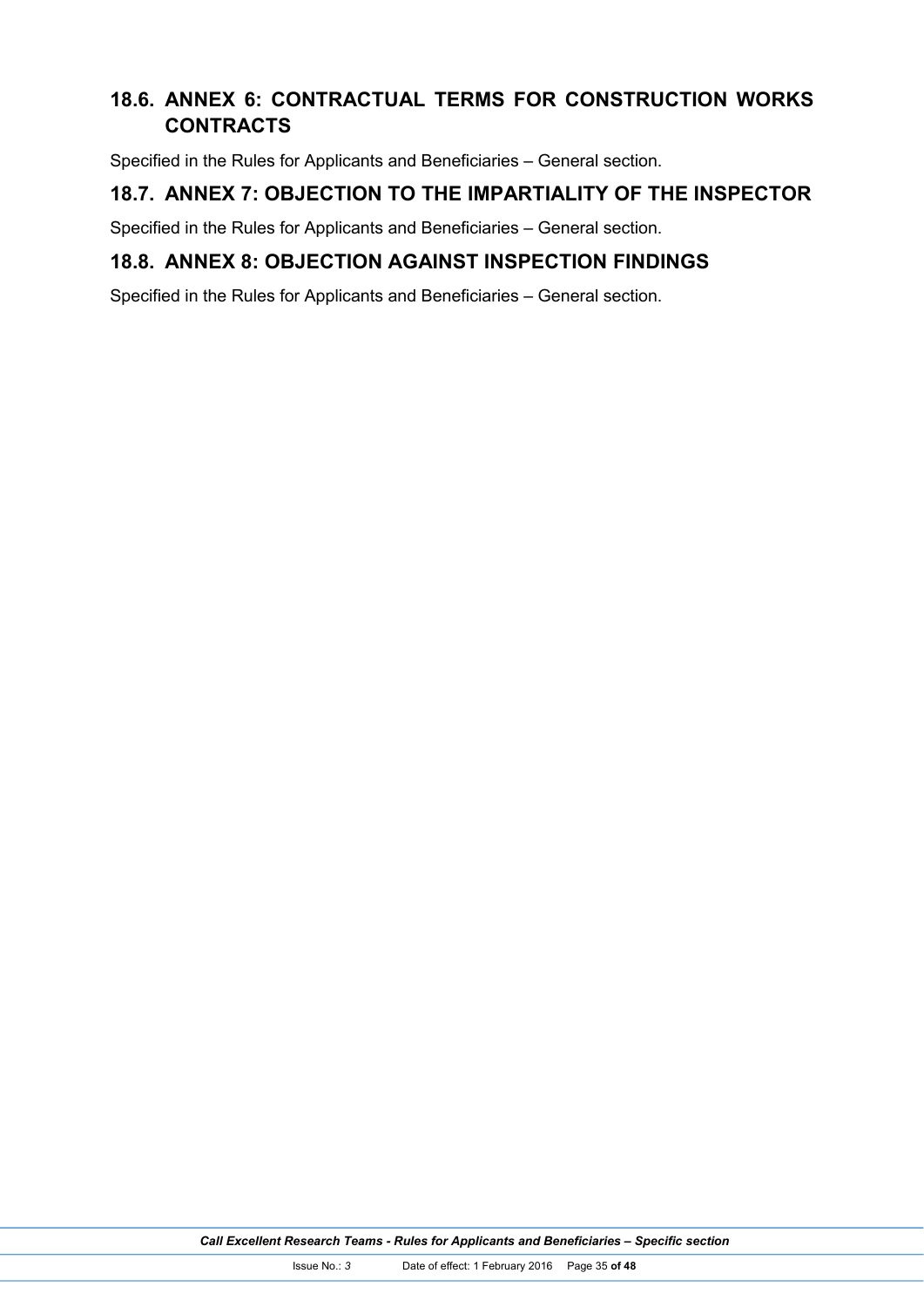## **18.9. ANNEX 9: LIST OF ANNEXES TO THE GRANT APPLICATION AND METHOD OF THEIR DOCUMENTING**

The summary of the relevant annexes to the grant application can be found in the table below.

Samples of the annexes to the grant application are available on the website of the MEYS (link to the electronic version:

http://www.msmt.cz/strukturalni-fondy-1/vzory-dokumentu-op-vvv). Current wording of annex samples for the grant application are available in the IS KP14+ at the Call announcement.

For annexes, where a sample is not available in ISKP14+ the applicant/partner proves or creates a document independently. An applicant/partner must ensure by himself translation of annexes to the grant application to be submitted, which are to be translated into English including translation of sample annexes. Updating of samples of annexes to the grant application does not represent amendment of the Call.

|                         | Annex to the grant application                             | <b>Method of documenting</b>                                                                                                            | Form<br>(original/<br>copies) | Language<br>of annex | Valid for<br>applicant/partner                      | Link to the<br>evaluation<br>criterion |
|-------------------------|------------------------------------------------------------|-----------------------------------------------------------------------------------------------------------------------------------------|-------------------------------|----------------------|-----------------------------------------------------|----------------------------------------|
| $\blacksquare$          | eligibility<br>Affidavit on the<br>оf<br>applicant/partner | <b>the</b> Applicant – affidavit in the grant Original<br>application (ISKP14+) Partner -<br>annex to the grant application<br>(sample) |                               | <b>CZ</b>            | Applicant and partner F3<br>submit independently    |                                        |
| $\overline{\mathbf{2}}$ | <b>Final declaration</b>                                   | Applicant – affidavit in the grant Original<br>application (ISKP14+) Partner -<br>annex to the grant application<br>(sample)            |                               | <b>CZ</b>            | Applicant and partner F3<br>submit independently    |                                        |
| 3                       | Documents on eligibility of applicant<br>and partner       |                                                                                                                                         |                               |                      | Applicant<br>partner<br>and<br>submit independently |                                        |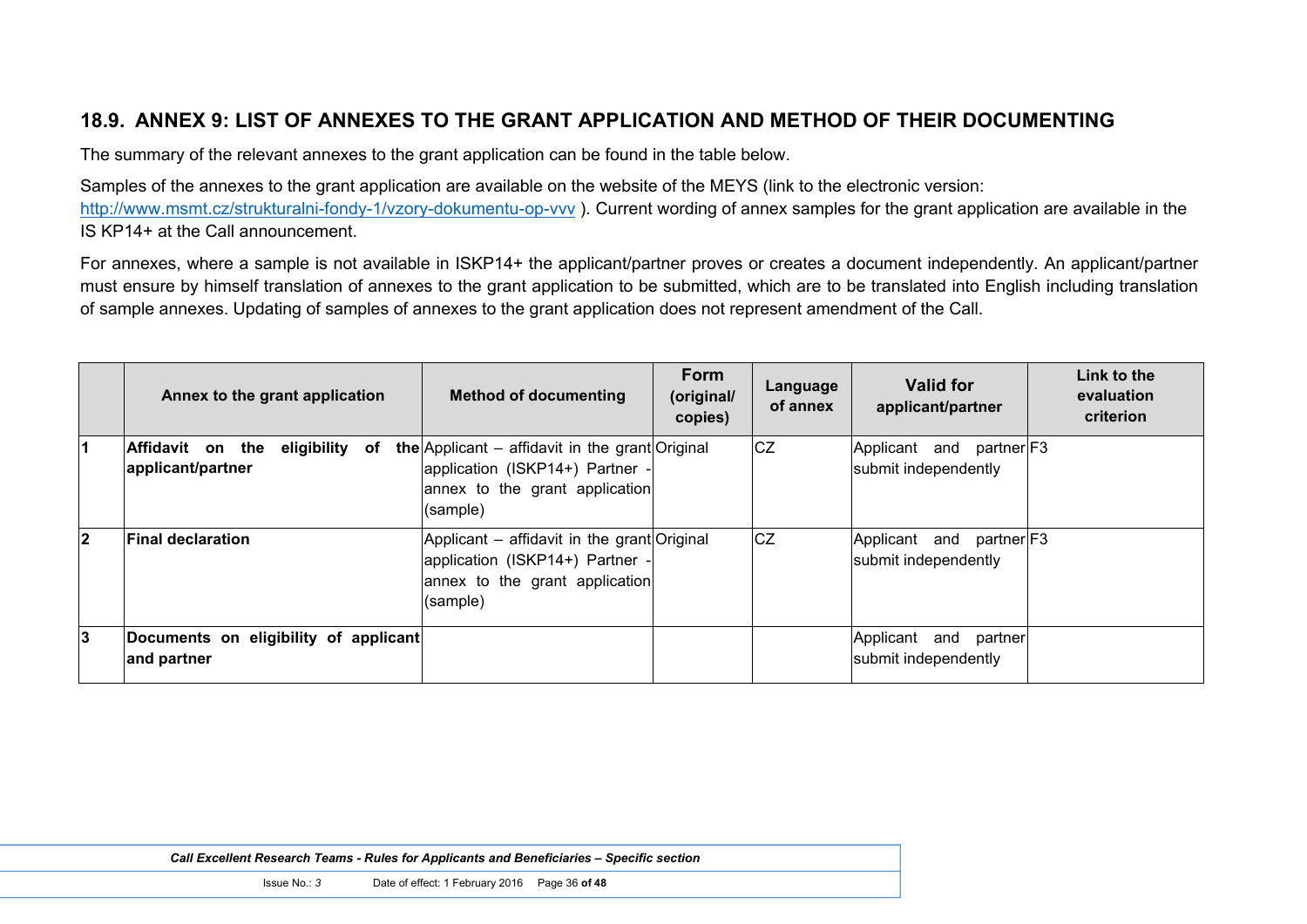|              | Annex to the grant application                                                                                                                                                                                                                                                                                                                                                                                                                                                                                                                                                                                                                                                                                                                                                                                                                                                                                                     | <b>Method of documenting</b>                                                                                                                                                                                                                                                                                                                                                                                                   | Form<br>(original/<br>copies) | Language<br>of annex | <b>Valid for</b><br>applicant/partner                    | Link to the<br>evaluation<br>criterion |
|--------------|------------------------------------------------------------------------------------------------------------------------------------------------------------------------------------------------------------------------------------------------------------------------------------------------------------------------------------------------------------------------------------------------------------------------------------------------------------------------------------------------------------------------------------------------------------------------------------------------------------------------------------------------------------------------------------------------------------------------------------------------------------------------------------------------------------------------------------------------------------------------------------------------------------------------------------|--------------------------------------------------------------------------------------------------------------------------------------------------------------------------------------------------------------------------------------------------------------------------------------------------------------------------------------------------------------------------------------------------------------------------------|-------------------------------|----------------------|----------------------------------------------------------|----------------------------------------|
| a)           | Affidavit on compliance with the definition Applicant – affidavit in the grant Original<br>organization for research and application (ISKP14+) Partner<br>of<br>dissemination of knowledge under Art. 1.3 annex to the grant application<br>letter ee) of the Framework for State aid (sample)<br>for research and development and<br>innovation (Communication from<br>the<br>Commission (EU) 2014/C 198/01)                                                                                                                                                                                                                                                                                                                                                                                                                                                                                                                      |                                                                                                                                                                                                                                                                                                                                                                                                                                |                               | <b>CZ</b>            | Applicant and partner F3, P3, P4<br>submit independently |                                        |
| <sub>b</sub> | Documents confirming formal setting for Annex to the grant application Copy<br>fulfilment of requirements resulting from - for example deed<br>the definition of organization for research incorporation,<br>and dissemination of knowledge according association,<br>to Framework for State aid for research foundation Entities, for which<br>and development and innovation<br>(Communication from the Commission <sub>Czech</sub> Republic performs the<br>$2014/C$ 198/01) – main scope of role of founder, must in addition<br>activities, department of economic and to that document:<br>non-economic activities, prevention  confirmation from the Ministry<br>against effect of enterprises (it of Health of the Czech Republic<br>concerns all applicants/ beneficiaries, that the given entity satisfied the<br>which are not a public university or public prescribed eligibility conditions<br>research institution) | of<br>articles<br>of<br>deed<br>οf<br>the Ministry of Health of the<br>- statement from the Research,<br>Development and Innovations<br>Council, a part of the entity's<br>scope of activities (in particular<br>in the area of medical/clinical<br>care) can be considered as<br>condition<br>satisfying<br>for<br>dissemination of results in the<br>area of research through learning,<br>publishing or technology transfer |                               | <b>CZ</b>            | Applicant and partner F3, P3, P4<br>submit independently |                                        |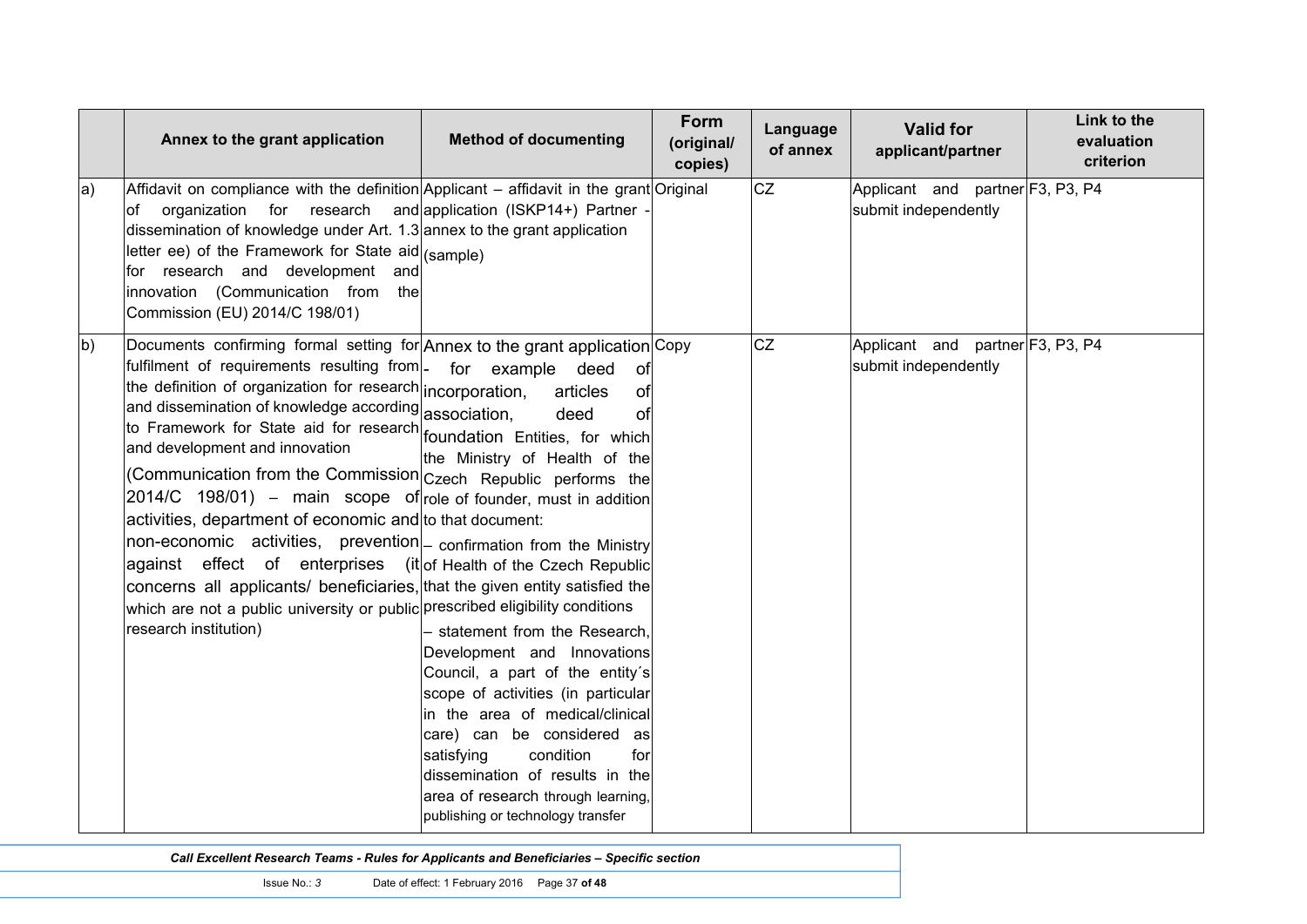| C) | Specification of the factual share of Annex to grant application - Original<br>activities in R&D and associated within the document created<br>relevant<br>entity<br>(it concerns<br>applicants/beneficiaries, who are not a the stated description (well-<br>public university or public research arranged table stating costs and<br>institution) - an entity will document in revenues of activities in R&D<br>written form a share of activities in R&D and total costs and revenues of<br>and associated ones for all entity's an entity with stating a share)                                            | by the<br>all applicant/partner according to | <b>CZ</b> | Applicant and partner F3, P3, P4<br>submit independently |  |
|----|----------------------------------------------------------------------------------------------------------------------------------------------------------------------------------------------------------------------------------------------------------------------------------------------------------------------------------------------------------------------------------------------------------------------------------------------------------------------------------------------------------------------------------------------------------------------------------------------------------------|----------------------------------------------|-----------|----------------------------------------------------------|--|
| d) | Documents confirming factual share of Annex to the grant application - Copy<br>activities in R&D and associated ones for example financial statement<br>within the relevant entity (it concerns all with annexes (loss and profit<br>applicants/beneficiaries, who are not a statement) for the last two<br>public university or public research closed accounting<br>institution) - the entity will document annual reports for the last two<br>relevant supporting documents, from closed accounting periods, tax<br>which it comes when preparing a share of returns for the last two closed<br>activities. | periods.<br>accounting periods)              | <b>CZ</b> | Applicant and partner F3, P3, P4<br>submit independently |  |
| e  | Affidavit that enterprises (i.e. entities Applicant – affidavit in the grant Original<br>performing economic activity), which can application<br>$ $ enforce controlling power on the $ $ (ISKP14+) Partner - annex to the<br>applicant/beneficiary, for example as grant application (sample)<br>shareholders or members, and do not<br>have preferential access to results, of<br>which the applicant/partner achieved.                                                                                                                                                                                      |                                              | CZ        | Applicant and partner F3, P3, P4<br>submit independently |  |
| f) | Affidavit that the applicant/partner reflects Applicant – affidavit in the grant Original<br>economic and non-economic activities application (ISKP14+) Partner -<br>separately in accounting records                                                                                                                                                                                                                                                                                                                                                                                                          | annex to the grant application<br>(sample)   | <b>CZ</b> | Applicant and partner F3, P3, P4<br>submit independently |  |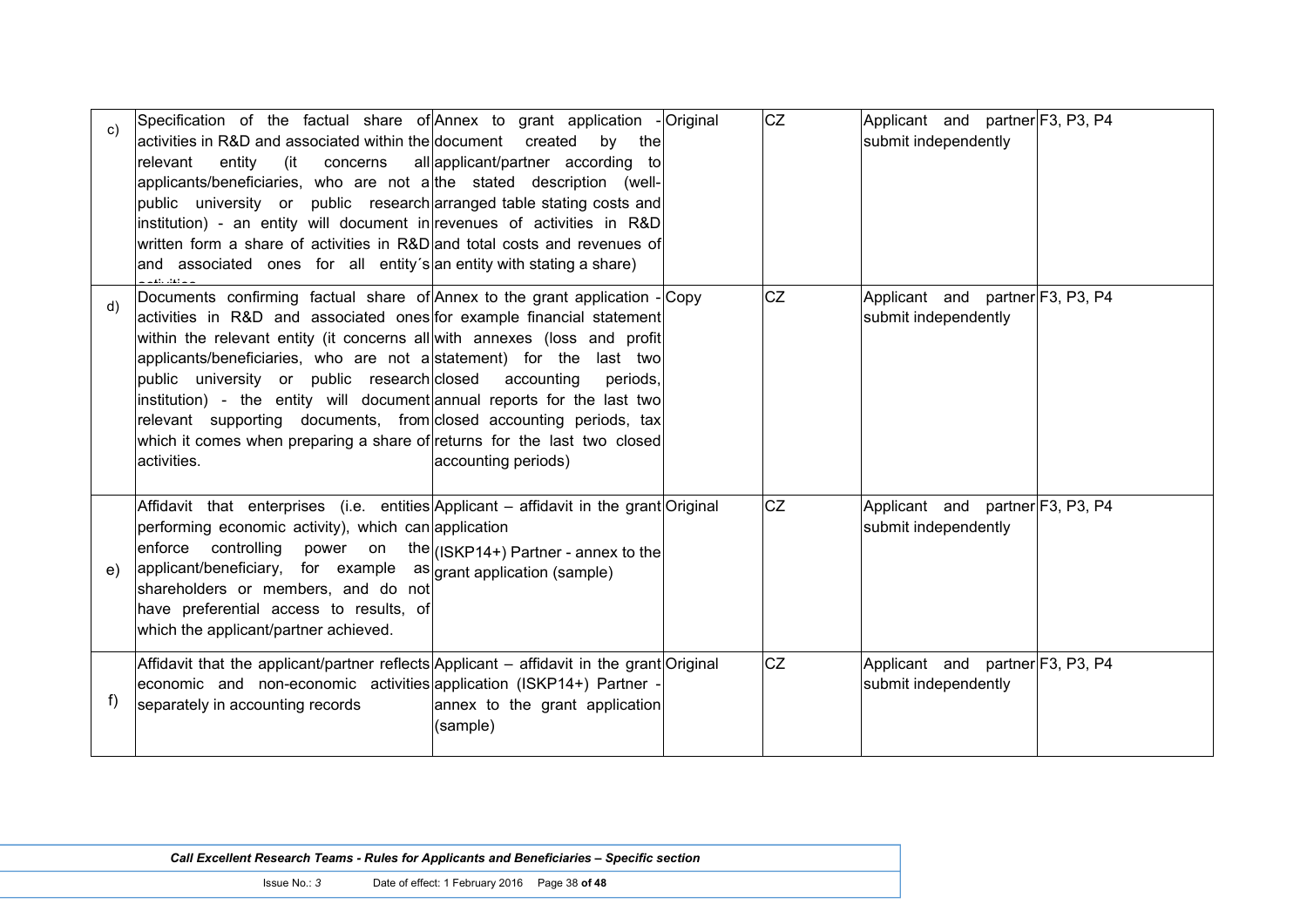| g) | Affidavit on fulfilment of provisions in Applicant – affidavit in the grant Original<br>paragraph 20 of the Framework for State application (ISKP14+) Partner -<br>aid for research and development and annex to the grant application<br>innovation (Communication from the (sample)<br>Commission(EU) 2014/C 198/01), in<br>which the applicant makes a statement<br>that he will use acquired assets for non-<br>economic activities or economic activities<br>only supplementary in compliance with<br>the provisions in paragraph 20 of the<br>Framework, with the obligation that he<br>will fulfil it during the entire life cycle of<br>the supported infrastructure. |                                                                                                                                                     |            | CZ | Applicant and partner F3, P3, P4<br>submit independently    |         |
|----|-------------------------------------------------------------------------------------------------------------------------------------------------------------------------------------------------------------------------------------------------------------------------------------------------------------------------------------------------------------------------------------------------------------------------------------------------------------------------------------------------------------------------------------------------------------------------------------------------------------------------------------------------------------------------------|-----------------------------------------------------------------------------------------------------------------------------------------------------|------------|----|-------------------------------------------------------------|---------|
|    | Document of indebtedness<br>with state administration authorities application $-$ confirmations Certified<br>4. and health insurance companies <sup>13</sup>                                                                                                                                                                                                                                                                                                                                                                                                                                                                                                                  | Annex to the grant<br>issued by relevant authorities copies<br>(financial office, social security<br>administration, health insurance<br>companies) | Originalor | CZ | Applicant and partner F3, P3, P4<br>submit<br>independently |         |
|    | of<br>partnership<br><b>Principles</b><br>declaration on partnership                                                                                                                                                                                                                                                                                                                                                                                                                                                                                                                                                                                                          | and Annex to the grant application Original<br>(sample)                                                                                             |            | CZ | Partner submits<br>independently                            | F3, P10 |
|    | Document on legal subjectivity of the $Annext$ to the grant application $-$ Original<br>applicant/partner (If the applicant or excerpt from the Companies<br>possibly partner recorded in the Register (or possibly<br>6. Companies Register, he will replaced analogue abroad, if a partner is<br>this annex with an affidavit concerning foreign entity), not older than 90<br>this fact and it will attach an excerpt from days.<br>public<br>relevant<br>records,<br>recorded/registered there)                                                                                                                                                                           | its                                                                                                                                                 |            | CZ | Applicant and partner F3, P3, P4<br>submit independently    |         |

 $13$  Not older than 90 days as of the date of submission of the grant application

-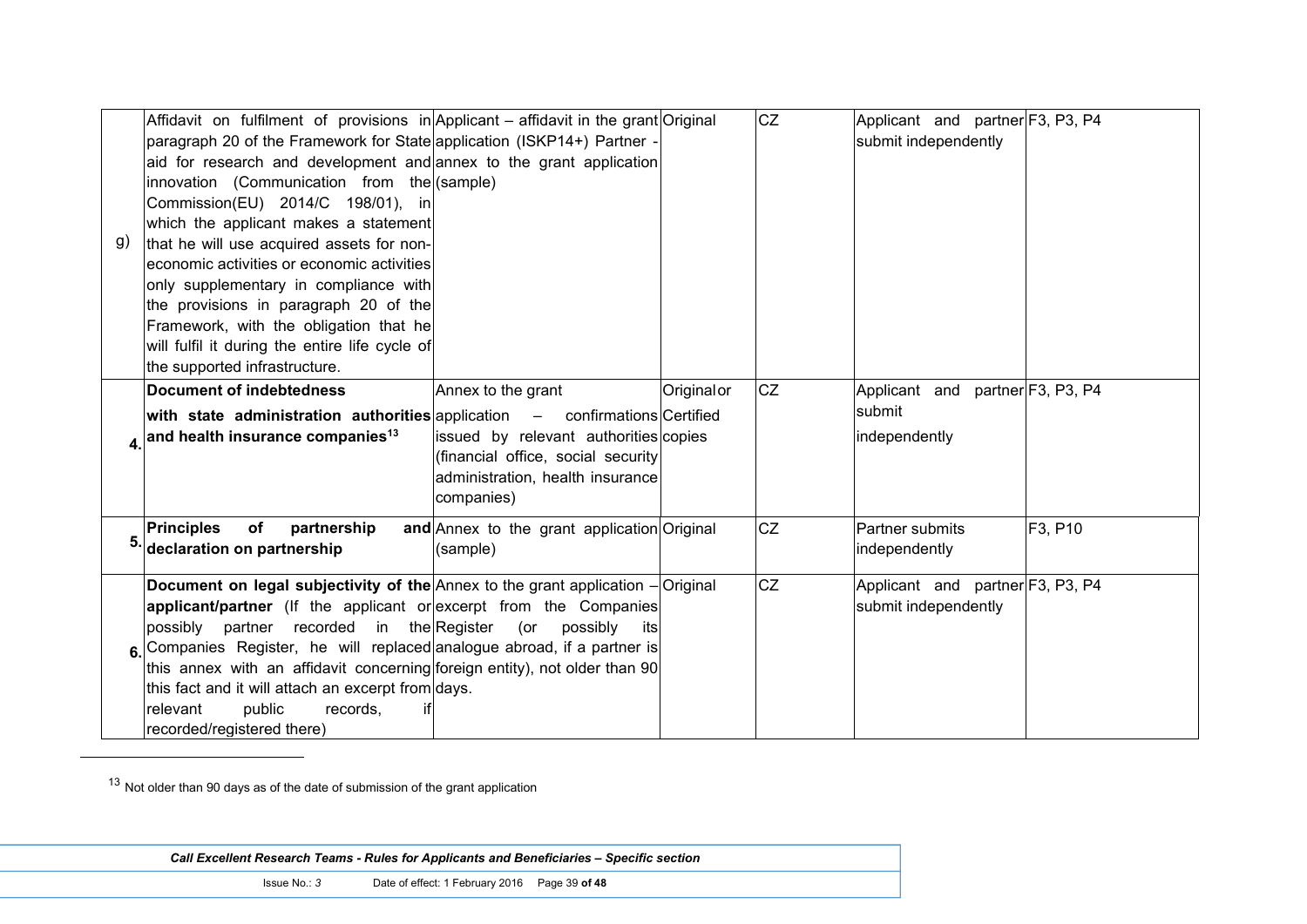| $7.$ No<br>criminal<br>of<br>record | $or$ CZ<br>the Annex to the grant application - Original | applicant and each of F3, P3, P4 |
|-------------------------------------|----------------------------------------------------------|----------------------------------|
| applicant/partner                   | Excerpt from criminal records of certified               | partners<br>submit               |
|                                     | the statutory body (every copy<br>of                     | independently                    |
|                                     | member of the statutory body) except from                |                                  |
|                                     | of the applicant and partner not the<br>crime            |                                  |
|                                     | older than 90 days as of the register and                |                                  |
|                                     | date of submission of the grant affidavit                |                                  |
|                                     | application and affidavits of Original<br>or             |                                  |
|                                     | each of these persons that certified                     |                                  |
|                                     | criminal proceedings are not copy<br>οf                  |                                  |
|                                     | conducted<br>against<br>them except from                 |                                  |
|                                     | an<br>concerning<br>economic <sub>the</sub><br>crime     |                                  |
|                                     | offence,<br>proprietary<br>and/or register and           |                                  |
|                                     | offence, of which factual is affidavit are               |                                  |
|                                     | associated with the scope of included<br>in              |                                  |
|                                     | activities of the applicant or $Kp14+$                   |                                  |
|                                     | more precisely partner. Clean                            |                                  |
|                                     | persons mean persons, who (i)                            |                                  |
|                                     | were not lawfully convicted of                           |                                  |
|                                     | economic<br>offence,<br>an                               |                                  |
|                                     | proprietary and/or offence, of                           |                                  |
|                                     | which factual is associated with                         |                                  |
|                                     | the scope of activities of the                           |                                  |
|                                     | public research institution, and                         |                                  |
|                                     | at the same time (ii) criminal                           |                                  |
|                                     | proceedings are not conducted                            |                                  |
|                                     | against them concerning any of                           |                                  |
|                                     | the above stated offences,                               |                                  |
|                                     | excerpt from criminal records of                         |                                  |
|                                     | legal entities of applicant and                          |                                  |
|                                     | partner, not older than 90 days                          |                                  |
|                                     | as of the date ofsubmission of                           |                                  |
|                                     | the grant<br>application<br>and                          |                                  |
|                                     | affidavit by a legal entity                              |                                  |
|                                     | concerning the fact that no                              |                                  |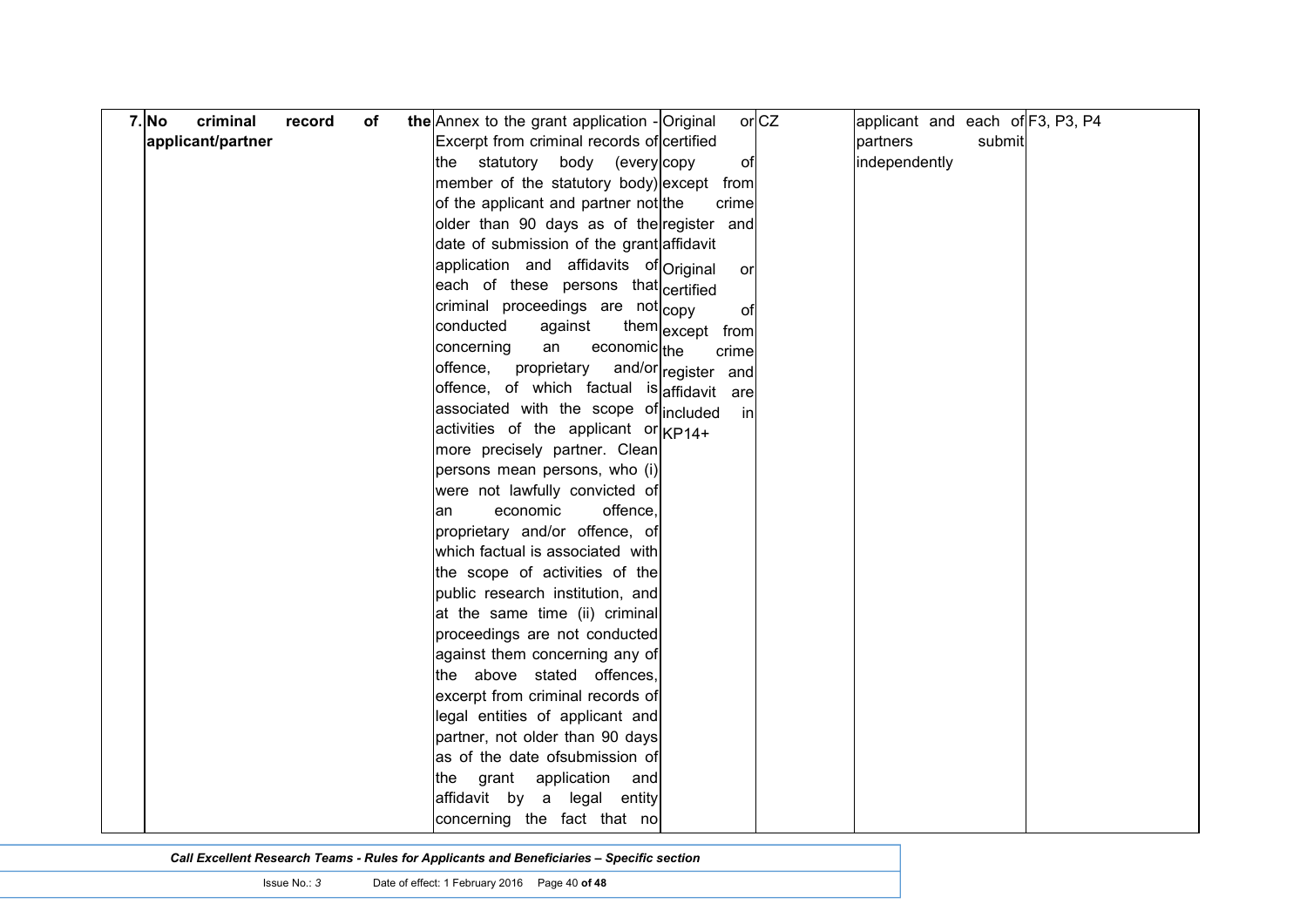|                                                                                                                                                                                                                                                                                                                                                                                                                                                                                                                                                                                                                                                                                                                                                                                                                                                                                                                                        | criminal<br>proceedings<br>are<br>conducted against them. Clean<br>persons mean persons, who (i)<br>were not lawfully convicted and<br>at the same time (ii) criminal<br>proceedings are not conducted<br>against them. |           |                                                                      |           |
|----------------------------------------------------------------------------------------------------------------------------------------------------------------------------------------------------------------------------------------------------------------------------------------------------------------------------------------------------------------------------------------------------------------------------------------------------------------------------------------------------------------------------------------------------------------------------------------------------------------------------------------------------------------------------------------------------------------------------------------------------------------------------------------------------------------------------------------------------------------------------------------------------------------------------------------|-------------------------------------------------------------------------------------------------------------------------------------------------------------------------------------------------------------------------|-----------|----------------------------------------------------------------------|-----------|
| 8. Continuity of the project activities Annex to the grant application-Original<br>with strategic objectives of the Documents created by the<br>National RIS3 strategy (where the applicant<br>applicant will state, how it contributed to<br>the product of scientific outputs in the<br>given knowledge domain and in what<br>manner these outputs were applied at<br>solving of social Calls or on particular<br>applications, for example<br>articles,<br>chapters in publications, expert's works<br>for external contracting authorities, join<br>projects with companies or state<br>administration, commercialization IP of<br>spin-off companies. The applicant will<br>specify five the most important research<br>outputs. Annex will be stated in form of a<br>text document with possible annexes (for<br>example articles, chapters in publications).<br>Length of the text document is minimum<br>of one standard page. |                                                                                                                                                                                                                         | CZ and EN | Applicant                                                            | F3, V15.1 |
| 9. Document on financial health of the $ $ Annex to the grant application $-$ Copy<br>applicant/partner                                                                                                                                                                                                                                                                                                                                                                                                                                                                                                                                                                                                                                                                                                                                                                                                                                | profit and loss statement, in<br>case of university - annual or<br>another reports on economy                                                                                                                           | <b>CZ</b> | Applicant and each of F3, F12<br>partners<br>submit<br>independently |           |

| Call Excellent Research Teams - Rules for Applicants and Beneficiaries - Specific section |                                                |  |
|-------------------------------------------------------------------------------------------|------------------------------------------------|--|
| Issue No.: 3                                                                              | Date of effect: 1 February 2016  Page 41 of 48 |  |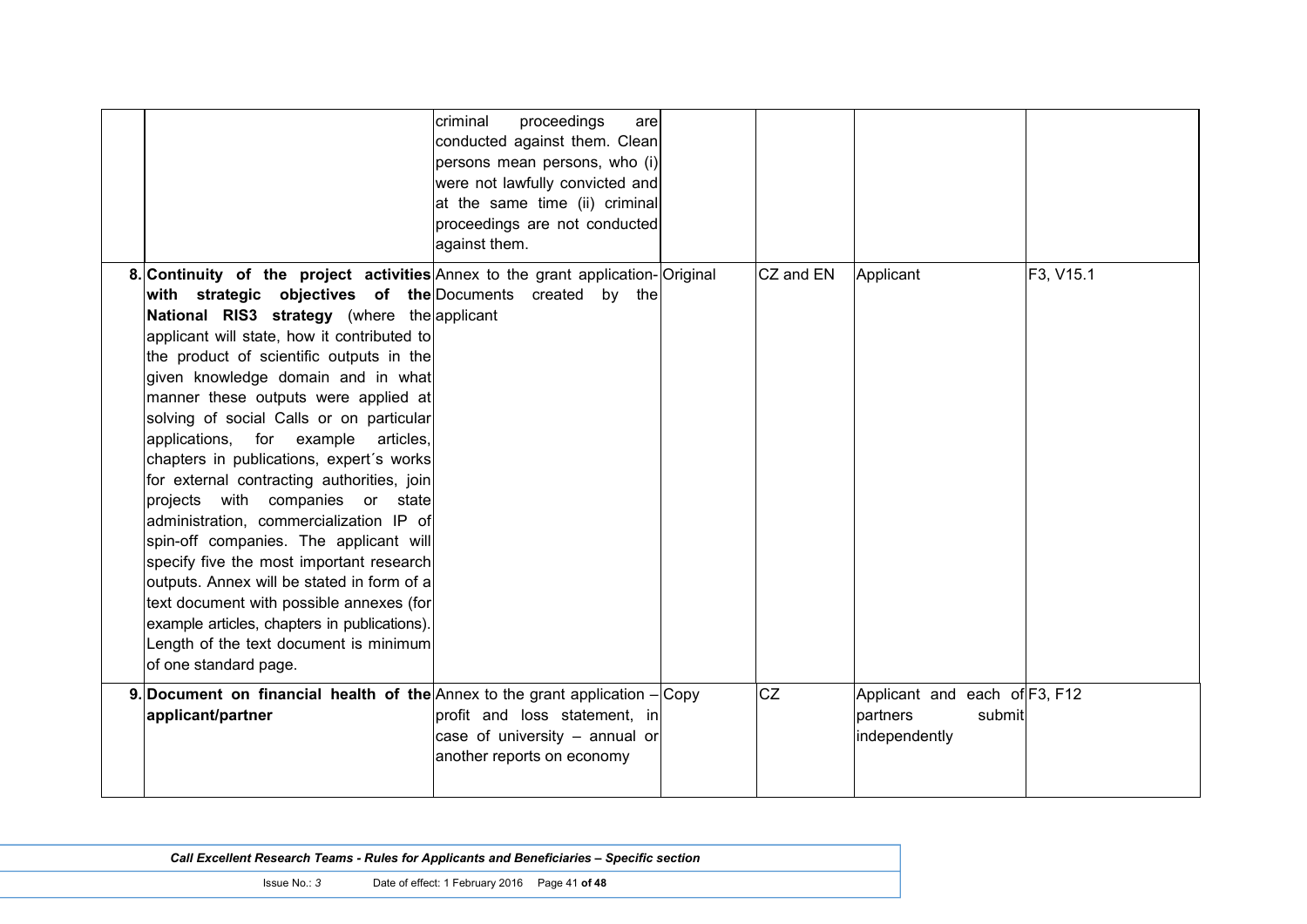| 10. Feasibility study                                                                                                                                                                                                                                                                                                                                                                                                                                                                              | Annex to the grant application Original<br>(sample), | CZ and EN | Applicant | F3, criteria of objective<br>evaluation (CBA outputs<br>will be always included<br>into evaluation of the<br>feasibility study) |
|----------------------------------------------------------------------------------------------------------------------------------------------------------------------------------------------------------------------------------------------------------------------------------------------------------------------------------------------------------------------------------------------------------------------------------------------------------------------------------------------------|------------------------------------------------------|-----------|-----------|---------------------------------------------------------------------------------------------------------------------------------|
| 11. Affidavit on collaboration with at least Annex to the grant application Original<br>one strategic foreign collaboration $ $ (sample – a part of affidavit)<br>with<br>which<br>entity,<br>international<br>collaboration will be developed                                                                                                                                                                                                                                                     |                                                      | EN        | Partner   | F <sub>3</sub> , P <sub>7</sub>                                                                                                 |
| 12. Applicant's affidavit on a key foreign Annex to the grant application Copy<br>researcher (a foreign researcher, with (sample a part of an affidavit)<br>whom employment contract will be/is<br>concluded, within 5 years $(2009 - 2013)$ ,<br>and who did not exceed on average the<br>amount of annual workload at the<br>institution of applicant or partner 0.2 FTE                                                                                                                         |                                                      | CZ and EN | Applicant | P <sub>8</sub>                                                                                                                  |
| 13. Employment contract of a key foreign Annex to the grant application. Copy<br><b>researcher</b> (draft employment contract Document<br>already<br>concluded applicant<br>possibly<br><b>or</b><br>employment contract, for a particular available<br>foreign researcher. Minimum annual<br>workload at least 0.5 FTE fully conducted<br>in applicant's R&D centre during the<br>implementation<br>with<br>project<br>commencement of employment at the<br>latest before issue of the legal act. | created<br>by<br>the<br>(sample<br>notl<br>is        | <b>CZ</b> | Applicant | F <sub>3</sub> , P <sub>8</sub>                                                                                                 |
| 14. CVs of researchers in the research Annex to the grant application - Copy<br>team (minimum one quarter of CVs Document<br>including CV of a foreign researcher, with applicant<br>whom an employment contract is/will be available)<br>concluded)                                                                                                                                                                                                                                               | created<br>the<br>by<br>(sample<br>is<br>notl        | CZ and EN | Applicant | F3, P9                                                                                                                          |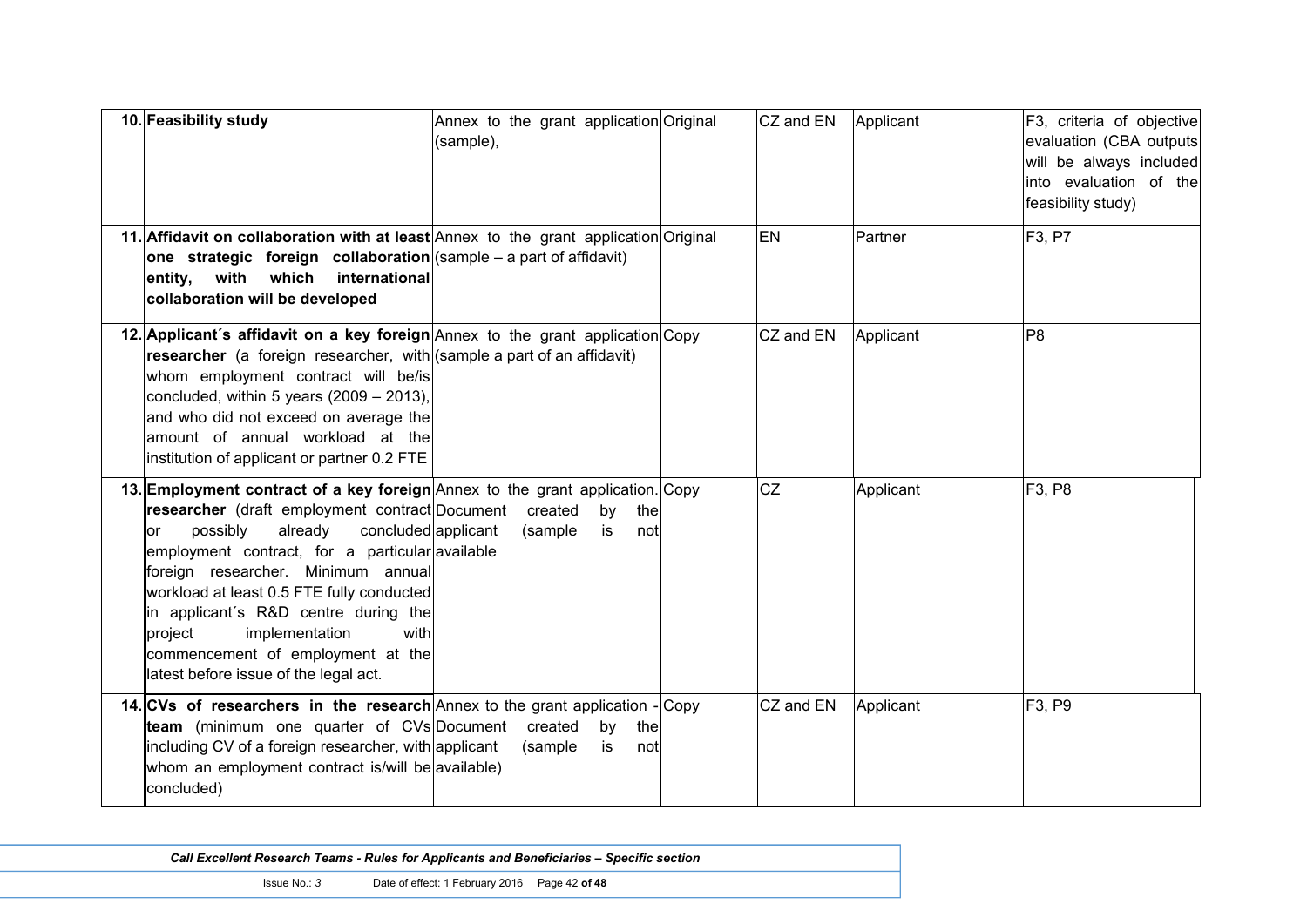| 15. Applicant's/partner's entity has<br>ensured its own resources for the<br>project implementation (it will be<br>applied on partner only in case of<br>financial co-participation) and project<br>sustainability where it is required                                                                                          | Applicant $-$ a part of the grant<br>application (v ISKP14+, section<br>CBA) Partner - annex to the<br>grant application (sample of the<br>affidavit) | Original | CZ and EN | Applicant and each of<br>partners submit<br>independently | F11, V10.2, V13.1 |
|----------------------------------------------------------------------------------------------------------------------------------------------------------------------------------------------------------------------------------------------------------------------------------------------------------------------------------|-------------------------------------------------------------------------------------------------------------------------------------------------------|----------|-----------|-----------------------------------------------------------|-------------------|
| 16. Grant application including all<br>relevant annexes in the English<br>language                                                                                                                                                                                                                                               | Annex to the grant application -<br>Document created by the<br>applicant (samples are not<br>available)                                               | Original | EN        | Applicant                                                 | F3, F4            |
| 17. Declaration that applicant/partner is<br>not at liquidation Applicant/partner is<br>not at liquidation and his bankruptcy or<br>impending bankruptcy is not solved<br>within insolvency proceedings pursuant<br>to the Act No. 182/2006 Coll., on<br>bankruptcy and its solution (Act on<br>insolvency), as amended by later | Applicant – affidavit in the grant   Original<br>application (ISKP14+)<br>Partner – annex to the grant<br>application (sample)                        |          | <b>CZ</b> | Applicant and partner<br>submit independently             | F3, P3, P4        |
| 18 List of key outputs for fulfilment of the Annex to the grant application<br>project indicators - ERDF                                                                                                                                                                                                                         | and then annex to each report<br>on project implementation<br>(sample)                                                                                | Original | CZ and EN | Applicant                                                 | F3, V8.1          |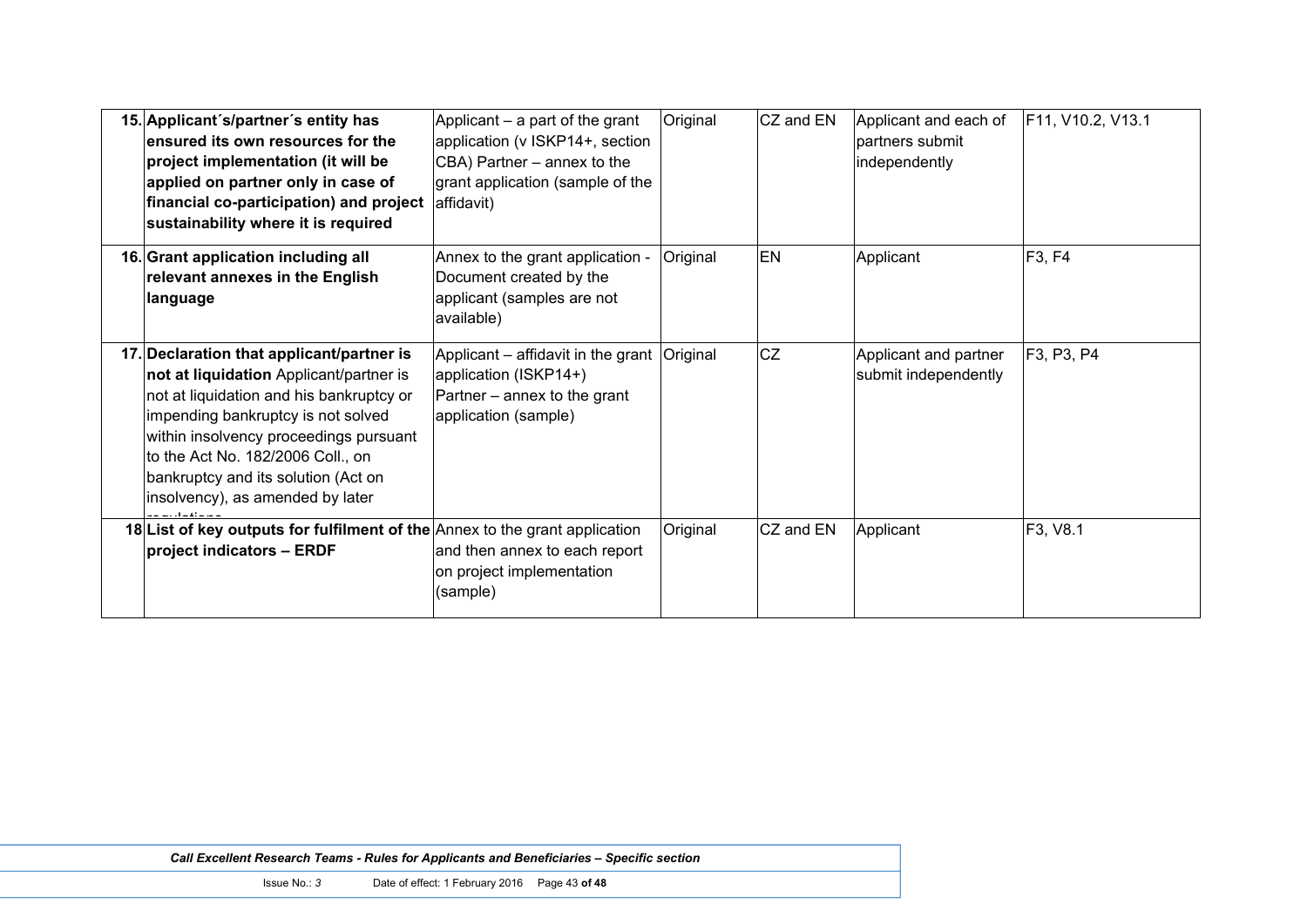| 19. Technical                             | eligibility Annex to the grant application                                                                                                                                                                                                                                                                                                                                                                                                                                                               | Copy | CZ and EN | Applicant and partner F3, V1.6, V11.2 |  |
|-------------------------------------------|----------------------------------------------------------------------------------------------------------------------------------------------------------------------------------------------------------------------------------------------------------------------------------------------------------------------------------------------------------------------------------------------------------------------------------------------------------------------------------------------------------|------|-----------|---------------------------------------|--|
| (see the chapter 7.1.3 Feasibility study) | 1)                                                                                                                                                                                                                                                                                                                                                                                                                                                                                                       |      |           | submit independently                  |  |
|                                           | Occupancy permit with use of<br>the construction<br>(building),<br>issued at the latest on                                                                                                                                                                                                                                                                                                                                                                                                               |      |           |                                       |  |
|                                           | closing of Call, is documented<br>for buildings permitted for use<br>(i.e. finally approved) after 1.<br>October, 1976 In case of<br>missing occupancy permit for<br>buildings finally approved before<br>1. October 1976 a confirmation<br>on existence of construction<br>(building) will be documented,<br>for example by an excerpt from<br>the Cadaster of Real Estate and<br>an affidavit about technical<br>capability of the infrastructure<br>base, in which the project will be<br>implemented |      |           |                                       |  |
|                                           | or $2)$                                                                                                                                                                                                                                                                                                                                                                                                                                                                                                  |      |           |                                       |  |
|                                           | permit of trial operation, which is<br>implemented under conditions<br>not obstructing usual use of the<br>construction, issued at the latest<br>on the date of closing of the<br>Call,<br>or $3)$                                                                                                                                                                                                                                                                                                       |      |           |                                       |  |
|                                           | or protocol on hand-over of the<br>construction, issued at the latest<br>on the date of closing of the<br>Call, which contains a document<br>on permission of complex                                                                                                                                                                                                                                                                                                                                    |      |           |                                       |  |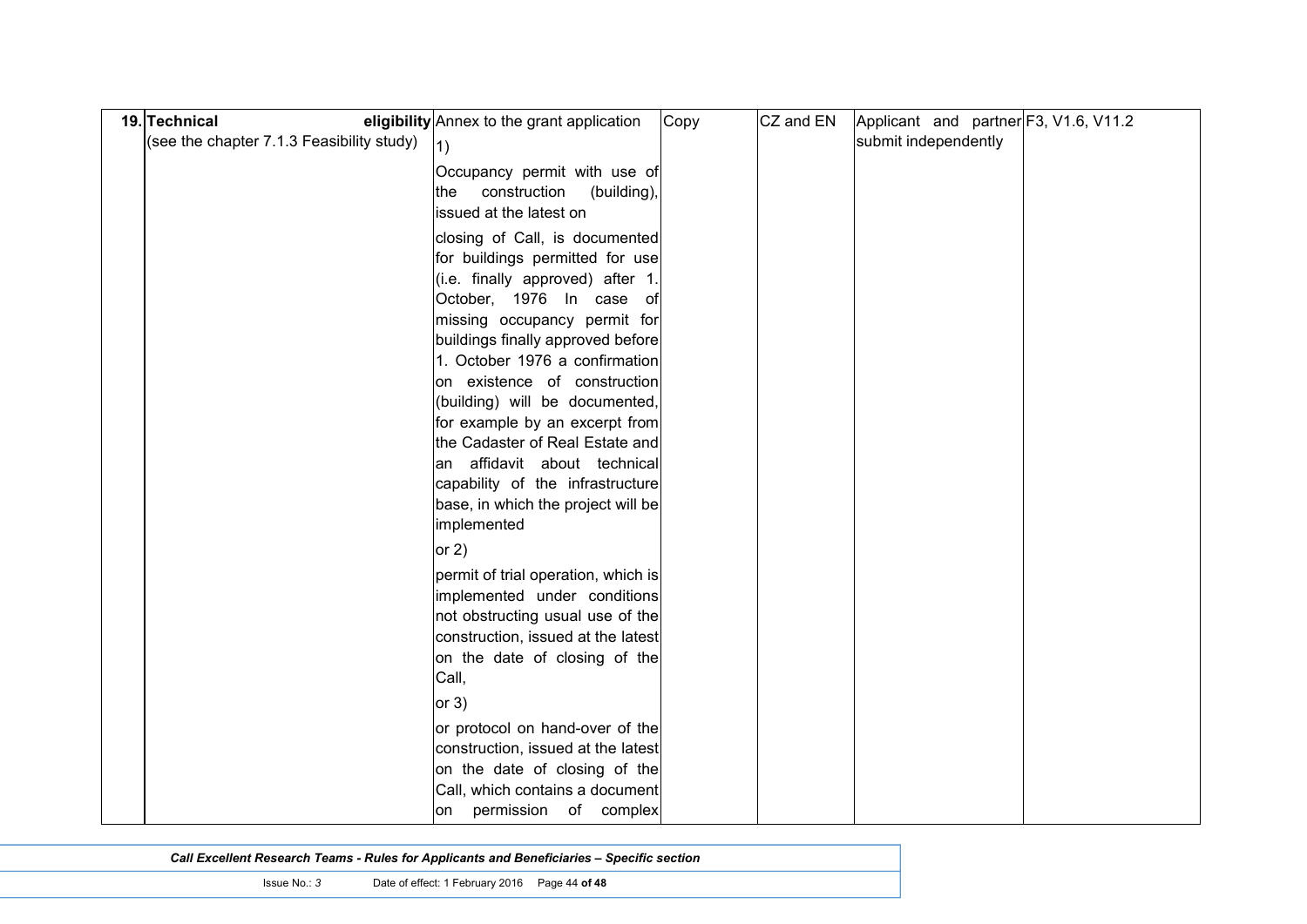|                                                                                                                                                                                                                                                                                                                                                                            | building, or 4)<br>of                                                                                                                                                                                     | testing of all inner systems in the<br>Under precondition that none of<br>the previously stated documents<br>were issued, time schedule of<br>the construction progress (a part<br>the contract<br>of work<br>concluded with a contractor)<br>with the milestone Final hand-<br>over of the work planned at the<br>latest as of the date of end of<br>physical project implementation<br>(sample is not available). |                        |           |                                                               |          |
|----------------------------------------------------------------------------------------------------------------------------------------------------------------------------------------------------------------------------------------------------------------------------------------------------------------------------------------------------------------------------|-----------------------------------------------------------------------------------------------------------------------------------------------------------------------------------------------------------|---------------------------------------------------------------------------------------------------------------------------------------------------------------------------------------------------------------------------------------------------------------------------------------------------------------------------------------------------------------------------------------------------------------------|------------------------|-----------|---------------------------------------------------------------|----------|
| 20. Instrumentation<br>all the existing instrumentation necessary<br>for implementation of research agenda is<br>in property of the applicant or partner, or<br>it will be in property of the applicant<br>or partner at the latest as of the date of<br>of<br>completion<br>implementation, and fully functional for<br>purposes of implementation of research<br>agenda. | necessary<br>implementation of research agenda Document created<br>((see the chapter 7.1.3 of the Feasibility applicant<br>study), applicant's/partner's affidavit that available)<br>physical<br>project | for Annex to the grant application - Original<br>by<br>(sample)<br>is                                                                                                                                                                                                                                                                                                                                               | the<br>not             | CZ and EN | Applicant and partner F3, V1.6, V11.2<br>submit independently |          |
| 21. Letter of motivation from a key foreign Annex to grant application<br><b>Czech Republic on long-term basis</b>                                                                                                                                                                                                                                                         | researcher for establishing and Document<br>management of research team in applicant<br>available)                                                                                                        | created<br>by<br>(sample<br>is                                                                                                                                                                                                                                                                                                                                                                                      | Original<br>the<br>not | CZ and EN | Applicant                                                     | F3, V6.1 |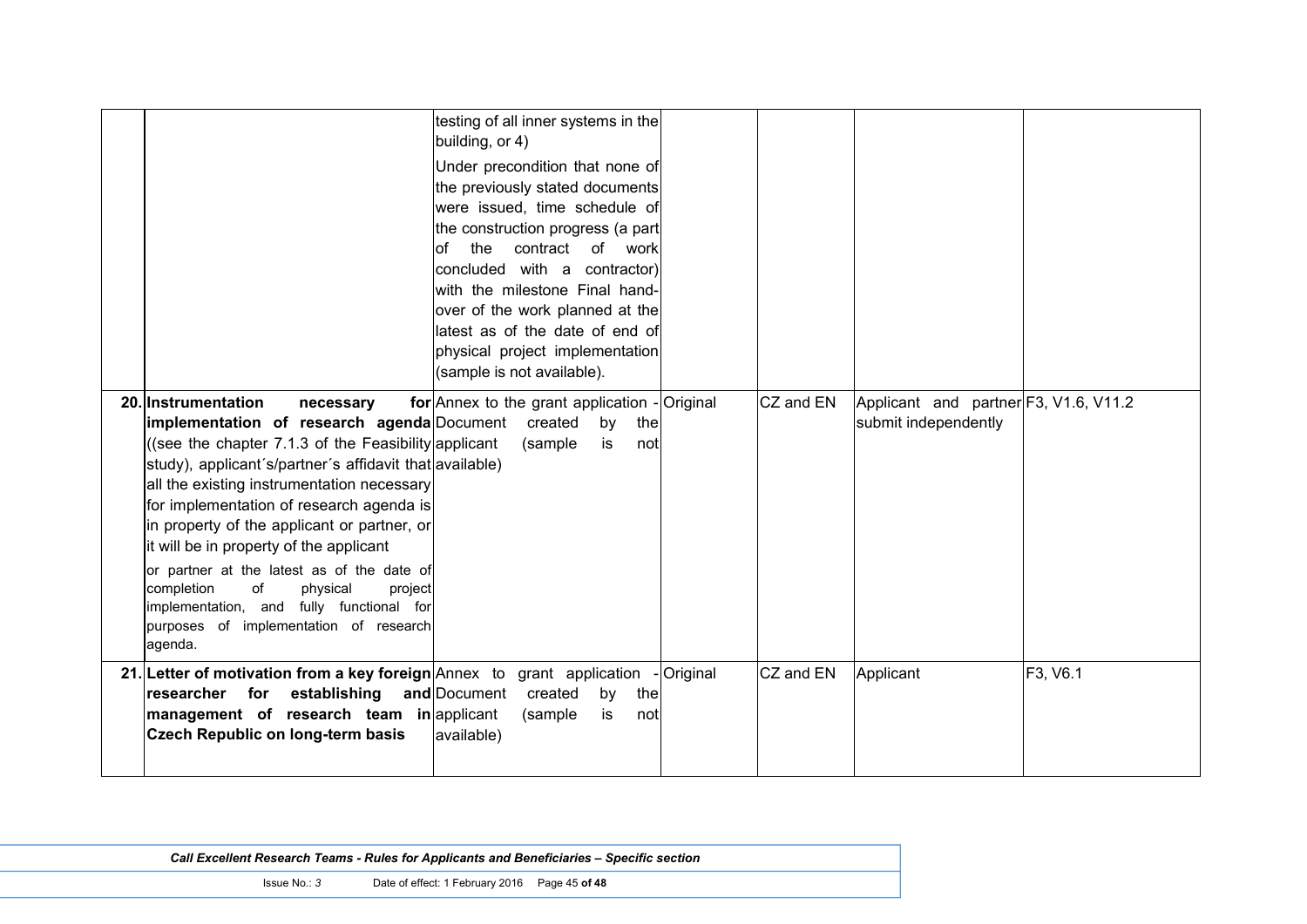#### **Optional annexes to the grant application**

 $\overline{a}$ 

|    | Annex to the grant application                                                                                                                                                                                            | <b>Method of documenting</b>                  | <b>Form</b><br>(originals<br>/copies) | Language<br>of annex | <b>Valid for</b><br>applicant/partner                    | Link to the<br>evaluation<br>criterion |
|----|---------------------------------------------------------------------------------------------------------------------------------------------------------------------------------------------------------------------------|-----------------------------------------------|---------------------------------------|----------------------|----------------------------------------------------------|----------------------------------------|
| 1. | Documents on proprietary relations of Annex to the grant application<br>applicant/partner <sup>14</sup>                                                                                                                   |                                               | Original                              | <b>CZ</b>            | Applicant and partner F3, P3, P4<br>submit independently |                                        |
| 2. | Ten best results of the R&D centre Document<br>(contained information in details as stated applicant<br>in the chapter 3.4.1 Feasibility study)                                                                           | created<br>by<br>(sample)<br>is<br>available) | the Original<br>notl                  | CZ and EN            | Applicant                                                | V1.1., V2.1                            |
| 3. | <b>Five the most important successes</b> Document<br>within<br>lachieved<br>international applicant<br>collaboration (contained information in available)<br>details as stated in the chapter 3.8.2<br>Feasibility study) | created<br>by<br>(sample)<br>is               | the Original<br>notl                  | CZ and EN            | Applicant                                                | V2.4                                   |
| 4. | Implemented investment projects R&D Document<br>(contained information in details as stated applicant<br>in the chapter 3.9.1 Feasibility study)                                                                          | created<br>by<br>(sample<br>is.<br>available) | the Original<br>notl                  | CZ and EN            | Applicant                                                | V2.5                                   |
| 5. | Activities to achieve the target state Document<br>(contains information in details as stated applicant<br>in the chapter 4.5.1 Feasibility study)                                                                        | created<br>by<br>(sample)<br>is<br>available) | the Original<br>notl                  | CZ and EN            | Applicant                                                | V3.1, V3.4, V3.5                       |

<sup>&</sup>lt;sup>14</sup> This annex is documented by the applicant in case of a problem when submitting the grant application - file Applicant's organizational units. This annex becomes obligatory at **the moment of occurrence of any technical or another issue giving obstacle to the management to fill in under the section Project entities in IS KP14+ this annex to the grant application is obligatory.**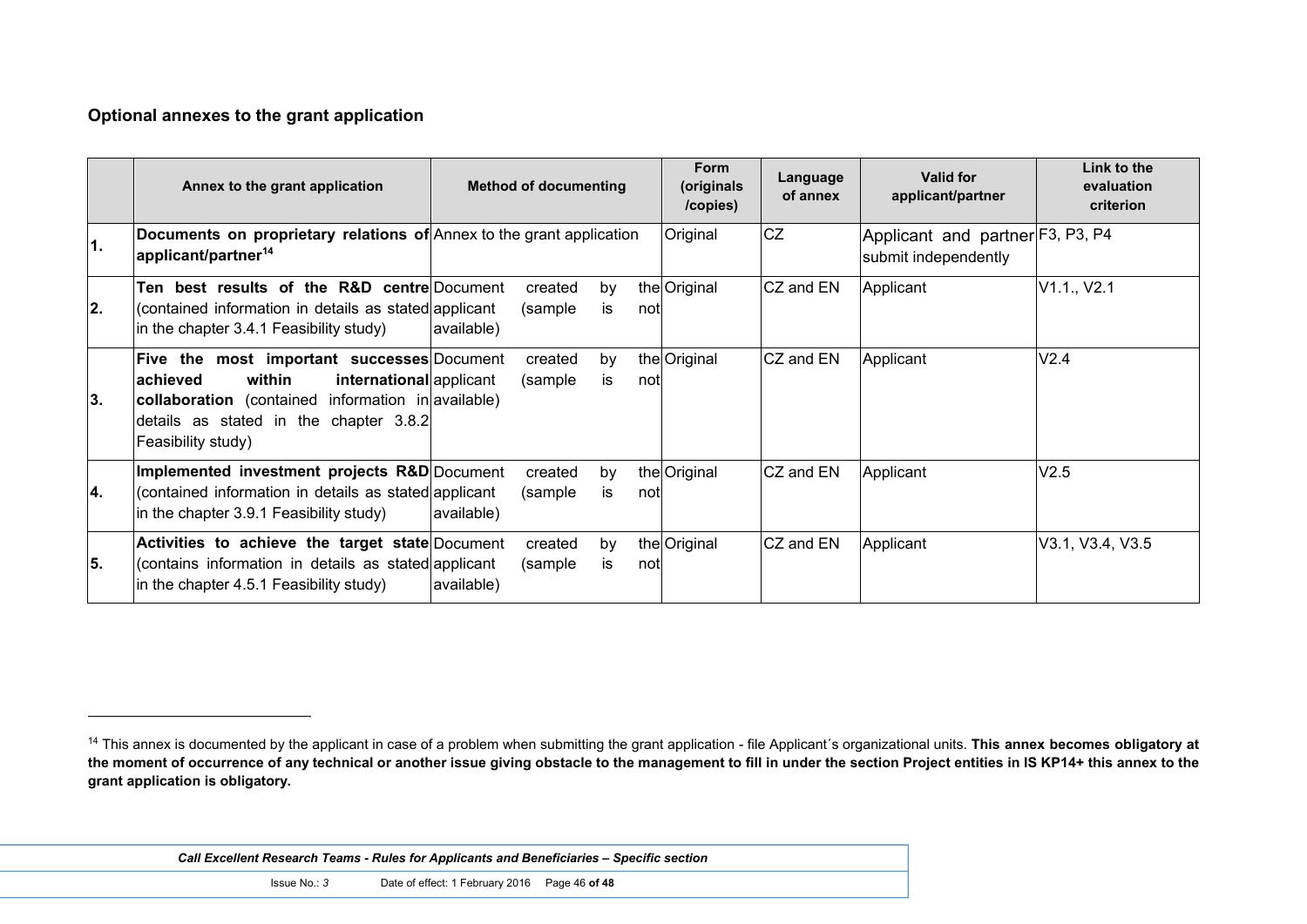|     | Annex to the grant application                                                                                                                                                                                                             |           | <b>Method of documenting</b> |           |      | <b>Form</b><br>(originals<br>/copies) | Language<br>of annex | Valid for<br>applicant/partner | Link to the<br>evaluation<br>criterion |                                    |
|-----|--------------------------------------------------------------------------------------------------------------------------------------------------------------------------------------------------------------------------------------------|-----------|------------------------------|-----------|------|---------------------------------------|----------------------|--------------------------------|----------------------------------------|------------------------------------|
| 6.  | Description of research activities of the Document<br>target foreign scientific specialist<br>(contains well-arranged and described in available)<br>details information stated in the chapter<br>$6.1.1$ Feasibility study)               | applicant | created<br>(sample           | by<br>IS  | not  | the Original                          | CZ and EN            | Applicant                      | V1.2,<br>V3.3,<br>V5.9<br>V7.1         | V1.3,<br>V <sub>5.1</sub><br>V6.1, |
| 17. | Description of research activities of the Document<br>nominated team members<br>(contains applicant)<br>well-arranged and described in details available)<br>linformation<br>Information stated in the chapter 6.2.2<br>Feasibility study) |           | created<br>(sample)          | by<br>İS. | notl | the Original                          | CZ and EN            | Applicant                      | V3.3,<br>V5.11.,<br>V11.4, V13.1       | V5.10.                             |

| <b>Call Excellent Research Teams - Rules for Applicants and Beneficiaries - Specific section</b> |  |
|--------------------------------------------------------------------------------------------------|--|
|--------------------------------------------------------------------------------------------------|--|